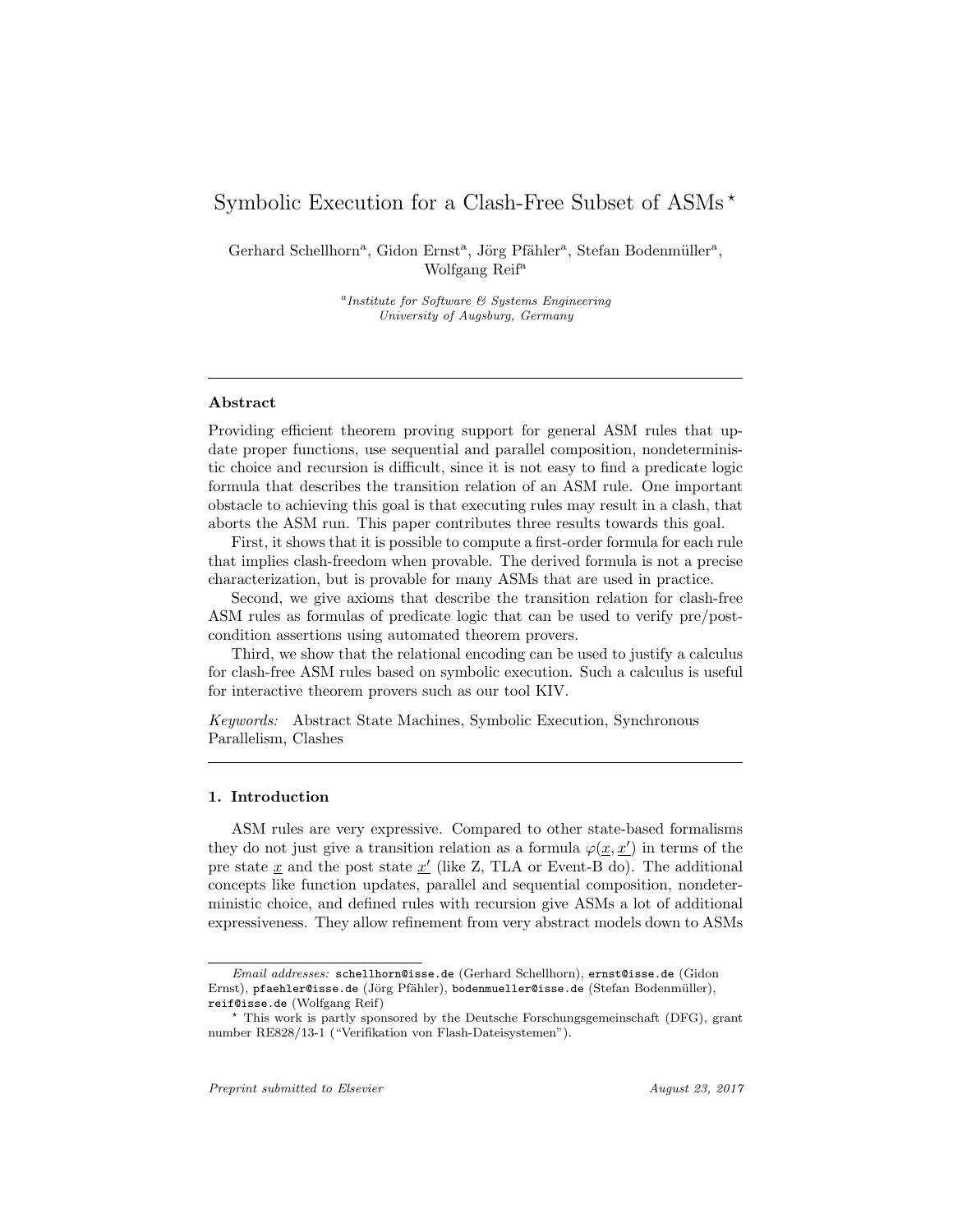which can easily be seen to be equivalent to real programs which is the focus of our work, see e.g. [\[1\]](#page-31-0). For formalisms based on transition relations translating to real programs is hard, typically only the reverse is done. Using program counters a transition relation can be derived from a program.

On the flip side a relational encoding for ASM rules is difficult. As a consequence, we are not aware of any deduction approach with tool support for arbitrary ASM rules, since an explicit transition relation is the basis for model checking as well as for abstracting calls of auxiliary rules using contracts. Most verification tools, such as KIV [\[2\]](#page-31-1), have allowed the purely sequential fragment without any parallel rules or allowed only parallel assignments to different function symbols. Others have avoided sequential composition and recursion, and used assignment for functions with arity zero only. With these restrictions however we are in essence back to transition systems.

As soon as parallel rules R are allowed, it is possible that the rule R produces clashes. A *clash* occurs if R produces two different, parallel updates for the same location. With clashes it becomes hard to define a transition relation  $rel(R)(f, f', \underline{x})$  which characterizes the effect of R in terms of the dynamic functions  $f$  it assigns and the variables  $\underline{x}$  it reads. Consider the simple parallel rule  $f(t_1) := u_1$  par  $f(t_2) := u_2$ . If we define rel $(f(t_i) := u_i)(f, f', \underline{x}) \equiv f'(t_i) = u_i$ and use conjunction for **par**, the relation will not ensure that  $f$  is unchanged for arguments other than  $t_1$  and  $t_2$ . The formula will also mask the clash for the case  $t_1 = t_2$  but  $u_1 \neq u_2$ , which results in undefined behavior. Clashes are the main obstacle for a relational encoding. However, in most applications clash-free rules which avoid such conflicting updates are desirable.

This paper contributes a clash-freedom check  $\mathsf{cfc}(R)$  that statically computes a first-order formula for an ASM rule  $R$ . If provable, all executions of rule  $R$  are guaranteed to be clash-free in the strongest possible sense, i.e., its evaluation will never result in updates to the same location, not even with the same value. We discuss weaker notions in related work.

Our emphasis is on a modular definition. Mutually recursive rules  $R_1, \ldots, R_n$ give formulas  $\mathsf{cfc}(R_i)$  for each  $R_i$  that can be verified independently. Such mutually recursive rules are critical for a refinement based approach that seeks to develop efficient software. Top-level specifications have very simple and abstract rules, but the final implementation typically involves iteration and recursion. The price we pay is that the predicate is necessarily an overapproximation of clash-freedom, since  $\mathsf{cfc}(R_i)$  cannot depend on the semantics of other called rules  $R_i$ , but on their call-interface only. We add reference parameters to make (potentially) assigned locations explicit in calls and to facilitate syntactic substitution of dynamic functions.

We then contribute a relational encoding and a symbolic execution calculus for deduction for clash-free ASM rules. This paper extends the short paper [\[3\]](#page-31-2) with an improved dependency analysis (Sec. [4\)](#page-11-0), and a calculus for deduction (Sec. [7\)](#page-25-0). The relational encoding (Sec. [6\)](#page-19-0) is now proven to be sound for all clash-free rules, not just for those where checking  $\mathsf{ct}(R)$  is successful. We have also added more examples throughout.

The paper is structured as follows. Sec. [2](#page-2-0) recaps the syntax and seman-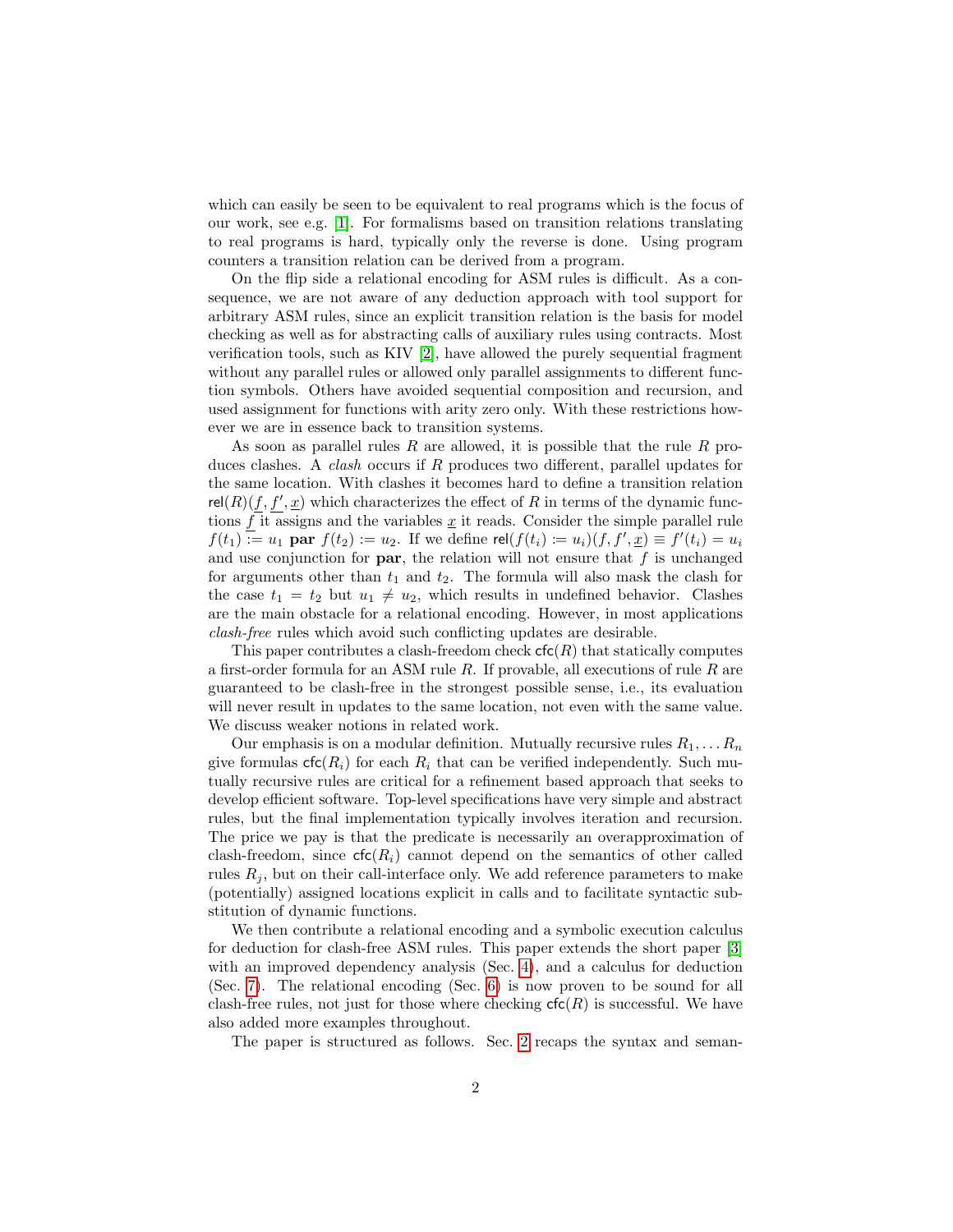tics of ASMs. Sec. [3](#page-8-0) states the goals behind the various predicates and their interaction. Sec. [4](#page-11-0) gives a predicate for dependency analysis and one for the assigned locations. The clash-freedom check is presented in Sec. [5](#page-16-0) and builds on these predicates. Sec. [6](#page-19-0) and Sec. [7](#page-25-0) give a relational encoding of and a calculus for ASMs based on symbolic execution, under the assumption of clash-freedom. Sec. [8](#page-27-0) summarizes related work and Sec. [9](#page-30-0) concludes.

#### <span id="page-2-0"></span>2. Syntax and Semantics of ASM Rules

We assume the reader to be familiar with first order logic and repeat only some basic notations. A signature  $\Sigma$  consists of function symbols f and predicate symbols  $p$ , all equipped with some arity. Given a signature and a set of variables  $x, y, z \in X$ , terms t, u and formulas  $\varphi$  can be built up as usual. Terms and formulas are evaluated over a  $(\Sigma)$ Algebra  $\mathfrak A$  (with carrier set  $|\mathfrak A|$  and functions  $f^{\mathfrak{A}}$ ) and a valuation  $\xi$  as  $t_{\xi}^{\mathfrak{A}}$  and by  $\mathfrak{A}, \xi \models \varphi$ . The set of variables in a term t or a formula  $\varphi$  are denoted vars(t) and vars( $\varphi$ ), the free variables of  $\varphi$  as free( $\varphi$ ). In the following tuples are written underlined, i.e.,  $\underline{t} = t_1, \ldots, t_n$  is a tuple of terms, and we assume functions to be extended to tuples in the natural way, i.e.,  $\underline{t}_{\xi}^{\mathfrak{A}}$  is a tuple of semantic values,  $vars(\underline{t})$  are all variables occurring in any  $t_i$ .

For the relational encoding we will also use second order formulas that additionally allow function variables  $\hat{f}$ . These are used like function symbols in terms. Like variables they can be quantified and  $\xi(\hat{f})$  returns a function.

## 2.1. Syntax

For use in ASMs, the first order signature is assumed to be partitioned into a static signature, which is axiomatized using algebraic specifications, and a dynamic signature, which is allowed to be modified by the rules.

Given a finite, possibly empty set of rule identifiers  $P$  with typical element  $\rho$ , an ASM rule R follows the grammar

$$
R ::= \textbf{skip} \mid f(\underline{t}) := u \mid R_1 \textbf{ par } R_2 \mid R_1 \textbf{ seq } R_2 \mid
$$
  
\nif  $\varphi$  then  $R_1$  else  $R_2 \mid$  choose  $x$  with  $\varphi$  in  $R \mid$   
\nfor all  $x$  do  $R \mid \rho(\underline{t}; h(u))$ 

Rule **skip** does nothing, the update  $f(t) := u$  modifies the dynamic function f to be u at arguments  $t$ . Constructs **par** and **seq** are parallel and sequential composition. The if executes  $R_1$  if  $\varphi$  holds and  $R_2$  otherwise. The choose nondeterministically binds some element that satisfies  $\varphi$  to local variable x and executes  $R$  with this binding. The **forall** construct executes  $R$  for all possible values of  $x$  in parallel. A call has by-name parameters  $\underline{t}$  and reference parameters  $h(u) \equiv h_1(\underline{u}_1), \ldots, h_n(\underline{u}_n)$ , where  $h_i$  are pairwise different dynamic functions. The terms  $\underline{t}$  as well as  $\underline{u}_i$  are required to be static, i.e. to not not contain any dynamic functions. It is allowed to pass an entire dynamic function  $h_i$  with  $u_i \equiv \langle \rangle$ , where  $\langle \rangle$  stands for an empty list of arguments. This allows the callee to assign arbitrary locations of  $h_i$ .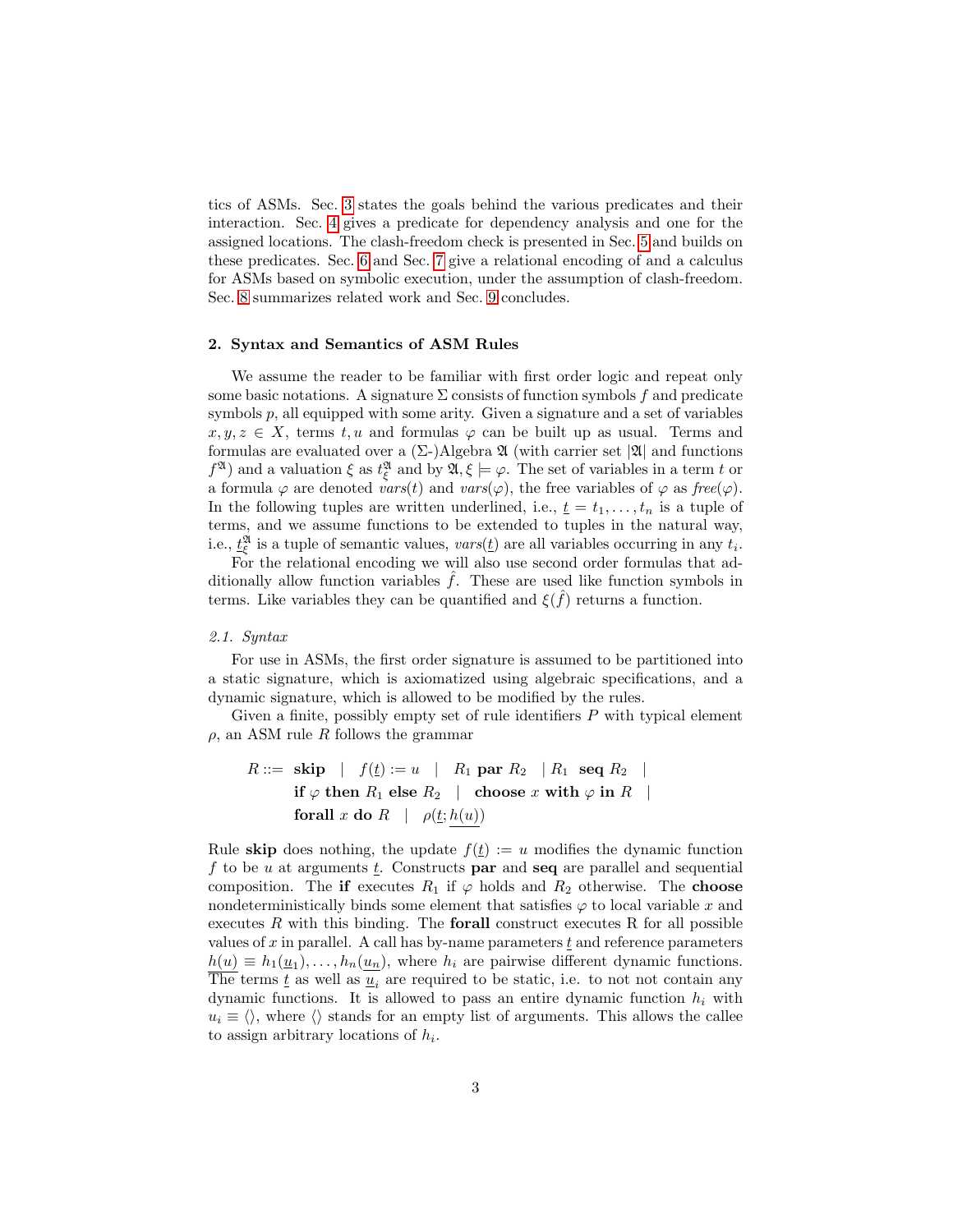<span id="page-3-5"></span><span id="page-3-2"></span><span id="page-3-1"></span>

| $\llbracket f(t) \coloneqq u \rrbracket_{\varepsilon}^{\mathfrak{A}} \triangleright \{(f, t_{\varepsilon}^{\mathfrak{A}}, u_{\varepsilon}^{\mathfrak{A}})\}\$                                                                                                                                    | $(\text{sem-asg})$  |
|--------------------------------------------------------------------------------------------------------------------------------------------------------------------------------------------------------------------------------------------------------------------------------------------------|---------------------|
| $\llbracket R_1 \rrbracket_{\xi}^{\mathfrak{A}} \triangleright U_1 \quad \llbracket R_2 \rrbracket_{\xi}^{\mathfrak{A}} \triangleright U_2$<br>$[ R_1 \text{ par } R_2 ]^{\mathfrak{A}}_{\varepsilon} \triangleright U_1 \cup U_2$                                                               | $(\text{sem-par})$  |
| $\llbracket R_1 \rrbracket_{\varepsilon}^{\mathfrak{A}} \triangleright U_1 \quad \text{con}(U_1) \quad \llbracket R_2 \rrbracket_{\varepsilon}^{\mathfrak{A}+U_1} \triangleright U_2$<br>$\llbracket R_1 \text{ seq } R_2 \rrbracket_{\varepsilon}^{\mathfrak{A}} \triangleright U_1 \oplus U_2$ | $(sem-seq-cons)$    |
| $[[R_1]]_{\varepsilon}^{\mathfrak{A}} \triangleright U_1 \neg \text{con}(U_1)$<br>$\llbracket R_1 \text{ seq } R_2 \rrbracket_{\varepsilon}^{\mathfrak{A}} \triangleright U_1$                                                                                                                   | (sem-seq-incons)    |
| $\llbracket R_1 \rrbracket_{\varepsilon}^{\mathfrak{A}} \triangleright U \quad \mathfrak{A}, \xi \models \varphi$<br>[if $\varphi$ then $R_1$ else $R_2$ ] $_{\varepsilon}^{\mathfrak{A}} \triangleright U$                                                                                      | $(sem-if-pos)$      |
| $\llbracket R_2 \rrbracket_{\varepsilon}^{\mathfrak{A}} \triangleright U \quad \mathfrak{A}, \xi \not\models \varphi$<br>[if $\varphi$ then $R_1$ else $R_2$ ] $^{\mathfrak{A}}_{\xi} \triangleright U$                                                                                          | $(sem-if-neg)$      |
| $\llbracket R \rrbracket_{\xi \{x \mapsto a\}}^{\mathfrak{A}} \triangleright U \quad \mathfrak{A}, \xi \{x \mapsto a\} \models \varphi$<br>[choose x with $\varphi$ in $R_{\ell}^{\mathfrak{A}} \triangleright U$                                                                                | (sem-choose)        |
| $\llbracket R \rrbracket_{\xi\{x \mapsto a\}}^{\mathfrak{A}} \triangleright U_a$ for all $a \in  \mathfrak{A} $<br><b>[forall</b> x do $R\mathbb{R}^{\mathfrak{A}} \triangleright \bigcup_{a} U_a$                                                                                               | (sem-forall)        |
| $\frac{[\![R_{\underline{y}}\frac{\hbar\, (u)}{\underline{g}}]\!]_{\xi}^{\mathfrak{A}} \triangleright U}{[\![\rho(\underline{t};h(u))]\!]_{\xi}^{\mathfrak{A}} \triangleright U} \text{ declaration } \rho(\underline{y};\underline{g}).R$                                                       | $(\text{sem-call})$ |

<span id="page-3-6"></span><span id="page-3-4"></span><span id="page-3-3"></span><span id="page-3-0"></span>Figure 1: Derivation rules for update sets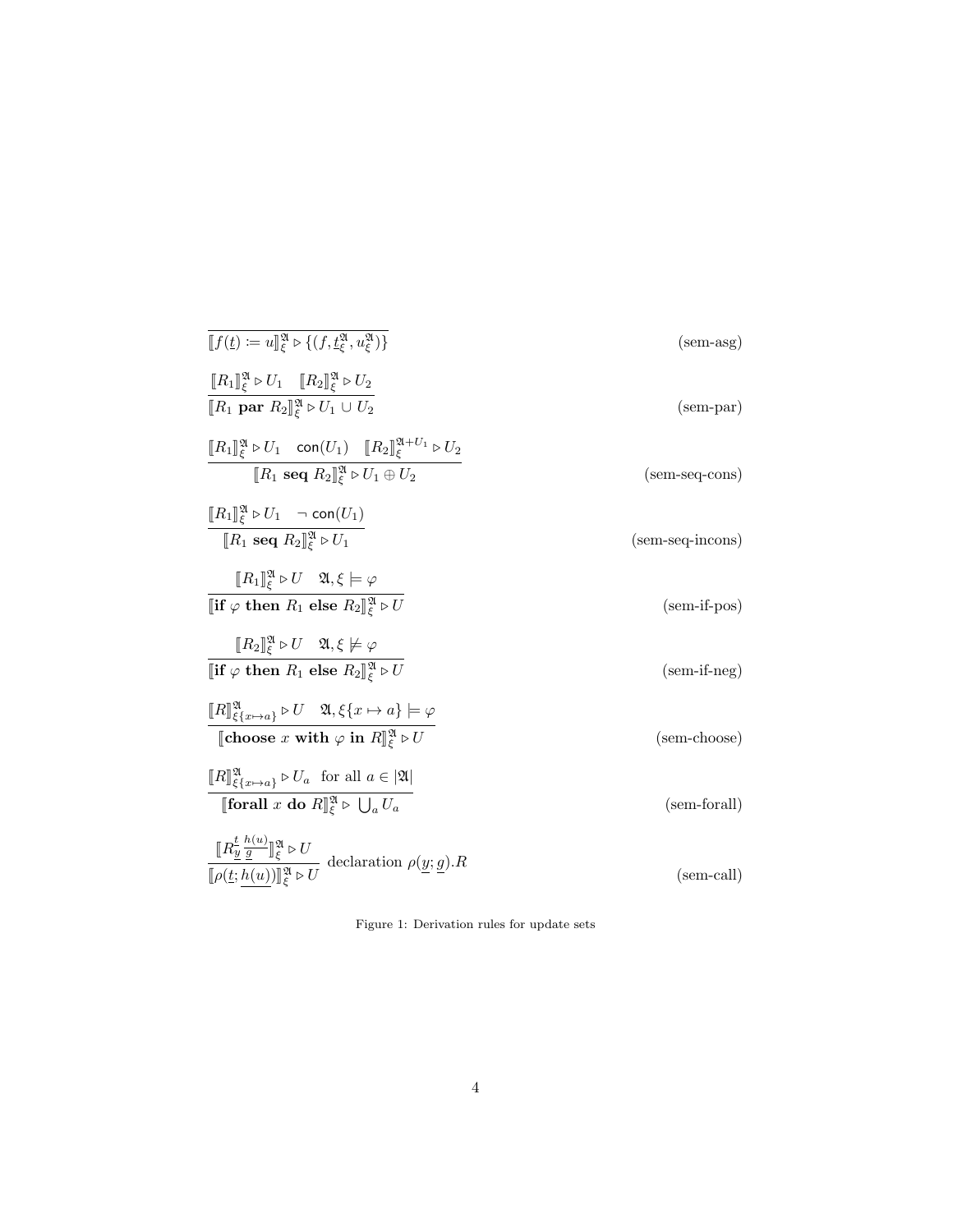The dynamic functions used in  $R$  and transitively in all rules called by  $R$  are denoted  $\textsf{dyn}(R)$ . The subset of those functions f modified in updates  $f(t) := u$ of R or in any of its subrules are denoted  $mod(R)$ . The free variables  $free(R)$ of a rule are all variables used without the bound occurrences of x in choose x and forall x.

In an ASM all rules should have a proper declaration.

**Definition 1** (Proper Declaration). A proper declaration  $\rho(y, g) = R$  for a rule identifier ρ has pairwise different variables y as formal call-by-name parameters and pairwise different dynamic functions g as formal reference parameters. The body R of  $\rho$  is required to satisfy  $\textsf{dyn}(R) = g$  and  $\textit{free}(R) = y$ .

**Definition 2** (Call Fits to Declaration). A call  $\rho(t; h(u))$  fits to a declaration  $\rho(y, g) = R$  if the numbers of parameters agree. A parameter  $h_i$  with  $u_i \neq \emptyset$  is allowed when  $g_i$  is a dynamic function without arguments, otherwise the arity of  $g_i$  and  $h_i$  must be the same.

A call will execute the body R where y has been substituted with  $\underline{t}$  and all  $g_i$  have been substituted with  $h_i(u_i)$  (resp. with  $h_i$  if  $u_i = \langle \rangle$ ). The substituted body is written  $R_y^{\underline{t}} \frac{h(u)}{g}$ . Substitution has to rename variables x bound by **choose** x or **forall** x when they conflict with variables used in  $\underline{t}$  or  $\underline{u}$ .

<span id="page-4-0"></span>Definition 3 (ASM). An ASM consists of proper declarations for all rule identifiers P, where all calls fit to the declarations. An ASM has one designated main rule, which does not have any call-by-name parameters y (so the rule has no free variables), and has all  $u_i = \langle \rangle$ .

Note that Def. [3](#page-4-0) allows for mutually recursive calls. The toplevel rule has no "real" parameters, it reads and/or modifies some dynamic functions g from the signature.

We have defined the core syntax as minimal as possible to save unnecessary cases in definitions and proofs. To get the full syntax of [\[4\]](#page-32-0), the following abbreviations for the standard let-binding and conditional forall suffice.

| let $x = t$ in R             | $\equiv$ | choose $x_0$ with $x_0 = t$ in $R_x^{x_0}$ |
|------------------------------|----------|--------------------------------------------|
| if $\varphi$ then $R$        | 三        | if $\varphi$ then R else skip              |
| forall x with $\varphi$ do R | $=$      | forall x do if $\varphi$ then R            |

The abbreviation for let renames all occurrences of x to a fresh variable  $x_0$  in R. Freshness is required to avoid a naming conflict when  $x$  is free in  $t$  since the scope of x in let excludes the term t while the scope of  $x_0$  in choose includes the equation  $x_0 = t$ .

Our calling convention differs in the following aspects from the standard convention of ASMs as given in [\[5\]](#page-32-1).

• We restrict call-by-name parameters to be static terms, which effectively makes them call-by-value. Otherwise it is not possible to determine a uniform characterization of clash-freedom (see Example [1](#page-7-0) below).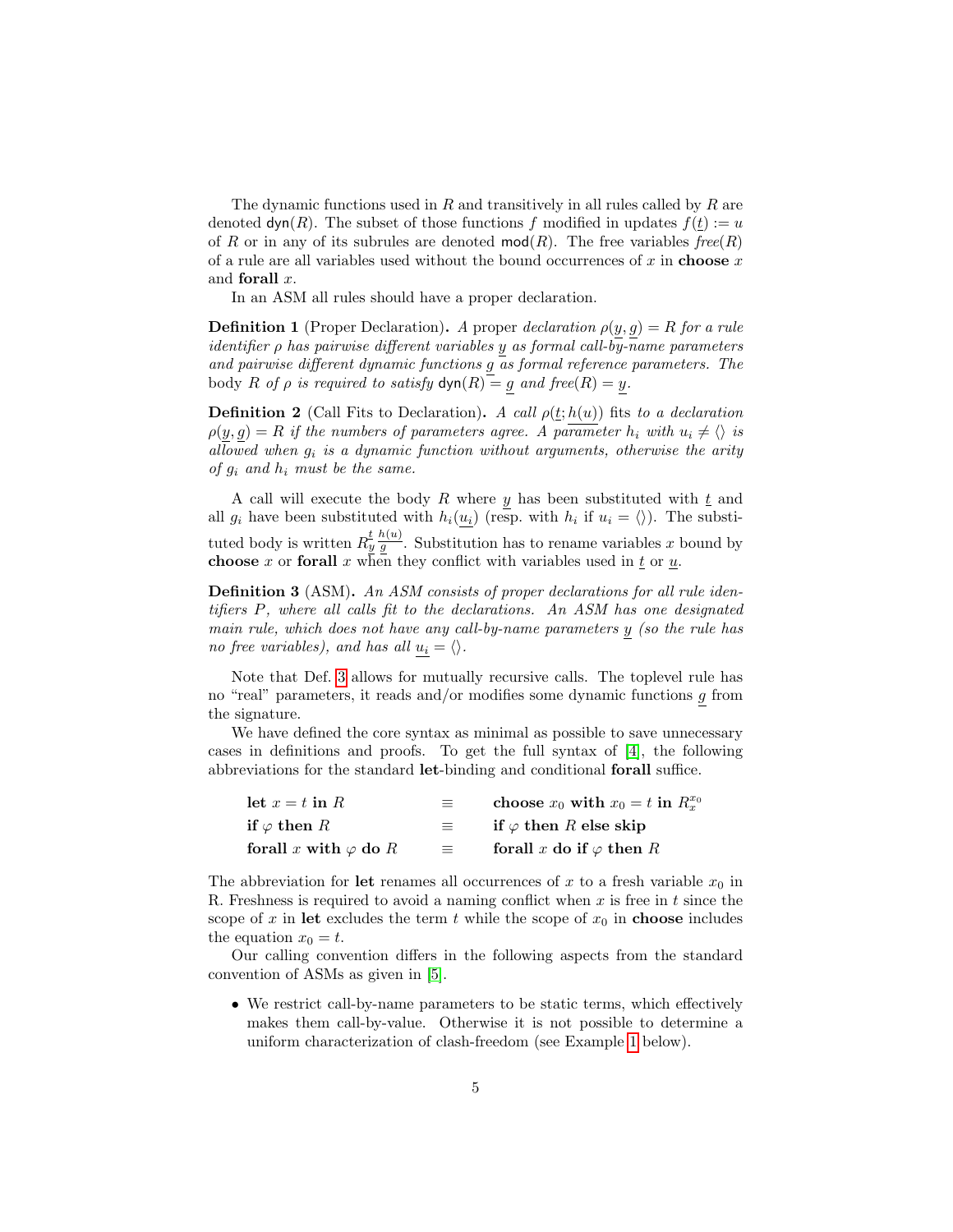- We require the dynamic functions used in ASM rules to be explicitly mentioned as reference-parameters in calls and declarations, while usually they are considered as globally available. To translate an ordinary ASM to our setting one has to compute the used functions  $\mathsf{dyn}(R)$  of a rule as the transitive closure of the ones directly used by  $R$  together with the ones used in bodies of called rules. Both formal and actual reference-parameters g and  $h(u)$  then have to be set to  $\text{dyn}(R)$  and substitution of g by  $\underline{h}$  in  $\overline{R}$ then has no effect. Having the used functions explicit in rule declarations is not required for most results of this paper. It is however mandatory for defining a calculus based on symbolic execution, see Sec. [7.](#page-25-0)
- We add the possibility of using reference parameters  $h_i(u_i)$  with  $u_i \neq \langle \rangle$ . These increase the precision of our clash-freedom check since they ensure that all assignments to  $h_i$  will be specifically with arguments  $u_i$ . Such parameters are also useful when parameterizing ASMs with processes. A typical example is when lifting a rule  $R( ; g)$  that uses registers g of a single thread to a rule parameterized with a thread  $t$  as is done in the Java ASM [\[6\]](#page-32-2). With the extension defined here this can be done by just using a call  $R($ ;  $q(t)$ ) in the main rule and by assuming that the ASM has registers  $g(t)$  for every thread t. Ambient ASMs [\[7\]](#page-32-3) offer a concept of environments that goes beyond the simple extension we use here.

Definition 4 (Sequential Fragment). An ASM rule is in the sequential fragment if it does neither use the **par** nor the **forall** construct. An ASM is in the sequential fragment, if all declared rules are.

#### 2.2. Semantics

Given an algebra  $\mathfrak A$  executing a rule R computes a new algebra  $\mathfrak A'$  in two steps. First, a set  $U$  of updates is computed (nondeterministically) as the least fixpoint of the rules given in Fig. [1.](#page-3-0) In other words, a closed derivation tree with conclusion  $[[R]]_2^{\mathfrak{A}} \triangleright U$  must exist. Each update in U is of the form  $(f, \underline{a}, b)$ ,<br>where f is a dynamic function symbol and a b are elements of the carrier set where f is a dynamic function symbol and  $a, b$  are elements of the carrier set of the algebra. An  $f$ -update is an update with f as function symbol and we call  $f(\underline{a})$  the updated *location*.

Definition 5 (Consistency of Update Sets). A set of updates U is consistent, written con(U), if it does not contain two updates for the same location  $f(\underline{a})$ , *i.e.*, there are no  $(f, \underline{a}, b_1)$  and  $(f, \underline{a}, b_2)$  in U with  $b_1 \neq b_2$ .

If consistent, the set  $U$  can be applied in the second step to give the new algebra as  $\mathfrak{A}' := \mathfrak{A} + U$ . The algebra  $\mathfrak{A} + U$  leaves the carrier set of  $\mathfrak A$  unchanged but modifies each  $f^{\mathfrak{A}}$  at any argument  $\underline{a}$  to be b where  $(f, \underline{a}, b) \in U$ .

**Definition 6** (Clash-Freedom). A rule R is called clash-free, written  $con(R)$ , if it never computes an inconsistent set of updates, i.e.,  $\llbracket R \rrbracket_{\xi}^{\mathfrak{A}} \triangleright U$  for any  $\mathfrak{A}$  and  $\xi$  and  $U$  implies  $\mathsf{con}(U)$  $\xi$  and U implies con(U).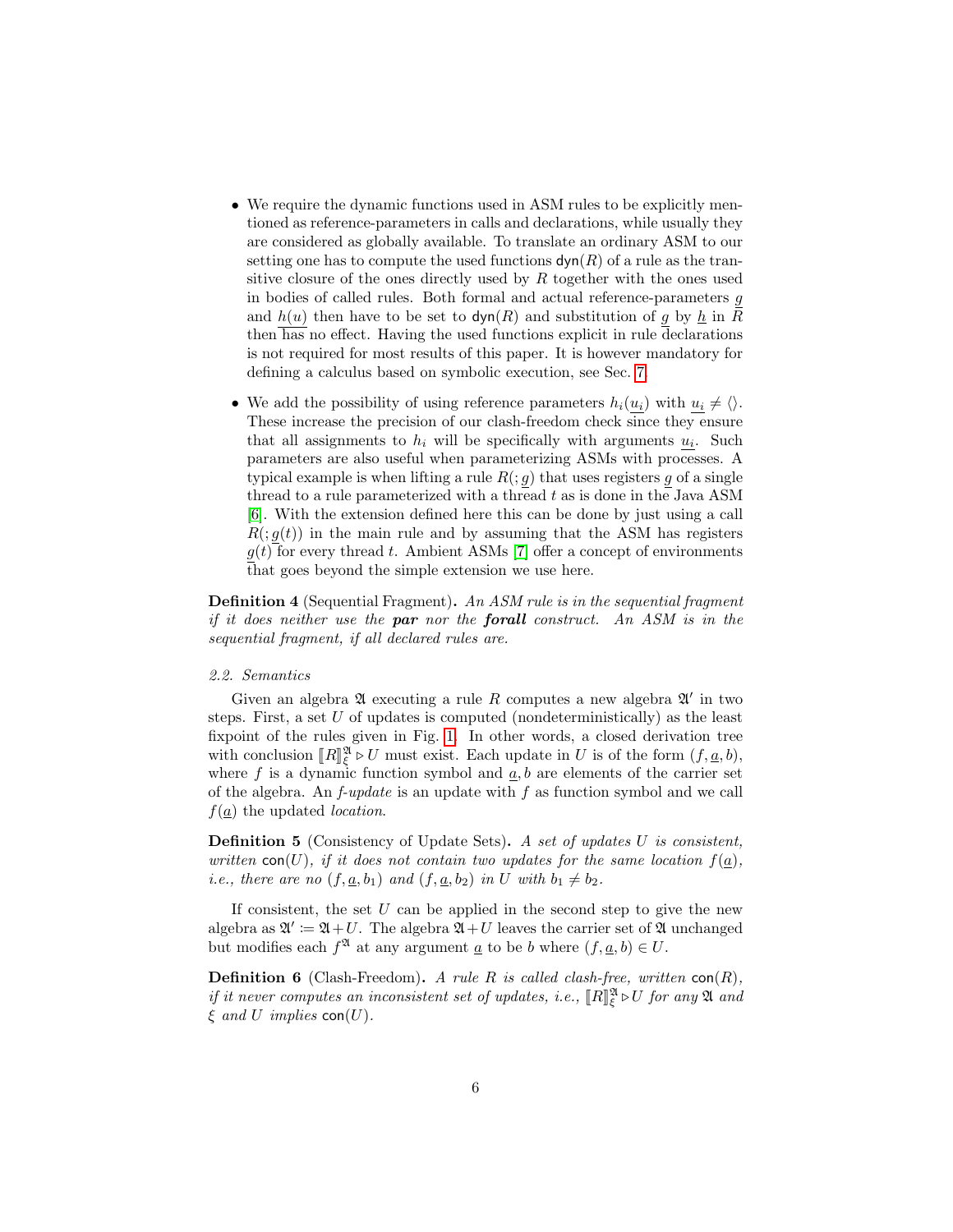The set  $U_1 \oplus U_2$  computed by the rule [sem-seq-cons](#page-3-1) contains all updates of  $U_2$  and all updates  $(f, \underline{a}, b)$  from  $U_1$  for which no update  $(f, \underline{a}, c)$  is in  $U_2$ . The definition is such that  $\mathfrak{A} + (U_1 \oplus U_2) = (\mathfrak{A} + U_1) + U_2$  holds, i.e., the effect is that of sequentially applying the update sets. The rule [sem-seq-incons](#page-3-2) makes sure that  $R_1$  seq  $R_2$  produces an inconsistent update set, if  $R_1$  does.

The computation of the update set for **choose** ([sem-choose](#page-3-3)) is nondeterministic. Possible update sets may be computed by binding  $x$  to any value  $a$  that satisfies  $\varphi$  in its premise.

The union in rule [sem-forall](#page-3-4) is over all elements a of the carrier set  $|\mathfrak{A}|$  of  $\mathfrak{A}$ , so the rule usually has infinitely many premises. A closed derivation tree using [sem-forall](#page-3-4) therefore has infinite width. The least fixpoint of the rule system still exists by Knaster-Tarski's Theorem [\[8\]](#page-32-4). Restricted versions of [sem-forall](#page-3-4), which allow only finite choice, and therefore admit a simpler characterization of the least fixpoint by Kleene's theorem, are possible, but we do not need such a restriction in this work, since rule induction (induction, assuming the property for all premises to prove it for the conclusion) is still admissible and sufficient for all proofs. Many proofs only require induction over the structure of a rule.

Clashes are only produced by the [sem-forall](#page-3-4) and [sem-par](#page-3-5) rules. For example the rule  $f(0) \coloneqq 1$  par  $f(0) \coloneqq 2$  contains a clash since  $f(0) \coloneqq 1$  and  $f(0) \coloneqq 2$ yield the update set  $\{(f, 0, 1)\}\$  and  $\{(f, 0, 2)\}\$ , respectively. Combining those two update sets as done by the [sem-par](#page-3-5) rule produces an inconsistent update set and therefore the rule has a clash.

Rule [sem-call](#page-3-6) assumes that the declaration of  $\rho$  is again  $\rho(y; g)$ . As described before, calling R replaces formal with actual parameters, denoted  $R_y^{\underline{t}} \frac{h(u)}{g}$ .

In general a rule may compute infinitely many different update sets, but it may also fail to compute an update set at all, when the computation goes into an infinite recursion (even nondeterministically) or when there is no choice in rule [sem-choose](#page-3-3) (when  $\varphi = false$ ). We do not consider such a rule to have a clash in this paper, even though possible nontermination when computing an update set can be viewed as a similarly erroneous behavior than producing an inconsistent one. The reason is simply that proving guaranteed termination requires well-foundedness arguments, which are quite different from checks for clash-freedom.

We remark that a definition of guaranteed termination is of course possible, based on another set of rules similar to the ones given e.g. in [\[9\]](#page-32-5) for guaranteed termination of while programs. This would rule out the possibility of infinite recursion and would allow to define a weakest precondition operator. A full definition is however outside the scope of this paper.

**Lemma 1.** Given that R yields update set U, i.e.,  $[[R]]_{\xi}^{\mathfrak{A}} \triangleright U$ , and  $f \notin \text{mod}(R)$ <br>then  $(f, g, h) \preceq U$  for all  $g, h$ then  $(f, \underline{a}, b) \notin U$  for all  $\underline{a}, b$ .

Proof. By rule induction over R.

 $\Box$ 

The restriction to allow only static terms  $\underline{u}$  and  $\underline{t}$  in calls  $\rho(\underline{t}; h(u))$  (Def. [3\)](#page-4-0) is motivated by our intent, to analyze subrules modularly, with a separate clash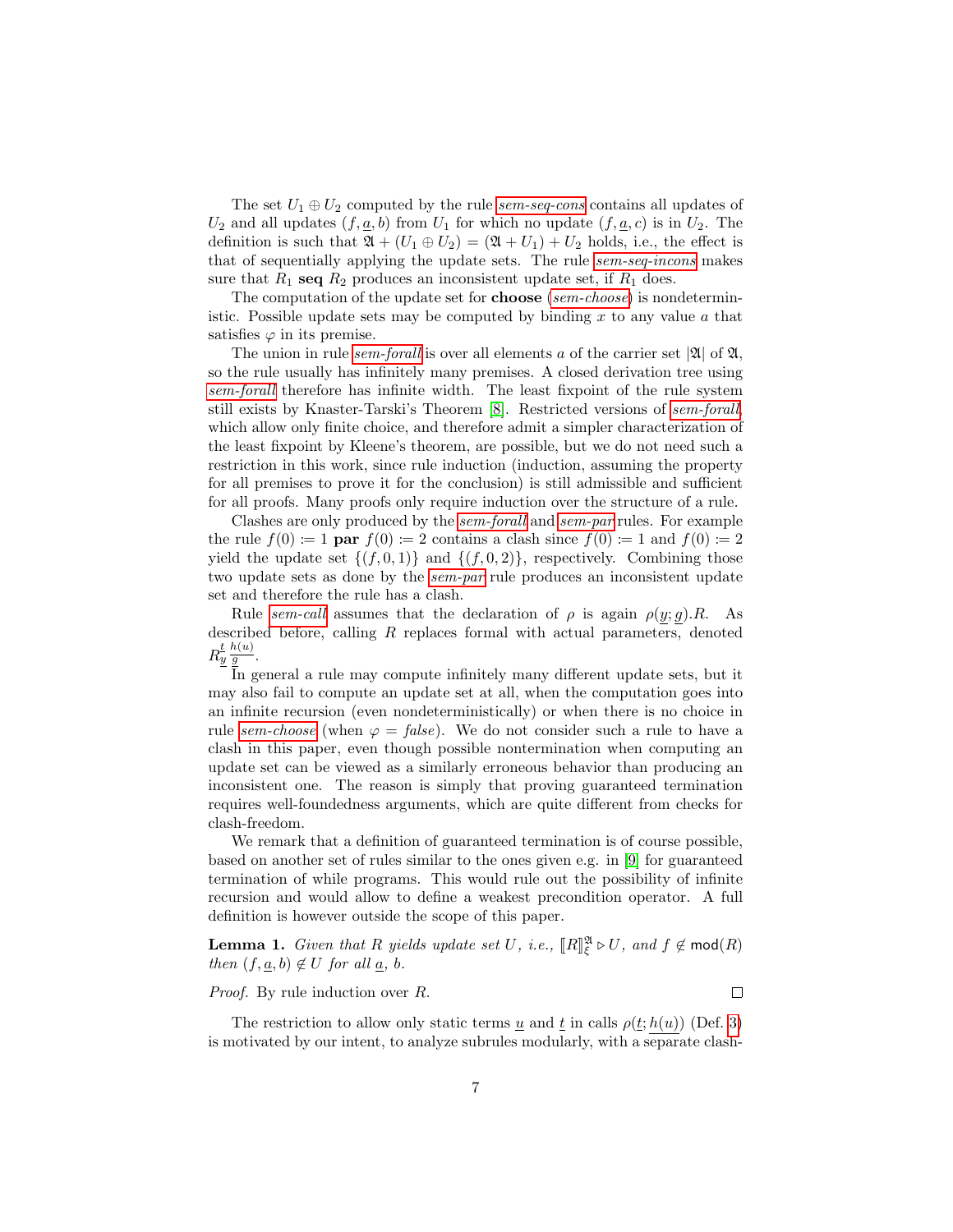free analysis of the body. To do this we must ensure that a reference parameter  $h(u)$  forces that h can be assigned at u only. Then Theorem [2](#page-7-1) holds, which will be used to justify a modular analysis. Otherwise, the Examples [1](#page-7-0) and [2](#page-7-2) show that the theorem does not hold.

<span id="page-7-1"></span>**Lemma 2** (Substitution in Calls). Let  $\rho(\underline{t}; h(u))$  be a call in an ASM to a rule declared as  $\rho(\underline{y};\underline{g})\{R_0\}$  where  $h_i = g_i$  for all i with  $\underline{u}_i \neq \langle \rangle$ . Let R be any subrule of the body  $R_0$ . Then  $\llbracket R_{\underline{y}}^{\underline{t}} \frac{h(u)}{\underline{g}} \rrbracket$  $\frac{E}{y} \frac{h(u)}{g}$   $\mathbb{R} \triangleright U$  implies that all updates to any  $h_i$  with  $\underline{u}_i \neq \langle \rangle$  are of the form  $(h_i, \underline{u}_i^{\mathfrak{A}}, b)$ . Derivability of U is equivalent to  $\llbracket R \rrbracket_{\xi\{\underline{x}\mapsto t\}}^{\mathfrak{A}'} \triangleright U'$ , where U' replaces such updates in U with  $(g_i, b)$  and where  $\mathfrak{A}'$ adds  $h(u)_{\epsilon}^{\mathfrak{A}}$  $\frac{a}{\xi}$  as the interpretation of the formal parameters <u>q</u>.

*Proof.* By rule induction. The crucial point is that static terms  $u_i$  and  $\underline{t}$  will always evaluate to the same value. In particular, an assignment  $h(u_i) := t_j$  that results from syntactic substitution in  $g_i := x_j$  will always produce the update  $(h_i, u_i^{\mathfrak{A}}, t_j^{\mathfrak{A}})$ , even if it is evaluated in an algebra  $\mathfrak{A} + U$  instead of  $\mathfrak{A}$ .  $\Box$ 

The Examples [1](#page-7-0) and [2](#page-7-1) show that Lemma 2 is wrong, when non-static  $\underline{u}$  and t are used in calls.

<span id="page-7-0"></span>Example 1. Consider a declaration  $\rho(j, q, c) = \{c := c + 1 \text{ seq } q := 2\}.$  A call  $\rho(j, h(c), c)$  which uses non-static reference parameter  $h(c)$  assigns h at  $c+1$ , instead of  $h(c)$ .  $\Box$ 

<span id="page-7-2"></span>Example 2. Consider the declaration

$$
\rho(x; g, f) = \{ g := 1 \text{ seq } \{ f(x) := 1 \text{ par } f(1) := 2 \} \}.
$$

Then  $con(\rho(x; g, f)) \equiv x \neq 1$ , but if we pass a non-static parameter g we have  $\text{con}(\rho(g; g, f)) \equiv \text{false}$ . The formula  $\text{con}(\rho(x; g, f))$  then is not  $g \neq 1$ , the result of substituting x with g in  $x \neq 1$ .  $\Box$ 

The lemma implies that properties of calls like  $\rho(t; h(u))$  can be reduced to a property of its body R. As an example  $\text{con}(\rho(t; h(u)))$  then is the same as  $\text{con}(R)^{\underline{t},h(u)}_{y,g}$ . The same will hold for the relational encoding. Without the restriction, the analysis of calls (clash-freedom as well as determining a relational encoding) must be done individually for each call the ASM will do while executing the main rule, which may be an unbounded number when recursion is present.

In the following sections we assume that all dynamic functions used in rule declarations are nullary or unary. This restriction is not essential, it just allows us to save notation for sequences of arguments which would get very messy. The restriction can also be justified theoretically by encoding n-ary functions as unary-functions on n-tuples, using static functions to construct and destruct the tuples.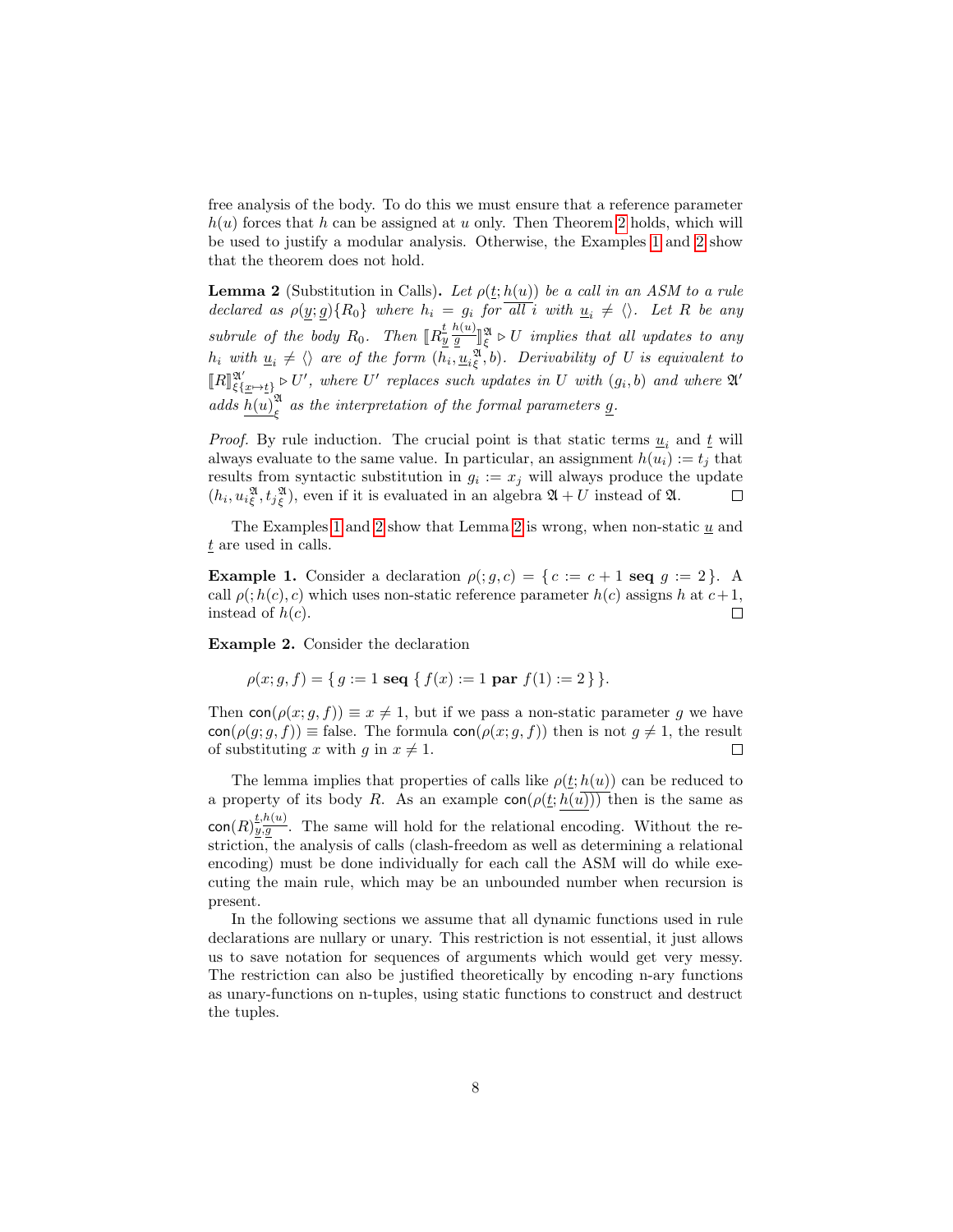#### <span id="page-8-0"></span>3. Goals of the Approach

The goal of Sec. [4](#page-11-0) and Sec. [5](#page-16-0) will be the definition of a first-order predicatelogic formula  $\mathsf{cfc}(R)$  that implies that rule R is clash-free, i.e., never produces inconsistent updates. Formally we want to have

<span id="page-8-2"></span>**Goal 1** (Consistency). If  $\mathfrak{A}, \xi \models \text{cfc}(R)$  and  $\llbracket R \rrbracket_{\xi}^{\mathfrak{A}} \triangleright U$ , then U is consistent.

The formula  $\mathsf{cfc}(R)$  should be computable for the setting of Sec. [2](#page-2-0) which allows recursive, nondeterministic rules with parallel and sequential composition. When a set of (mutually recursive) rules is defined, successfully proving  $cfc(R)$  for the body R of each rule should guarantee that runs of the ASM will never produce a clash. Thus, the syntactic check  $\mathsf{ctc}(R)$  implies semantic clash-freedom  $con(R)$ .

The computation of  $\mathsf{cfc}(R)$  can not open up calls  $\rho(t; h(u))$  in the body of a declaration, like the least fixpoint semantics does, since then the computation of  $cfc(R)$  may not terminate, defeating the purpose of generating a proof obligation statically. Instead we have to approximate the effect of a recursive call by assuming that the locations  $h(u)$  are updated with some unknown value, even though some particular runs of the body may not update it at all.

The main source of clashes are parallel updates  $R_1$  par  $R_2$ . We will compute  $\operatorname{cfc}(R)$  as false for a rule  $R = f(t) := t'$  par  $f(t) := t''$ , even though in a concrete run  $t'$  and  $t''$  might evaluate to the same value. Since the practically relevant cases we are aware of do not use parallel updates to the same location with the same value, we consider  $R_1$  par  $R_2$  to be harmful already when the assigned locations computed by the rules overlap.

Our approach therefore focuses on sets of potentially modified locations instead of additionally considering the possible values assigned by updates too.

<span id="page-8-1"></span>**Goal 2** (Assigned Locations). We want to define a formula  $\arg(R, f, z)$  for a rule R that approximates its assigned locations.  $\mathfrak{A}, \xi \models \neg \text{ asg}(R, f, z)$  and  $\llbracket R \rrbracket_{\xi}^{\mathfrak{A}} \triangleright U$  should imply that U does not contain an update  $(f, \xi(z), b)$  for any b.

It is intuitive to view the predicate  $\arg(R, f, z)$  as specifying a set of locations Asg $(R)_{\xi}^{\mathfrak{A}}$ . The set Asg $(R)_{\xi}^{\mathfrak{A}}$  is defined by

$$
(f,a) \in \text{Ass}(R)_{\xi}^{\mathfrak{A}}
$$
 iff  $\mathfrak{A}, \xi\{z \mapsto a\} \models \text{ass}(R, f, z).$ 

The locations in  $\text{Ag}(R)_{\xi}^{\mathfrak{A}}$  are those which are potentially assigned by R when R is executed in  $\mathfrak{A}, \xi$ . Note that for nondeterministic rules, this set already is an approximation of the locations updated in U. Update sets for

 $R = \text{choose } x \text{ with } true \text{ in } f(x) := 0$ 

will assign a single  $(f, a)$ , but  $\text{Ag}(R)_{\xi}^{\mathfrak{A}}$  will be the full set of all  $(f, a)$ .

Formula  $\arg(R, f, z)$  allows to define  $\textsf{ctc}(R_1 \textbf{ par } R_2)$  for a parallel rule. The requirement is that  $\exists z$ .  $\arg(R_1, f, z) \wedge \arg(R_2, f, z)$  is false for all functions f assigned in  $R_1$  or  $R_2$ , or equivalently that  $\text{Ag}(R_1)_{\xi}^{\mathfrak{A}}$  and  $\text{Ag}(R_2)_{\xi}^{\mathfrak{A}}$  are disjoint.

Computing the set of assigned locations is difficult for sequential composition.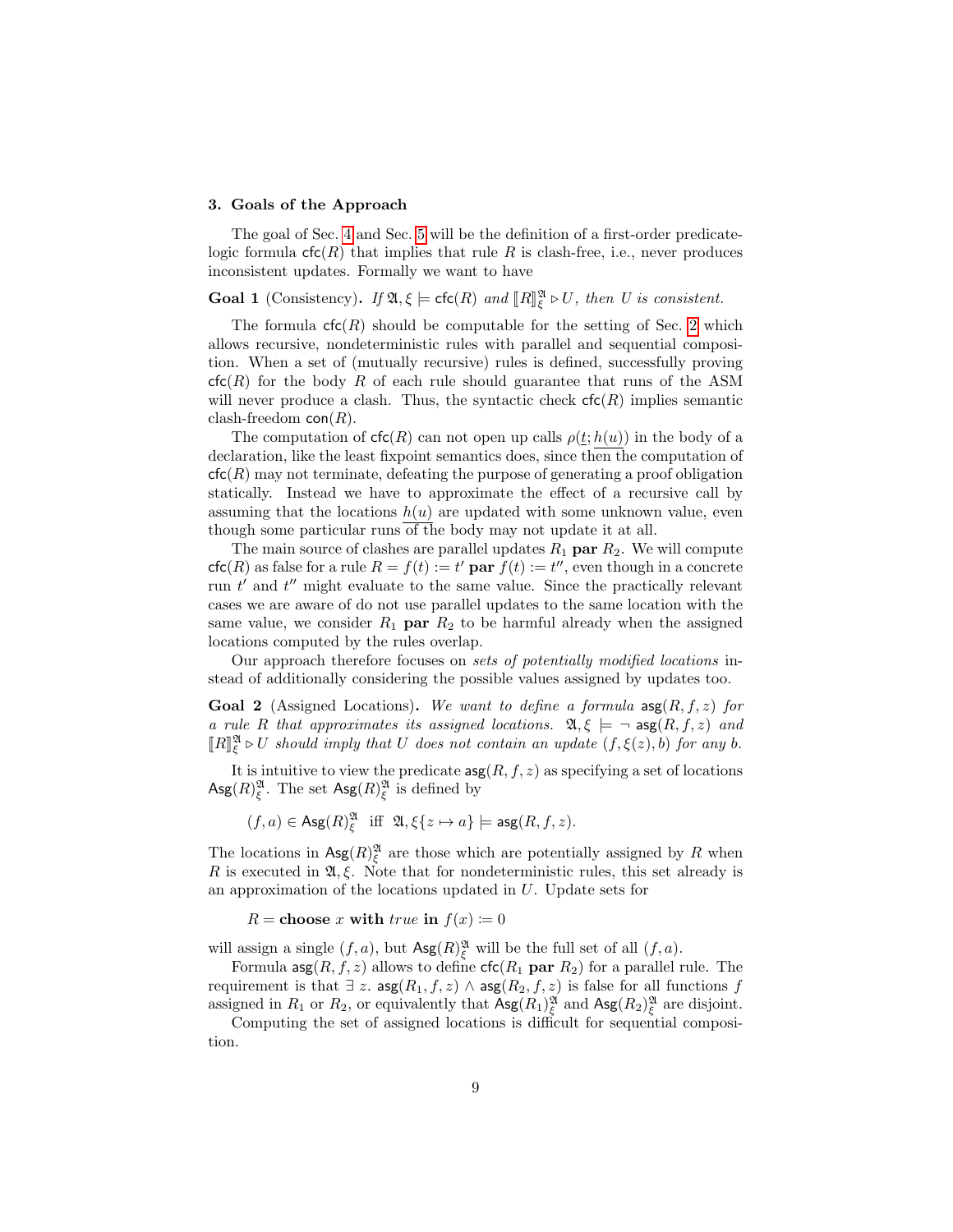<span id="page-9-1"></span>Example 3. As an example consider

$$
R_1
$$
 seq  $R_2 = \{ g(y) := t \text{ seq } f(g(x)) := u \}$ 

Surely g is updated at y, but what about f in  $R_2$ ? If x and y store different values, f is updated at  $g(x)$ , but otherwise the updated location depends on the value of  $t$ . When the values of assignments are ignored in the computation, the best we can therefore get is

$$
\mathsf{asg}(R_1 \mathrel{\mathbf{seq}} R_2, f, z) \leftrightarrow z = g(x) \vee x = y
$$

When  $x = y$  holds, f is potentially assigned at any argument. This formula is a disjunct of  $\arg(R_1, f, z)$  (which is false),  $\arg(R_2, f, z)$  (which is  $z = g(x)$ ), and the condition that  $\arg(R_2, f, z)$  is correct, even when  $R_2$  is not run in the initial state but in some state  $\mathfrak{A} + U_1, \xi$ , where some update set  $U_1$  computed by  $R_1$ has been applied.  $\Box$ 

To compute this formula in general, we need to know which locations  $(g, b)$ influence the computation of the assigned locations of  $f$  in  $R_2$ . In the example it is the single location  $(g, \xi(x))$ . If none of these locations is assigned in  $R_1$ ,  $\arg(R_2, f, z)$  correctly computes the assigned locations in  $R_2$  even if the rule is not run in the initial state  $\mathfrak{A}, \xi$ , but in the state after applying the updates of  $R_1$ . We therefore have Goal [3.](#page-9-0)

<span id="page-9-0"></span>**Goal 3** (Dependent Locations). Define a predicate  $\text{dep}(R, g, z, f)$  that determines a set of locations  $\mathsf{Dep}(R, f)_{\xi}^{\mathfrak{A}}$  by

$$
(g,a)\in \operatorname{Dep}(R,f)^{\mathfrak{A}}_{\xi} \quad \text{iff} \quad \mathfrak{A}, \xi\{z\mapsto a\} \models \operatorname{dep}(R,g,z,f)
$$

such that if  $\mathfrak{A}'$  agrees with  $\mathfrak{A}$  on these locations, the f-locations in  $\text{Asg}(R)_{\xi}^{\mathfrak{A}}$  and in  $\mathrm{Ag}(R)_{\xi}^{\mathfrak{A}'}$  are the same.

If  $\textsf{dep}(R, q, z, f)$  holds then the resulting function f after execution of rule R might (since it is an overapproximation) depend on the initial value of the location  $g(z)$ . Conversely, if  $\text{dep}(R, g, z, f)$  does not hold, different initial values of  $g(z)$  do not lead to different values for f after execution of R.

For rule  $R_2$  from Example [3](#page-9-1) we will have

 $\text{dep}(R_2, q, z, f) \leftrightarrow z = x$ 

and  $\textsf{dep}(R_2, g', z, f')$  for other functions  $f', g'$  will be false, implying that only  $(g, \xi(y))$  is relevant to determine the assigned f-locations of  $R_2$ . Since this location is assigned in  $R_1$  only when  $z = y$ , the condition for f being potentially modified at other locations than  $(f, \xi(x))$  becomes  $\exists z. z = x \land z = y$ , which simplifies to  $x = y$  as intended.

Sections [4](#page-11-0) and [5](#page-16-0) will give formal definitions of the three predicates dep, asg, and clf bottom-up, proving the goals stated above as theorems.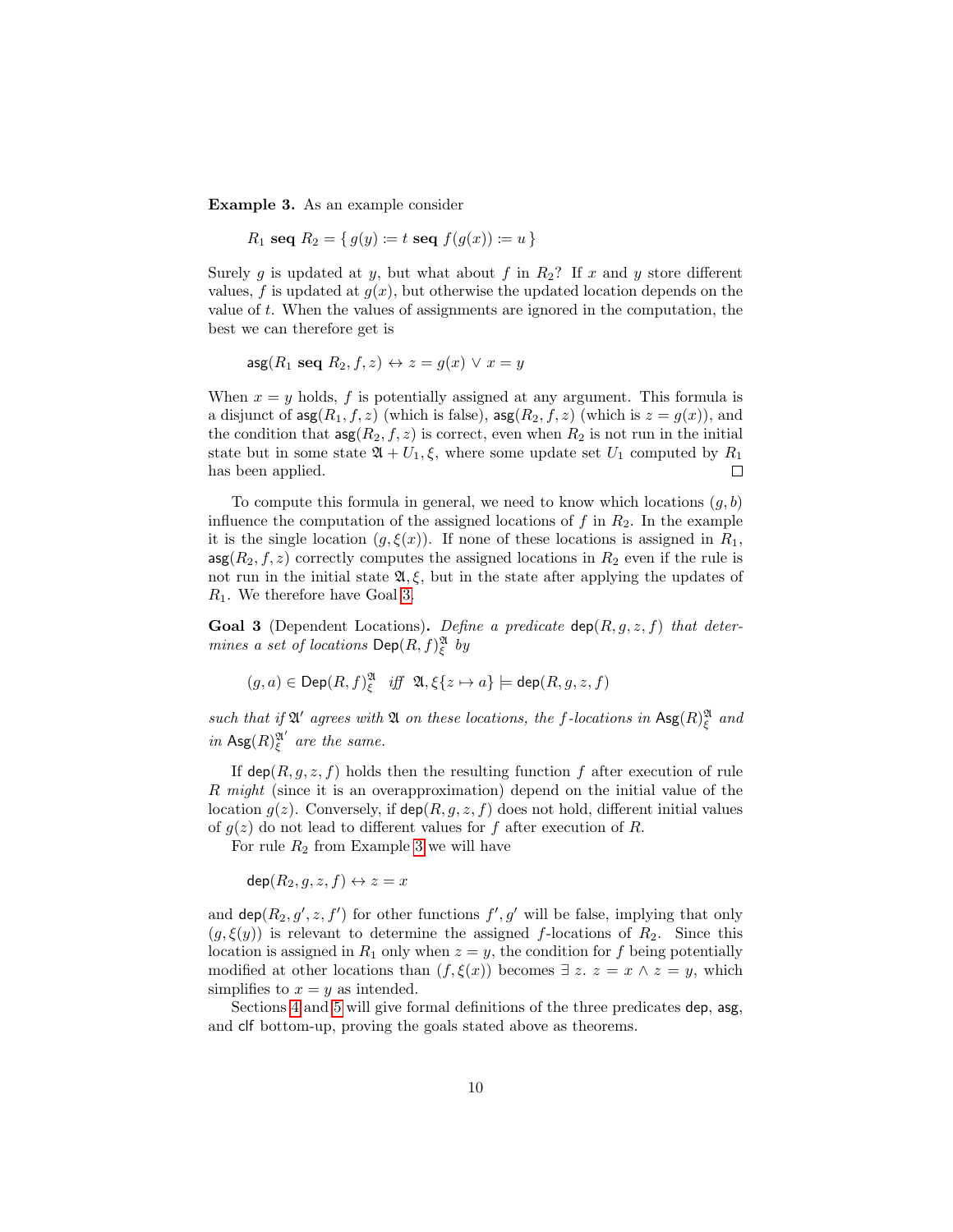$\mathsf{depth}(g, z, t) \equiv \bigvee$  $g(u) \in t$  $z = u$  $\mathsf{depf}(g,z,\forall\ x.\varphi) \equiv \mathsf{depf}(g,z,\exists\ x.\varphi) \equiv \exists\ x.\ \mathsf{depf}(g,z,\varphi)$  $\mathsf{depf}(g, z, \varphi \otimes \psi) \equiv \mathsf{depf}(g, z, \varphi) \vee \mathsf{depf}(g, z, \psi) \text{ where } \otimes \in \{ \rightarrow , \leftrightarrow , \land , \lor \}$  $\mathsf{depf}(g, z, \neg \varphi) \equiv \mathsf{depf}(g, z, \varphi)$  $\mathsf{depf}(g,z,p(t_1,\ldots,t_n)) \equiv \bigvee_{i=1...n} \mathsf{dept}(g,z,t_i)$  $\text{depf}(g, z, t_1 = t_2) \equiv \text{dept}(g, z, t_1) \vee \text{dept}(g, z, t_2)$ 

<span id="page-10-4"></span><span id="page-10-3"></span><span id="page-10-2"></span><span id="page-10-0"></span>Figure 2: Dependency of a formula and term on a location  $g(z)$ 

| $dep(\textbf{skip}, g, z, f) \equiv false$                                                                                          | $(\text{dep-skip})$ |
|-------------------------------------------------------------------------------------------------------------------------------------|---------------------|
| $\textsf{dep}(\rho(\underline{t};h(u)),g,z,f) \equiv \text{false}$                                                                  | (depcall)           |
| $\text{dep}(h(u) := t, g, z, f) \equiv \begin{cases} \text{dept}(g, z, u), & f = h \\ \text{false}, & \text{otherwise} \end{cases}$ | $(\text{dep-asg})$  |
| $\textsf{dep}(R_1 \textsf{ seq } R_2, g, z, f) \equiv$                                                                              | $(\text{dep-seq})$  |
| $\textsf{dep}(R_1, q, z, f) \vee \textsf{dep}(R_2, q, z, f)$                                                                        |                     |
| $\vee$ $\vee$ dep $(R_1, g, z, h) \wedge \exists z_0$ . dep $(R_2, h, z_0, f)$<br>$h \in \text{mod}(R_1)$                           |                     |
| $\mathsf{dep}(R_1 \text{ par } R_2, q, z, f) \equiv \mathsf{dep}(R_1, q, z, f) \vee \mathsf{dep}(R_2, q, z, f)$                     | $(\text{dep-par})$  |
| $\textsf{dep}(\textbf{if }\varphi \textbf{ then } R_1 \textbf{ else } R_2, q, z, f) \equiv$                                         | $(\text{dep-if})$   |
| $\text{depf}(g, z, \varphi) \wedge f \in \text{mod}(R_1 \text{ seq } R_2)$                                                          |                     |
| $\vee$ ( $\varphi$ $\sup$ dep( $R_1, q, z, f$ ); dep( $R_2, q, z, f$ ))                                                             |                     |
| $dep(choose x with \varphi(x) in R, q, z, f) \equiv$                                                                                | (dep-choose)        |
| $\exists x. \varphi(x) \wedge \text{dep}(R, g, z, f) \vee \text{depf}(g, z, \varphi) \wedge f \in \text{mod}(R)$                    |                     |
| $\text{dep}(\text{for all } x \text{ do } R, g, z, f) \equiv \exists x. \text{dep}(R, g, z, f)$                                     | (dep-forall)        |
|                                                                                                                                     |                     |

<span id="page-10-6"></span><span id="page-10-5"></span><span id="page-10-1"></span>Figure 3: Dependency of f on locations  $g(z)$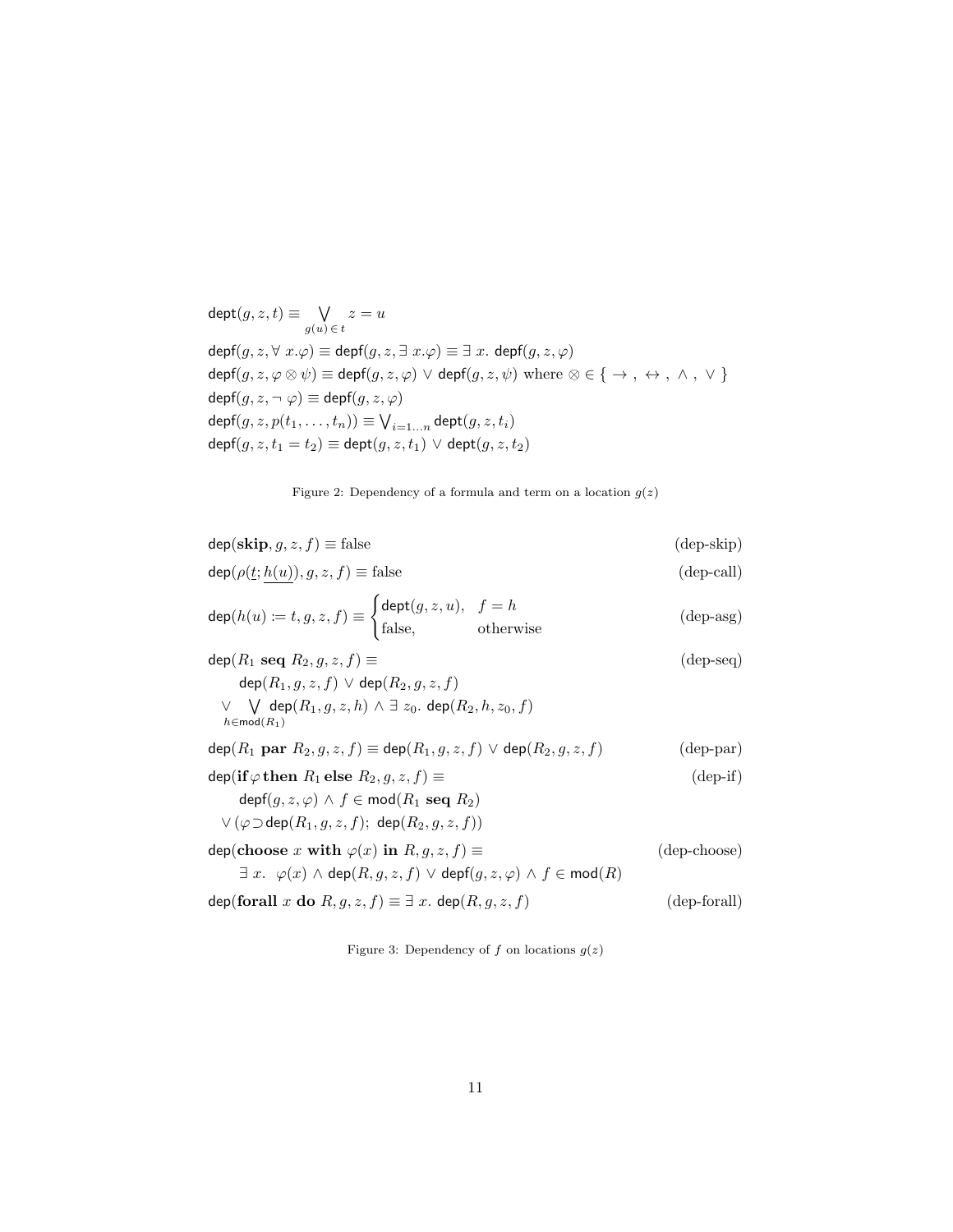#### <span id="page-11-0"></span>4. Assigned Locations

This sections gives formal definitions for  $\textsf{dep}(R, g, f, z)$  and  $\textsf{asg}(R, f, z)$  and provides several examples.

All definitions assume that variable  $z$  is auxiliary and therefore globally fresh. The definitions abbreviate  $(\varphi \to t = u) \wedge (\neg \varphi \to t = v)$  as  $t = (\varphi \supset u; v)$ .

The auxiliary definitions of  $\det(a, z, t)$  and  $\det(a, z, \varphi)$  in Fig. [2](#page-10-0) express that the (truth) value of term t (formula  $\varphi$ ) depends on location  $(g, \xi(z))$ . The definitions are straightforward.

Fig. [3](#page-10-1) defines the dependency predicate  $\text{dep}(R, g, z, f)$  that collects locations  $(g, a)$  with  $a = \xi(z)$  that possibly influence the set of assigned f-locations.

The assigned locations of a call [dep-call](#page-10-2) do not depend on any dynamic function, since u must be a static term.

For assignments of the form  $f(u) := t$ , the assigned f-locations depend on  $(g, a)$  if evaluating u depends on the location  $(g, a)$  according to [dep-asg](#page-10-3). This is the case if u has a subterm  $g(u')$  with  $a = u'^{\mathfrak{A}}_{\xi}$ . This is expressed by the formula  $\text{depth}(g, z, u)$ , which is computed as  $z = u'$  if  $g(u')$  is the only subterm of  $u$  involving  $q$ .

**Example 4.** An example is the assignment  $f(q(h(x))) \coloneqq t$ , which gives

$$
\begin{array}{lcl}\n\deg(f(g(h(x))) := t, h, z_0, f) & \equiv & z_0 = x \qquad \text{and} \\
\deg(f(g(h(x))) := t, g, z_1, f) & \equiv & z_1 = h(x).\n\end{array}
$$

The case [dep-seq](#page-10-4) in Fig. [3](#page-10-1) defines dependency for sequential composition by chaining dependencies of the rule  $R_1$  and  $R_2$  transitively, using a globally fresh variable  $z_0$  for the intermediate location  $h(z_0)$ .

<span id="page-11-1"></span>Example 5. Consider the rule

$$
R = R_1 \text{ seq } R_2 = \{ h(g(t_1)) := t \text{ seq } f(h(t_2)) := t' \}.
$$

Rule  $R_1$  and  $R_2$  have  $\textsf{dep}(R_1, g, z, h) \equiv z = t_1$  and  $\textsf{dep}(R_2, h, z_0, f) \equiv z_0 = t_2$ . By the first line of the definition we get the same dependencies for  $R$  in place of  $R_1$  and  $R_2$ . By transitivity we get  $\text{dep}(R, g, z, f)$  when  $z = t_1 \wedge \exists z_0$ .  $z_0 = t_2$ , which simplifies to  $z = t_1$ . Indeed modifying h in the first assignment may change the argument of  $f$  in the second, thus affecting which  $f$ -locations are modified in R.  $\Box$ 

Our first intuition was to strengthen the second line of [dep-seq](#page-10-4) to

$$
\bigvee_{h \in \text{mod}(R_1)} (\text{dep}(R_1, g, z, h) \land \exists z_0. \text{ asg}(R_1, h, z_0) \land \text{dep}(R_2, h, z_0, f)) \qquad \text{(wrong)}
$$

This additionally demands that the location  $h(z_0)$  that f depends on is actually modified in the first part  $R_1$  of the sequential composition. However, this is not correct, although it is not easy to find a counterexample. We encourage the reader to try to find one before reading on.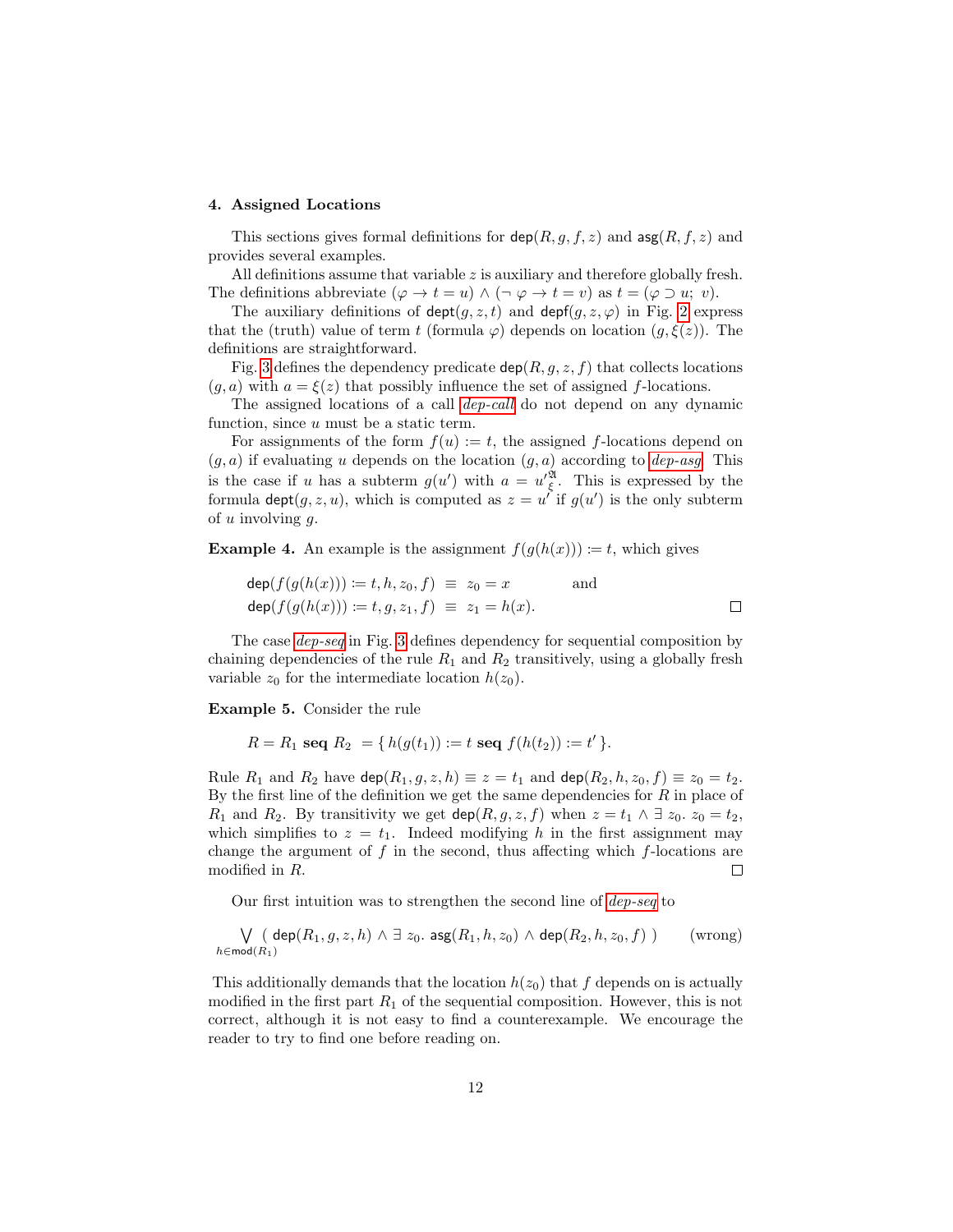For Example [5](#page-11-1) this would give the more precise result  $\text{dep}(R, g, z, f) \equiv z =$  $x \wedge g(t_1) = t_2$ . However, since the dependency is computed in the initial state, this would incorrectly compare  $g(t_1)$  and  $t_2$  in the *initial* algebra, while  $t_2$  is evaluated in the state *after* executing  $R_1$ . In this algebra functions used in  $t_2$ may have been altered, making the check incorrect, as shown by Example [6.](#page-12-0)

<span id="page-12-0"></span>Example 6. Consider the rule

$$
R = R_1 \text{ seq } R_2 = \{ \{ h(g(c)) := t_1 \text{ par } h'(c) := d \} \text{ seq } f(h(h'(c))) := t_2 \}
$$

with constants c and d being executed in a context where  $g(c) \neq h'(c)$ . Using the incorrect definition above would give

$$
\operatorname{dep}(R, g, z, f) \equiv z = c \land \exists z_0. z_0 = g(c) \land z_0 = h'(c)
$$
 (wrong)

which is equivalent to false from the context. The  $z_0 = g(c)$  conjunct stems from the additional asg predicate and is wrong. However, if initially  $g(c) = d$ , the assigned location in  $R_2$  changes from  $(f, h(h'(c))_{\xi}^{\mathfrak{A}})$  when executing  $R_2$  alone to  $(f, h(d)_{\xi}^{\mathfrak{A}})$  after executing  $R_1$ , so there is a dependency.  $\Box$ 

According to the definition *[dep-if](#page-10-5)* and *[dep-choose](#page-10-6)* (in Fig. [3\)](#page-10-1) of dependency for if and choose the locations  $h(z)$  occurring in the respective test  $\varphi$  potentially have an influence on the final value of  $f$  as well, but only if  $f$  is assigned at all. This is illustrated by Example [7.](#page-12-1)

#### <span id="page-12-1"></span>Example 7.

$$
\begin{aligned}\n\text{dep}(\textbf{choose } x \text{ with } x > g(x) \text{ in } f(x) \coloneqq t, g, z, f) \\
\equiv \exists x. \ x > g(x) \land \text{dep}(f(x) \coloneqq t, g, z, t) \lor \text{dep}(g, z, x > g(x)) \\
\equiv \exists x. \ x > g(x) \land \text{dep}(f(x) \coloneqq t, g, z, t) \lor z = x \quad \equiv \quad \text{true}\n\end{aligned}
$$

Here  $\text{depf}(g, z, x > g(x))$  evaluates to  $z = x$  and the existential quantifier therefore evaluates to true. Thus,  $f$  depends on the entire dynamic function  $g$ . Note that this result is precise and not an overapproximation.  $\Box$ 

We remark, that in Example [7](#page-12-1) the dependency of  $f$  on  $g$  could be removed when the  $f$ -assignments do not depend on the chosen  $x$  at all, e.g., if the assignment would be  $f(c) := t$  instead of  $f(x) := t$ . We have not verified this extension, but adding a definition  $\text{dep}(R, x, f)$  which treats x like a nullary function would be possible. The second line of the dep-definition for choose and similarly for **forall** could then be strengthened to  $\text{dep}(R, x, f) \wedge \text{dep}(q, z, \varphi)$ .

The f-locations assigned by a rule R are given by the predicate  $\arg(R, f, z)$ , i.e.,  $\arg(R, f, z)$  holds if the location  $f(z)$  can potentially be assigned by rule R. Fig. [4](#page-13-0) shows the definition of this predicate.

For assignments to  $f(u)$  we keep  $z = u$  according to case [asg-asg](#page-13-1).

In the case asy-call for calls to a procedure with declaration  $\rho(x; g) \{R\}$ , the location  $f(z)$  is assigned if it matches one of the reference parameters  $h_i(u_i)$  or if the entire function  $f$  is passed as a parameter, and the corresponding formal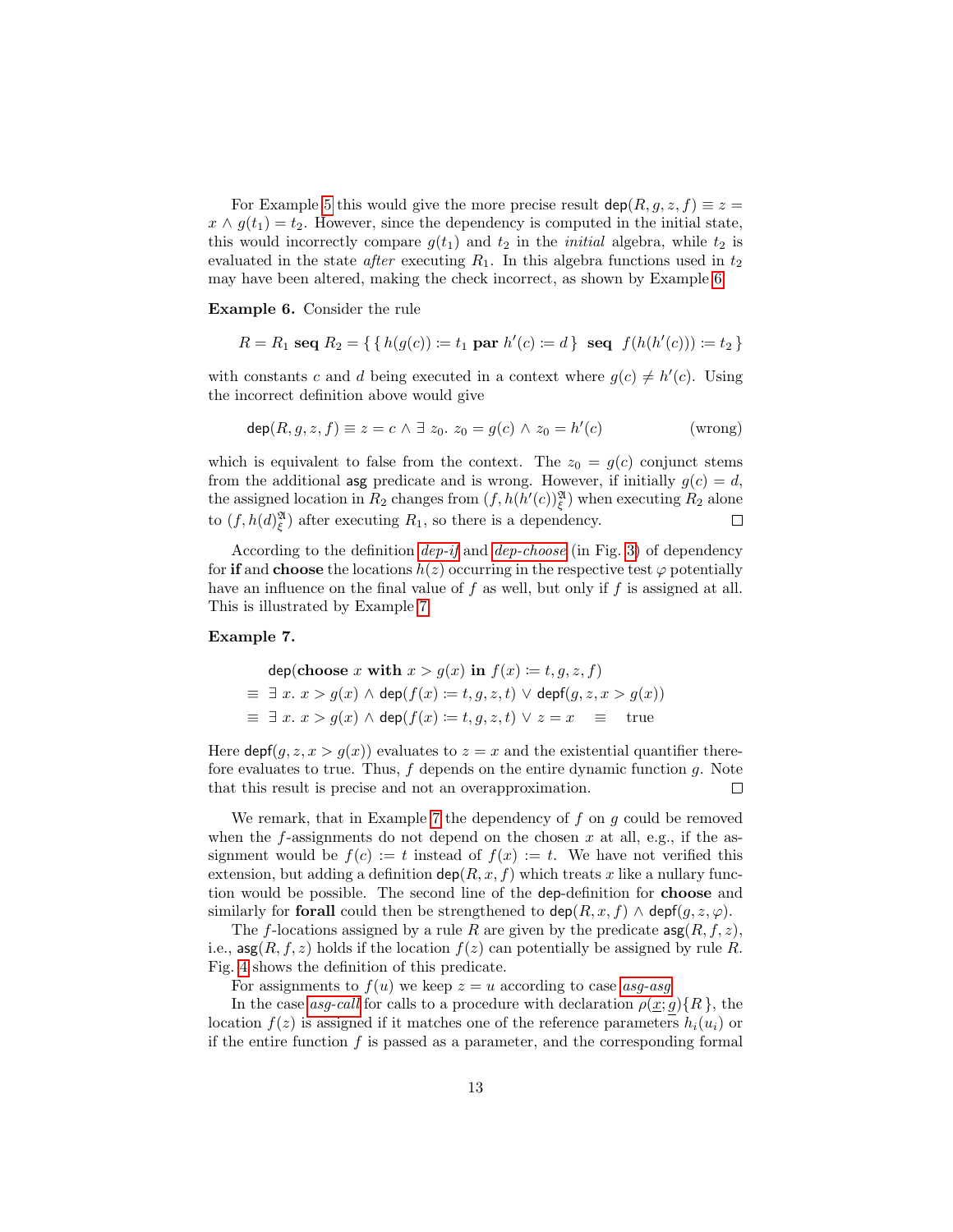$\text{asg}(\textbf{skip}, f, z) \equiv \text{false}$  (asg-skip)

$$
\text{asg}(g(u) := t, f, z) \equiv \begin{cases} z = u, & f = g \\ \text{false}, & \text{otherwise} \end{cases}
$$
 (asg-asg)  

$$
\begin{cases} \text{true} & f = h_i \text{ and } u_i = \langle \rangle \text{ for some } i \\ \text{and } a \in \text{mod}(P) \end{cases}
$$

$$
\text{asg}(\rho(\underline{t}; \underline{h(u)}), f, z) \equiv \begin{cases} \text{and } & j = h_i \text{ and } u_i = \sqrt{\text{ for some } i} \\ \text{and } g_i \in \text{mod}(R) \\ z = u_i, & \text{otherwise, and } f = h_i \text{ for some } i \\ \text{and } g_i \in \text{mod}(R) \\ \text{false,} & \text{otherwise} \end{cases} \tag{asg-call}
$$

$$
\mathsf{asg}(R_1 \ \mathsf{seq} \ R_2, f, z) \equiv \quad \mathsf{asg}(R_1, f, z) \ \lor \ \mathsf{asg}(R_2, f, z) \qquad \qquad (\text{asg-seq}) \\ \lor \quad \bigvee_{g \in \mathsf{mod}(R_1)} \exists \ z_0. \ \mathsf{dep}(R_2, g, z_0, f) \ \land \ \mathsf{asg}(R_1, g, z_0)
$$

$$
\begin{aligned}\n\text{asg}(R_1 \text{ par } R_2, f, z) &\equiv \text{asg}(R_1, f, z) \lor \text{asg}(R_2, f, z) \quad (\text{asg-par}) \\
\text{asg}(\text{if } \varphi \text{ then } R_1 \text{ else } R_2, f, z) &\equiv (\varphi \supset \text{asg}(R_1, f, z); \text{asg}(R_2, f, z)) \quad (\text{asg-if}) \\
\text{asg}(\text{choose } x \text{ with } \varphi(x) \text{ in } R, f, z) &\equiv \exists x. \varphi(x) \land \text{asg}(R, f, z) \quad (\text{asg-choose}) \\
\text{asg}(\text{forall } x \text{ do } R, f, z) &\equiv \exists x. \text{asg}(R, f, z) \quad (\text{asg-forall})\n\end{aligned}
$$

<span id="page-13-6"></span><span id="page-13-5"></span><span id="page-13-4"></span><span id="page-13-2"></span><span id="page-13-1"></span><span id="page-13-0"></span>Figure 4: Assigned f-locations

parameter  $g_i$  is modified in the body R. The restriction that the terms  $u_i$  of the reference parameters  $h(u)$  are static is crucial for the correctness of the asg predicate as shown by Example [8.](#page-13-3)

<span id="page-13-3"></span>**Example 8.** Given the rules  $R$  and  $R'$ .

$$
R = R'(:, f, h(f))
$$
  

$$
R'(:, f, g) = \{f := 1 \text{ seq } g := 2\}
$$

According to the definition of asg only the locations f and  $h(f)$ , where f is evaluated in the initial state, are assigned by  $R$ . However, in this context  $R$ actually assigns  $f$  and  $h(1)$ .  $\Box$ 

The case  $asg-seq$  for sequential composition considers whether  $R_1$  assigns to some  $g(z_0)$  that controls the argument of f as  $f(g(u))$  in  $R_2$ . In this case, possible values for  $z$  are unconstrained if  $f$  is modified at all.

Conditionals  $(asg-if)$  $(asg-if)$  $(asg-if)$  strengthen the check of the branches by the assumption from the test. In a **choose** rule (*[asg-choose](#page-13-6)*),  $f$  could be affected by any execution of the body for an x that satisfies the condition  $\varphi$ .

Example 9. Example [3](#page-9-1) works out as expected with these definitions.

$$
\mathsf{asg}(g(y) := t \mathsf{seq}\ f(g(x)) := u, f, z) \leftrightarrow z = g(x) \lor x = y
$$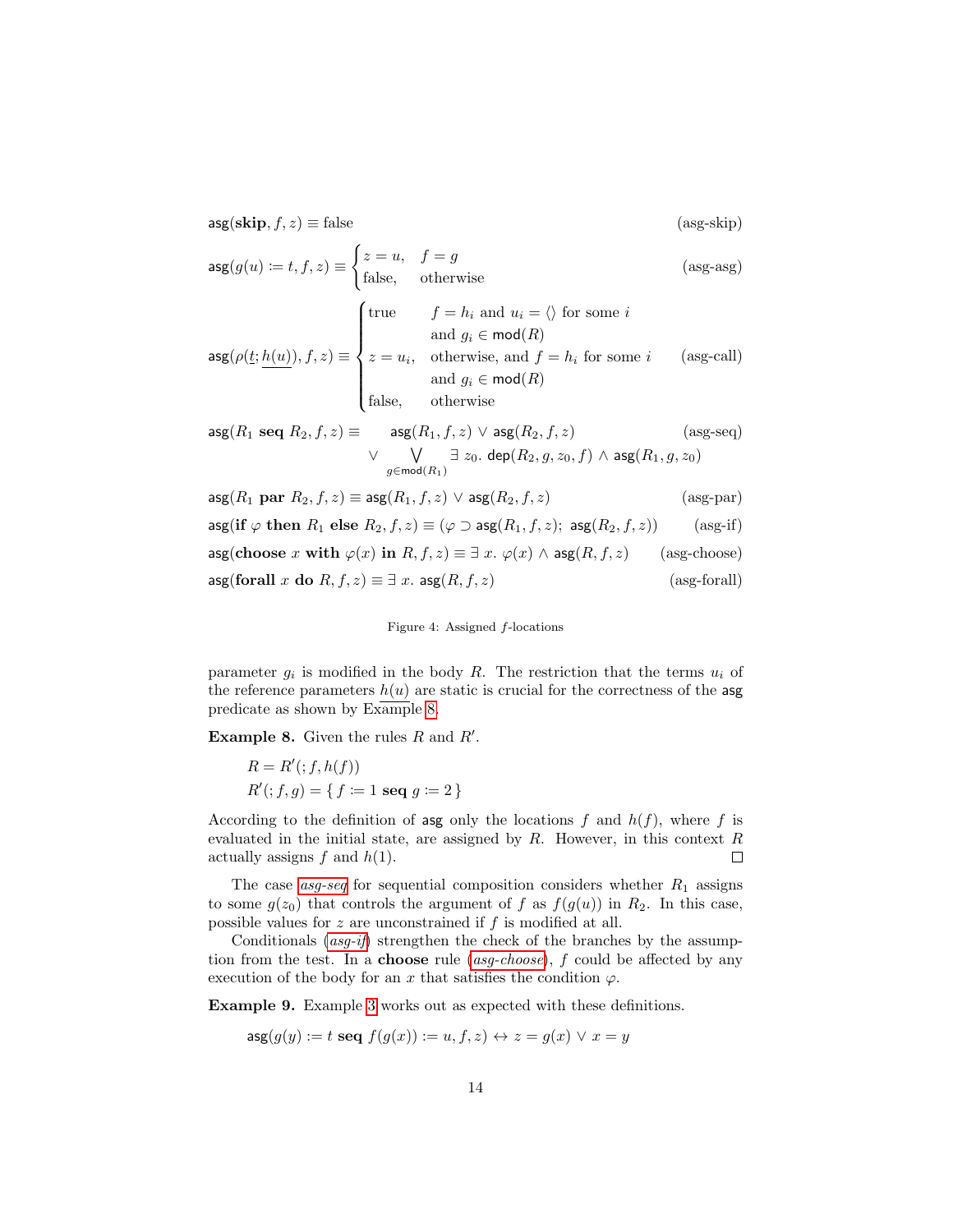Note that this is obviously an overapproximation and the formula  $z = (x = y \supset$  $t; g(x)$  would be a more precise characterization of the assigned locations.  $\Box$ 

The correctness of dep and asg is ensured by Thms. [1](#page-14-0) and [2,](#page-14-1) thus Goal [2](#page-8-1) and [3](#page-9-0) are achieved. The proofs are delayed until the end of the section until several lemmas have been proven.

<span id="page-14-0"></span>**Theorem 1** (Assigned Locations Depend on dep only). For all rules R, functions f, algebras  $\mathfrak{A}$ , and  $\mathfrak{A}'$ : If  $\mathfrak{A}'$  agrees with  $\mathfrak{A}$  on the locations  $\mathsf{Dep}(R, f)_{\xi}^{\mathfrak{A}}$ , then the f-locations in  $\text{Asg}(R)_{\xi}^{\mathfrak{A}}$  and in  $\text{Asg}(R)_{\xi}^{\mathfrak{A}'}$  are the same.

Note that Thm. [1](#page-14-0) is about locations  $(f, a) \in \mathsf{Ass}(R)_{\xi}^{\mathfrak{A}},$  i.e., for locations, where the asg-formula holds. A theorem similar to Thm. [1](#page-14-0) does not hold in general when  $\text{Ag}(R)_{\xi}^{\mathfrak{A}}$  is replaced with update sets U such that  $[[R]]_{\xi}^{\mathfrak{A}} \triangleright U$ . The rea-<br>son is that the *subjec* in an update set might depend on more locations than son is that the values in an update set might depend on more locations than  $\bigcup \mathsf{Dep}(R, f)_{\xi}^{\mathfrak{A}}$  as shown by Example [10.](#page-14-2) f

<span id="page-14-2"></span>**Example 10.** Consider the rule  $R = f(0) \coloneqq g(5)$ , which has  $\textsf{Dep}(R, h)_{\xi}^{\mathfrak{A}} = \emptyset$ for all functions  $h$ . However, the update sets produced by  $R$  depend on the value of  $g(5)$ . Therefore, there certainly exist two algebras  $\mathfrak A$  and  $\mathfrak A'$ , which coincide on  $\textsf{Dep}(R, h)_{\xi}^{\mathfrak{A}}$  for all h, and two update sets U and U' with  $\llbracket R \rrbracket_{\xi}^{\mathfrak{A}} \triangleright U$ and  $[[R]]_{\xi}^{\mathfrak{A}'} \triangleright U'$  with  $U \neq U'$ .  $\Box$ 

<span id="page-14-1"></span>**Theorem 2** (Correctness of asg). Given an update set U of R, i.e.,  $[[R]]_2^{\mathfrak{A}} \triangleright U$ ,<br>and a logation  $(f, g)$  with  $\mathfrak{A}$   $(f, g) \triangleright g]$   $\models g \mathfrak{so}(B, f, g)$ , then  $(f, g, h) \notin U$  for and a location  $(f, a)$  with  $\mathfrak{A}, \xi\{z \mapsto a\} \models \neg \operatorname{asg}(R, f, z)$ , then  $(f, a, b) \notin U$  for any b.

Note that the theorem is stated for all update sets, it does not depend on U being a consistent update set.

For the proofs of Thms. [1](#page-14-0) and [2](#page-14-1) several lemmas are needed, which are proved first.

<span id="page-14-3"></span>Lemma 3 (Coincidence of dep and asg). Given two auxiliary variables z and  $z_0$  with  $z, z_0 \notin t, \varphi, R$  and arbitrary value a then

$$
\mathfrak{A}, \xi\{z \mapsto a\} \models \text{dept}(g, z, t) \text{ iff } \mathfrak{A}, \xi\{z_0 \mapsto a\} \models \text{dept}(g, z_0, t)
$$
\n
$$
\mathfrak{A}, \xi\{z \mapsto a\} \models \text{depf}(g, z, \varphi) \text{ iff } \mathfrak{A}, \xi\{z_0 \mapsto a\} \models \text{depf}(g, z_0, \varphi)
$$
\n
$$
\mathfrak{A}, \xi\{z \mapsto a\} \models \text{dep}(R, g, z, f) \text{ iff } \mathfrak{A}, \xi\{z_0 \mapsto a\} \models \text{dep}(R, g, z_0, f)
$$
\n
$$
\mathfrak{A}, \xi\{z \mapsto a\} \models \text{agg}(R, f, z) \text{ iff } \mathfrak{A}, \xi\{z_0 \mapsto a\} \models \text{agg}(R, f, z_0)
$$

*Proof.* By structural induction over term t, formula  $\varphi$  and rule R.

 $\Box$ 

Lemma [3](#page-14-3) states that the truth value of the predicates is independent of the concrete variable name z. Renaming z to  $z_0$  does not change the result. This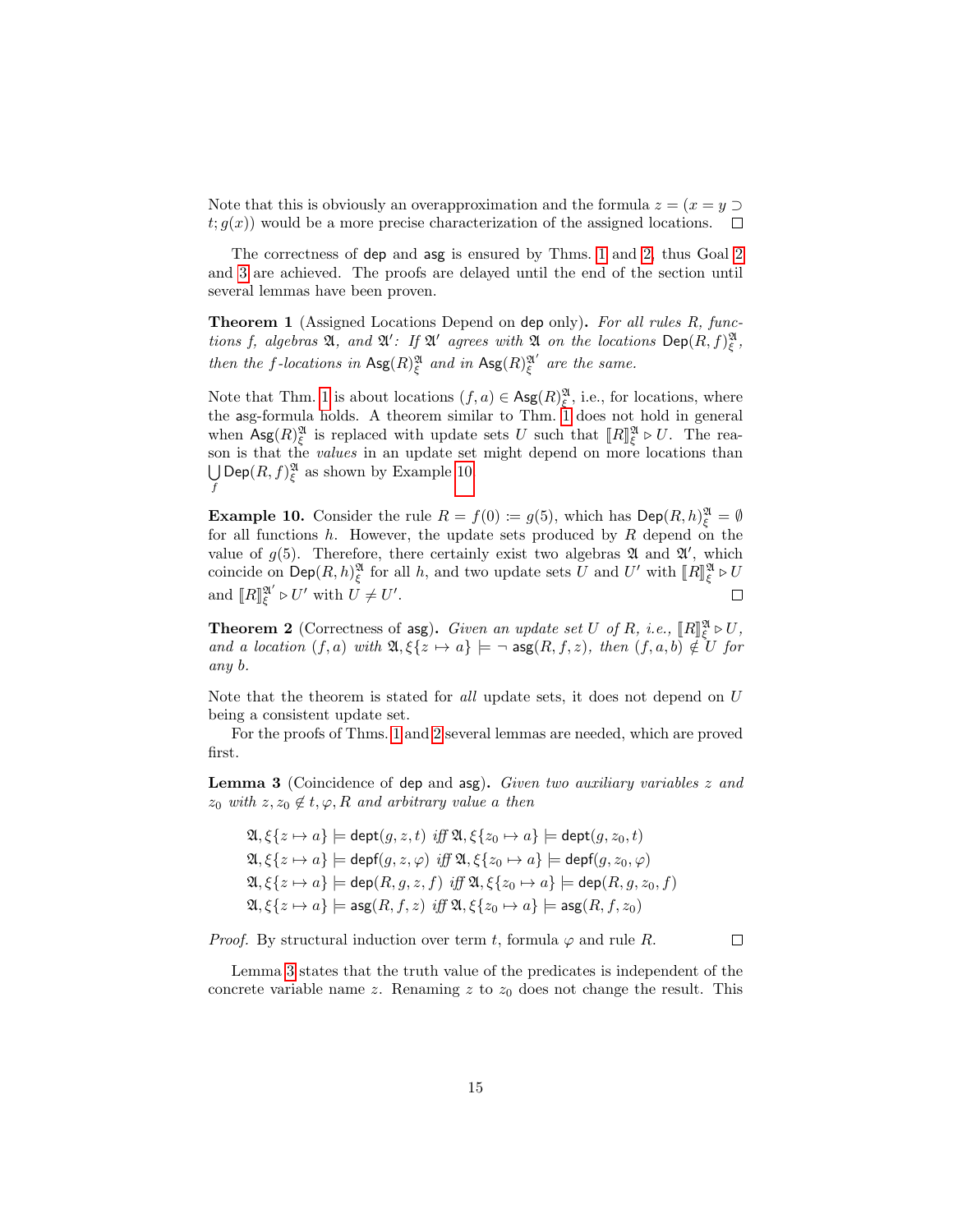implies that the equations

$$
(g, a) \in \text{Depth}(t)_{\xi}^{\mathfrak{A}} \text{ iff } \mathfrak{A}, \xi\{z \mapsto a\} \models \text{dept}(g, z, t)
$$
  

$$
(g, a) \in \text{Depth}(\varphi)_{\xi}^{\mathfrak{A}} \text{ iff } \mathfrak{A}, \xi\{z \mapsto a\} \models \text{depf}(g, z, \varphi)
$$
  

$$
(g, a) \in \text{Dep}(R, f)_{\xi}^{\mathfrak{A}} \text{ iff } \mathfrak{A}, \xi\{z \mapsto a\} \models \text{dep}(R, g, z, f)
$$
  

$$
(f, a) \in \text{Ass}(R)_{\xi}^{\mathfrak{A}} \text{ iff } \mathfrak{A}, \xi\{z \mapsto a\} \models \text{ass}(R, f, z)
$$

are proper definitions of the sets of dependent and assigned locations. In the Lemmas [4-](#page-15-0)[7](#page-15-1) and the proofs of Theorems [1](#page-14-0) and [2,](#page-14-1) we therefore can reason about these sets of locations.

<span id="page-15-0"></span>**Lemma 4** (Modified Functions). If  $(g, a) \in \mathsf{Dep}(R, f)_{\xi}^{\mathfrak{A}}$  or  $(f, a) \in \mathsf{Ass}(R)_{\xi}^{\mathfrak{A}}$ then  $f \in mod(R)$ .

Proof. By rule induction.

Lemma [4](#page-15-0) shows that the set of assigned f-locations is empty in all states  $\mathfrak{A}, \xi$  (or equivalently: formula asg is always false) for all functions f that are not modified in assignments and not used as reference parameters. These functions also have no dependent locations, on which the (always empty) set of assigned locations could depend.

<span id="page-15-2"></span>**Lemma 5** (Dependency for Terms). If two algebras  $\mathfrak A$  and  $\mathfrak A'$  agree on all locations  $(g, a) \in \text{Depth}(t)_{\xi}^{\mathfrak{A}}, \text{ then } t_{\xi}^{\mathfrak{A}} = t_{\xi}^{\mathfrak{A}^{\prime}} \text{ and } \text{Depth}(t)_{\xi}^{\mathfrak{A}^{\prime}} = \text{Depth}(t)_{\xi}^{\mathfrak{A}}.$ 

Proof. By structural induction over t.

<span id="page-15-3"></span>**Lemma 6** (Dependency for Formulas). If two algebras  $\mathfrak A$  and  $\mathfrak A'$  agree on all locations  $(g, a) \in \text{Depf}(\varphi)_{\xi}^{\mathfrak{A}}, \text{ then } \mathfrak{A}, \xi \models \varphi \text{ holds iff } \mathfrak{A}', \xi \models \varphi \text{ holds}, \text{ and}$  $\mathsf{Depth}(\varphi)^{\mathfrak{A}'}_{\xi}=\mathsf{Depth}(\varphi)^{\mathfrak{A}}_{\xi}.$ 

*Proof.* By structural induction over  $\varphi$ .

<span id="page-15-1"></span>Lemma 7 (Dependency for Rules). If two algebras  $\mathfrak A$  and  $\mathfrak A'$  agree on all locations from  $\textsf{Dep}(R, f)_{\xi}^{\mathfrak{A}},$  then  $\textsf{Dep}(R, f)_{\xi}^{\mathfrak{A}'} = \textsf{Dep}(R, f)_{\xi}^{\mathfrak{A}}.$ 

*Proof.* By structural induction over R. The case of an assignment  $f(t) := u$ uses Lemma [5.](#page-15-2) The case for **choose** uses Lemma [6](#page-15-3) with  $\varphi$ . It also requires Lemma [4](#page-15-0) to justify that  $\text{depf}(g, z, \varphi)$  must not be considered when  $f \notin mod(R)$ .

The only other difficult case is  $R \equiv R_1$  seq  $R_2$ . We assume  $\mathfrak{A}$  and  $\mathfrak{A}'$  are equal on locations in Dep $(R, f)_{\xi}^{\mathfrak{A}}$  and prove that  $\textsf{Dep}(R, f)_{\xi}^{\mathfrak{A}} = \textsf{Dep}(R, f)_{\xi}^{\mathfrak{A}'}$ . The elements  $(g, a)$  of  $\textsf{Dep}(R, f)_{\xi}^{\mathfrak{A}}$  are either from  $\textsf{Dep}(R_1, f)_{\xi}^{\mathfrak{A}}$ ,  $\textsf{Dep}(R_2, f)_{\xi}^{\mathfrak{A}}$ (where the induction hypothesis directly gives equality to being in  $\mathsf{Dep}(R_1, f)_{\xi}^{\mathfrak{A}}$ or  $\mathsf{Dep}(R_2,f)_{\xi}^{\mathfrak{A}'})$ , or there is  $(h,b)\in \mathsf{Dep}(R_2,f)_{\xi}^{\mathfrak{A}}$  such that  $(g,a)\in \mathsf{Dep}(R_2,h)_{\xi}^{\mathfrak{A}}$ . By induction hypothesis for  $R_2$  and  $f$  we get equivalence to  $(h, b) \in \mathsf{Dep}(R_2, f)_{\xi}^{\mathfrak{A}'}$ , so it remains to prove  $\mathsf{Dep}(R_2, h)_{\xi}^{\mathfrak{A}} = \mathsf{Dep}(R_2, h)_{\xi}^{\mathfrak{A}'}$  when  $(h, b) \in \mathsf{Dep}(R_2, f)_{\xi}^{\mathfrak{A}}$ . Using the induction hypothesis with rule  $R_1$  and function h proves the result if it

 $\Box$ 

 $\Box$ 

 $\Box$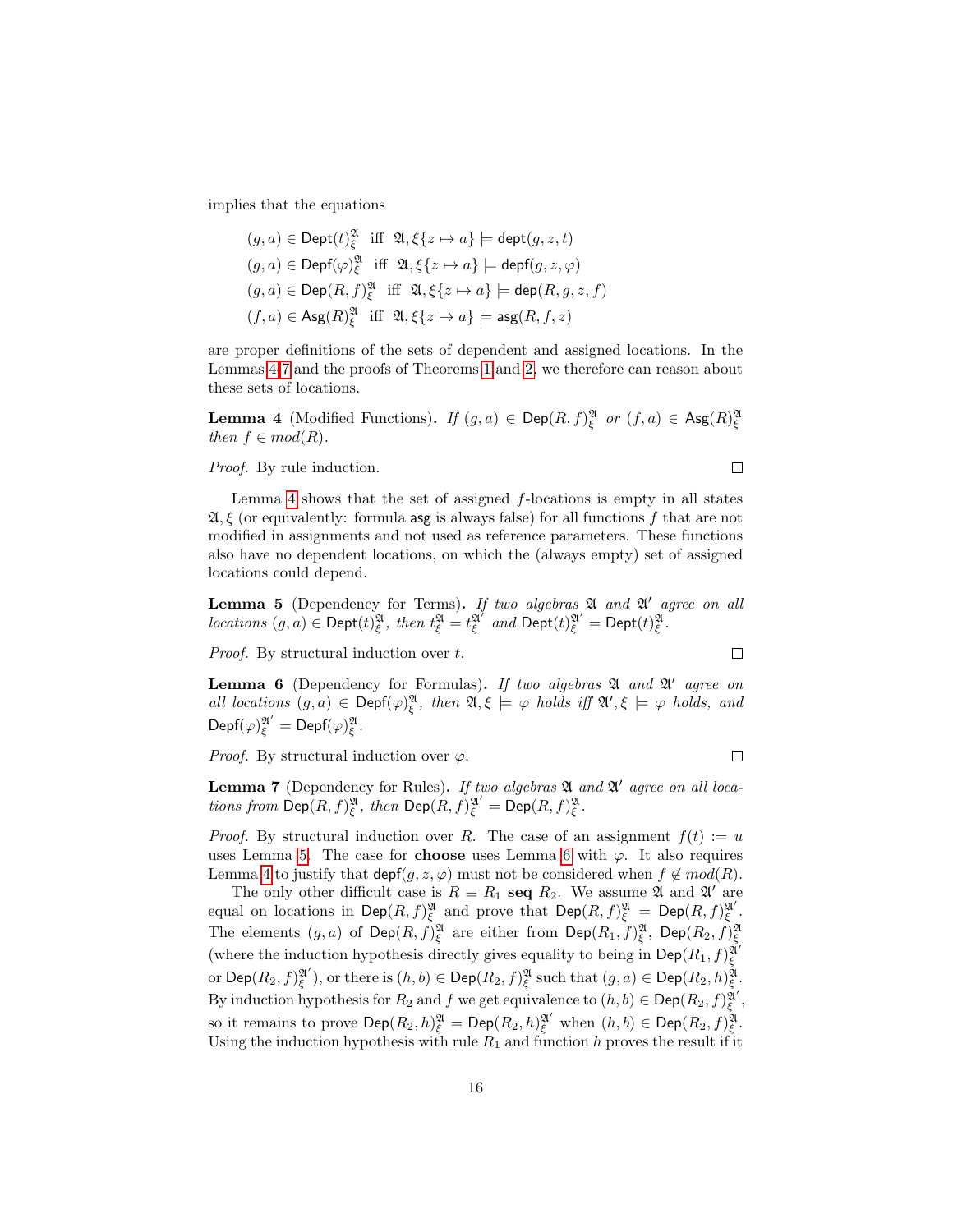can be established that  $\mathfrak A$  and  $\mathfrak A'$  agree on  $\mathsf{Dep}(R_1, h)_{\xi}^{\mathfrak A}$ . This is indeed the case. When  $(h, b)$  is in  $\mathsf{Dep}(R_2, f)_{\xi}^{\mathfrak{A}},$  the set  $\mathsf{Dep}(R_1, h)_{\xi}^{\mathfrak{A}}$  is a subset of  $\mathsf{Dep}(R, f)_{\xi}^{\mathfrak{A}}$  by  $\Box$ definition.

Lemmas [5-](#page-15-2)[7](#page-15-1) show that modifying locations outside of the dependent locations, neither modifies the semantics of terms, formulas, or rules nor does it modify the computation of dependent locations itself.

With these lemmas the proofs for Thm. [1](#page-14-0) and [2](#page-14-1) proceed as follows.

*Proof of Thm. [1.](#page-14-0)* By structural induction over R. For assignments  $f(t) := t'$ , lemma [5](#page-15-2) is used to ensure  $t_{\xi}^{\mathfrak{A}} = t_{\xi}^{\mathfrak{A}'}$ , implying that the assigned location is the same. Similarly, for **choose** lemma [6](#page-15-3) is used to ensure that those  $x$  for which  $\varphi$  is true are the same. The difficult case is again the one for  $R \equiv R_1$  seq  $R_2$ . A location  $(f, a)$  is in  $\mathsf{Ass}(R)_{\xi}^{\mathfrak{A}}$  if it is in  $\mathsf{Ass}(R_1)_{\xi}^{\mathfrak{A}}, \mathsf{Ass}(R_2)_{\xi}^{\mathfrak{A}},$  or if there is a location  $(g, b)$  that is in both  $\mathsf{Ass}(R_1)_{\xi}^{\mathfrak{A}}$  and in  $\mathsf{Dep}(R_2, g)_{\xi}^{\mathfrak{A}}$ . The first two cases are trivial by induction hypothesis. For the last case, we get equivalence to  $(g, b)$  being in  $\operatorname{Agg}(R_1)_{\xi}^{\mathfrak{A}'}$  by the induction hypothesis. Finally, that  $(g, b) \in$  $\mathsf{Dep}(R_2,g)_{\xi}^{\mathfrak{A}}$  is equivalent to  $(g,b) \in \mathsf{Dep}(R_2,g)_{\xi}^{\mathfrak{A}'}$  is the content of the previous lemma [7.](#page-15-1)  $\Box$ 

*Proof of Thm. [2.](#page-14-1)* By structural induction over the rule  $R$ . The interesting case is again  $R \equiv R_1$  seq  $R_2$ . There are two cases. The first, where  $R_1$  produces an inconsistent update set, is by induction hypothesis. Otherwise  $[[R_1]]_{{\xi}}^{{\mathfrak{A}}} \triangleright U_1$  with a consistent set  $U_1$  and  $[[R_2]]_{\xi}^{\mathfrak{A}+U_1} \triangleright U_2$  such that  $U = U_1 \oplus U_2$ . Assume, some  $(f, a, b)$  is in U but  $(f, a)$  is not in  $\mathsf{Agg}(R)_{\xi}^{\mathfrak{A}}$ . If  $(f, a)$  is in  $U_1$ , the induction hypothesis for  $R_1$  would give that it is in  $\text{Ag}(R_1)_{\xi}^{\mathfrak{A}},$  contradicting that it is not in the superset  $\operatorname{Agg}(R)_{\xi}^{\mathfrak{A}}$ .

So  $(f, a, b)$  must be in  $U_2$ . The induction hypothesis implies that  $(f, a)$  must be in  $\text{Ag}(R_2)_{\xi}^{\mathfrak{A}+U_1}$ . If this set is the same as  $\text{Ag}(R_2)_{\xi}^{\mathfrak{A}},$  we get a contradiction like in the case  $(f, a) \in U_1$  before. According to Theorem [1](#page-14-0) (using  $\mathfrak{A}' :=$  $\mathfrak{A} + U_1$ ) the sets can differ in the f-location  $(f, a)$  only if some location  $(g, a') \in$  $\mathsf{Dep}(R_2, f)_{\xi}^{\mathfrak{A}}$  evaluates differently in  $\mathfrak{A}$  and  $\mathfrak{A} + U_1$ . This is possible only if  $U_1$  contains an update  $(g, a', b')$ . By the induction hypothesis, this implies  $(g, a') \in \text{Ass}(R_1)_{\xi}^{\mathfrak{A}}$ . However, this makes the second line of the definition of asg for the case of sequential composition true. There now exists a function g and a  $z_0$  (semantically, the location  $(g,a')$ ) which is in both  $\mathsf{Dep}(R_2, f)_{\xi}^{\mathfrak{A}}$ and  $\text{Ag}(R_1)_{\xi}^{\mathfrak{A}},$  implying that  $\text{Ag}(R)_{\xi}^{\mathfrak{A}}$  contains all f-locations, contradicting  $(f, a) \notin \mathsf{Asg}(R)_{\xi}^{\mathfrak{A}}.$  $\Box$ 

#### <span id="page-16-0"></span>5. Checking Clash-Freedom

This section defines a syntactic check for clash-freedom, expressed by the first-order formula  $\mathsf{cfc}(R)$ . If the formula is provable, then the rule is clash-free (Thm. [4\)](#page-18-0), i.e.,  $con(R)$  holds. The static check  $\mathsf{cfc}(R)$  of a rule R is defined over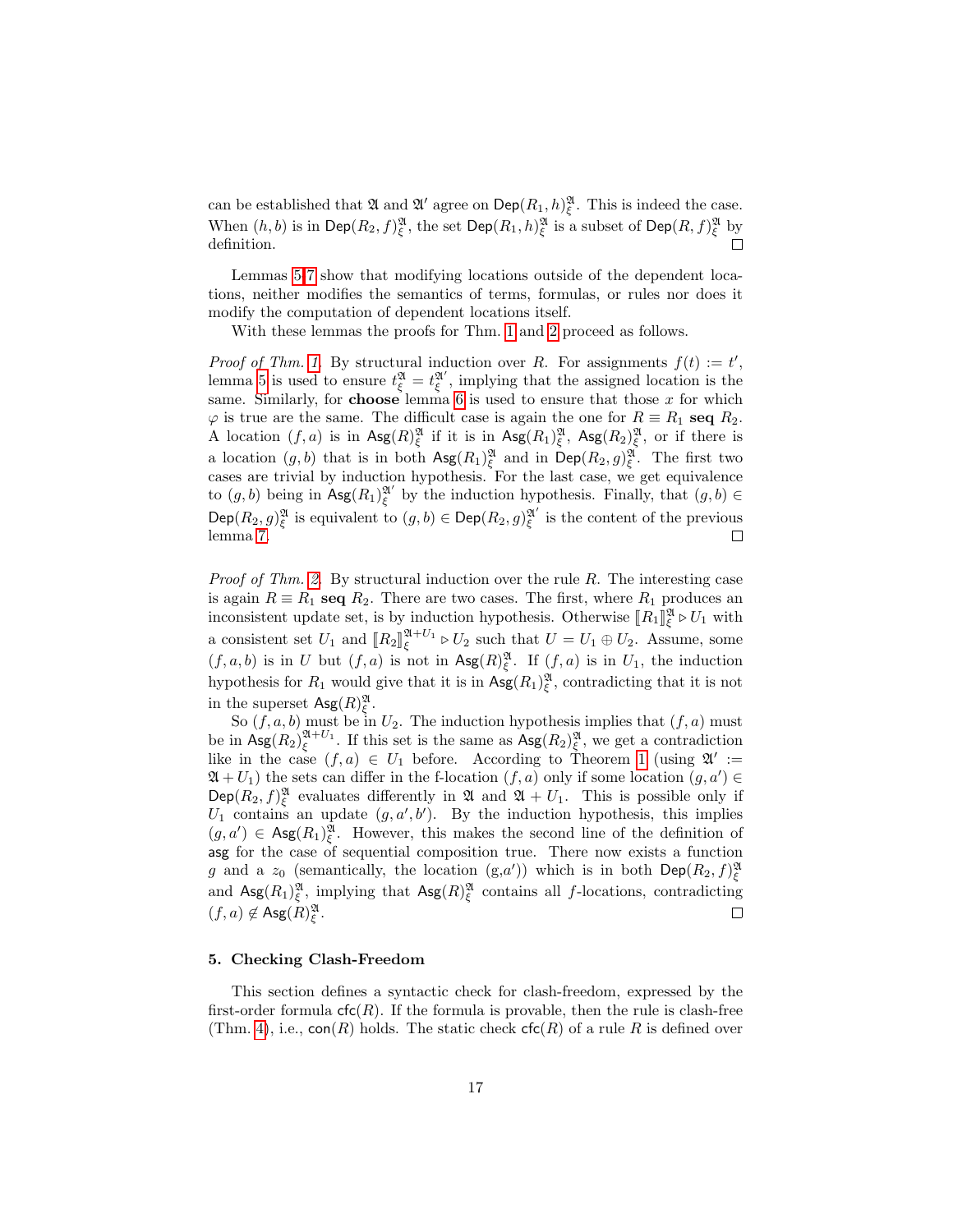$\mathsf{cfc}(\mathbf{skip}) \equiv \mathsf{true}$  (cfc-skip)

<span id="page-17-2"></span><span id="page-17-1"></span>
$$
\mathsf{cfc}(g(u) \coloneqq t) \equiv \mathsf{true} \tag{cfc-asg}
$$

$$
\mathsf{cfc}(\rho(\underline{t};\underline{h(u)})) \equiv \text{true} \tag{cfc-call}
$$

<span id="page-17-3"></span>
$$
\mathsf{ctc}(R_1 \mathbf{seq} R_2) \equiv
$$
\n
$$
\mathsf{ctc}(R_1)
$$
\n
$$
\wedge \left( \left( \bigwedge_{f \in mod(R_1)} \forall z. \neg \mathsf{asg}(R_1, f, z) \to f(z) = f'(z) \right) \to \mathsf{con}(R_2 \underline{f'}_{\mathsf{mod}(R_1)}) \right)
$$
\n
$$
\mathsf{ctc}(R_1 \mathbf{par} R_2) \equiv
$$
\n
$$
\text{(cfc-par)}
$$

 $\mathsf{cfc}(R_1) \wedge \mathsf{cfc}(R_2)$  $\wedge\;\bigwedge_{f\in mod(R_1\; \textbf{par}\; R_2)}\neg\; \exists\; y.$  asg $(R_1,f,y)\;\wedge\;$ asg $(R_2,f,y)$  $\operatorname{cfc}(\text{if } \varphi \text{ then } R_1 \text{ else } R_2) \equiv (\varphi \supset \operatorname{cfc}(R_1); \operatorname{cfc}(R_2))$  (cfc-if) cfc(choose x with  $\varphi(x)$  in  $R) \equiv (\forall x. \varphi(x) \rightarrow \text{cfc}(R))$  (cfc-choose) cfc(forall x do R)  $\equiv$  (cfc-forall)

# $\forall x$ . cfc $(R)$  $\wedge\ \bigwedge_{f\in mod(R)}\neg\ \exists\ x_1,x_2,y.\ x_1\neq x_2\ \wedge\ \text{asg}(R_x^{x_1},f,y)\ \wedge\ \text{asg}(R_x^{x_2},f,y)$

<span id="page-17-5"></span><span id="page-17-4"></span><span id="page-17-0"></span>Figure 5: Syntactic Consistency  $\mathsf{cfc}(R)$  of Rule R

the structure of rules. Note that all variables that appear on the right hand side of a definition but not on the left are assumed to be globally fresh.

Fig. [4](#page-17-0) shows the definition of the  $\mathsf{cfc}(R)$  predicate.

Assignments *[cfc-asg](#page-17-1)* and calls *[cfc-call](#page-17-2)* never provoke clashes. Note that this assumes that the called rule  $\rho$  is checked separately for clashes, since this only checks that no additional clashes are introduced.

In a sequential composition  $cfc-seq$ , consistency of  $R_2$  must be checked for possibly modified values of dynamic functions, expressed by fresh function symbols  $f'$  that are constrained to be the same as the original ones only for arguments that  $R_1$  certainly does not assign. Note that  $f'$  can be viewed alternatively as new function variables that are implicitly universally quantified. Since none of the rules uses existential quantifiers over  $\mathsf{cfc}(R)$ -formulas, the universal quantifier can be moved to the top-level, and replaced with a new uninterpreted function symbol in the signature, thus staying in first-order logic. The resulting formula is then evaluated over an extended algebra that provides some interpretation for all introduced  $f'$ . When submitting the formula to a prover,  $f'$  is just an uninterpreted function without any additional axioms.

Parallel execution *[cfc-par](#page-17-4)* of  $R_1$  and  $R_2$  conservatively excludes assignments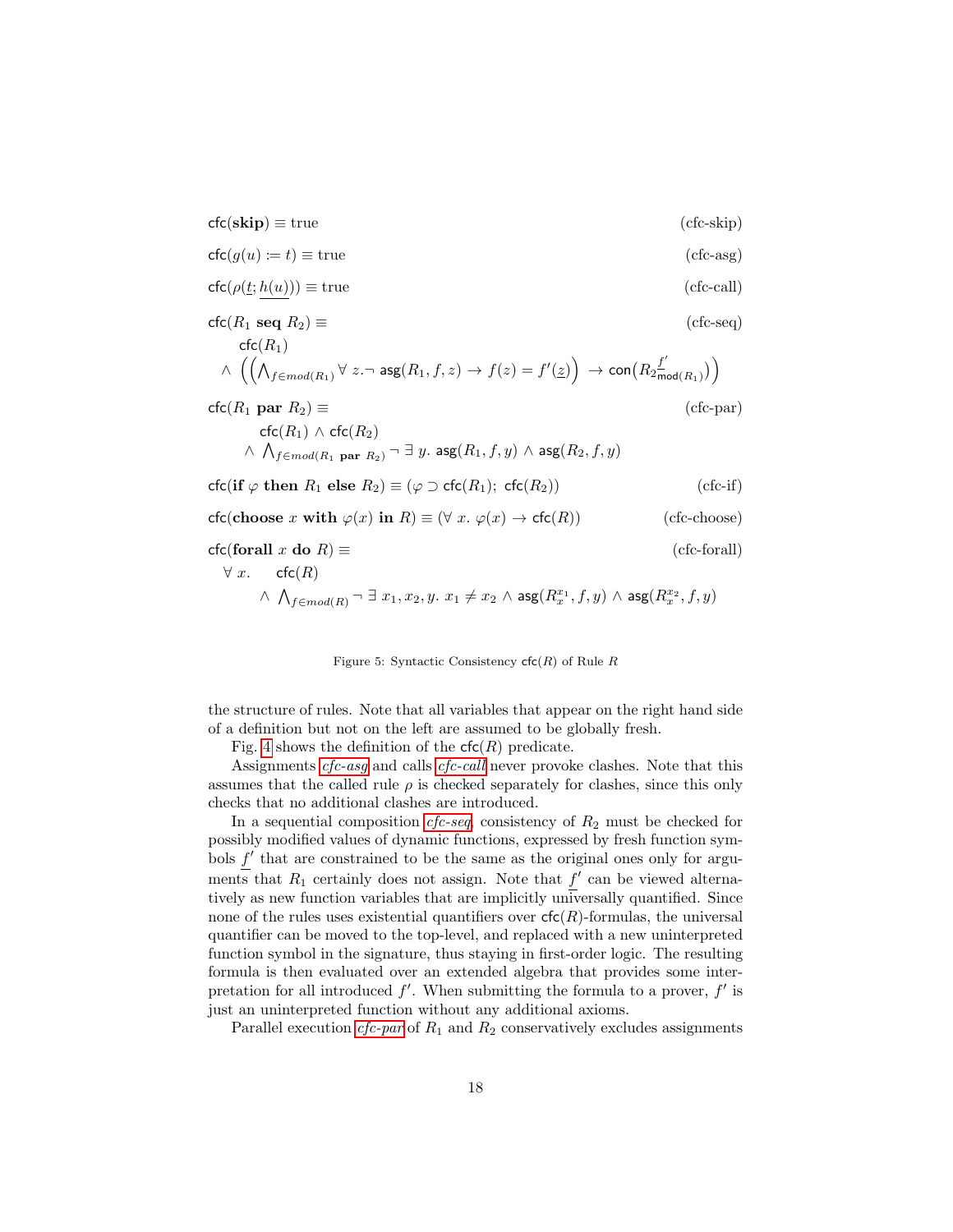to the same location, where  $\arg(R, f, y)$  renames z to a fresh variable y in  $\arg(R, f, z)$ .

<span id="page-18-1"></span>Example 11. To continue Example [3,](#page-9-1) putting the rule

 $g(y) \coloneqq t \text{ seq } f(g(x)) \coloneqq u$ 

in parallel with any assignment to an  $f$ -location will make con false for the combined rule.  $\Box$ 

Note that the combination of sequential and parallel composition as in Ex-ample [11](#page-18-1) and the fact that we assume that the argument  $f(u)$  is always assigned in a recursive call are the only two sources for imprecision if assigning the same value to a location twice is regarded as a clash.

Nondeterministic choice *[cfc-choose](#page-17-5)* hides the bound variable x and adds the assumption  $\varphi(x)$  about the choice for that x to the consistency check of the body.

For general parallel execution *[cfc-forall](#page-17-0)* the second line excludes conflicts between two parallel executions of the body. Two fresh different representants  $x_1$  and  $x_2$  of the index x are used to ensure that there are no two assignments to the same  $f(y)$ .

All sequential rules check trivially as stated by Theorem [3.](#page-18-2)

<span id="page-18-2"></span>**Theorem 3.** Given a rule R from the sequential fragment of ASM rules,  $\mathsf{ctc}(R)$ holds trivially.

Proof. By induction over the structure of the rule R.

Example 12. Typical parallel rules with disjoint tests (e.g. used in the WAM [\[10\]](#page-32-6))

 $\Box$ 

{if instruction = i<sub>1</sub> then  $R_1$ } par {if instruction = i<sub>2</sub> then  $R_2$ }

are recognized as clash-free. Lifting a rule  $R( ; g)$  of one process p with processlocal state g to a parallel rule

forall p do  $R(:, f(p))$ 

for all processes  $p$  is also permissible by the check. This is for example used for the threads of the Java ASM [\[6\]](#page-32-2).  $\Box$ 

Theorem [4](#page-18-0) states that con is correct and therefore Goal [1](#page-8-2) is achieved. Note that  $\textsf{cfc}(R)$  needs to be evaluated over an extended algebra that evaluates the new function symbols  $f'$  that are introduced in the case for sequential composition [cfc-seq](#page-17-3).

<span id="page-18-0"></span>**Theorem 4** (Correctness of cfc). Given a rule R with  $\mathfrak{A}', \xi \models \mathsf{ctc}(R)$  for every A 0 that extends A with an interpretation of the new function symbols used in  $\mathsf{cfc}(R)$ , then every update set U with  $\llbracket R \rrbracket^{\mathfrak{A}}_{\xi} \triangleright U$  is consistent.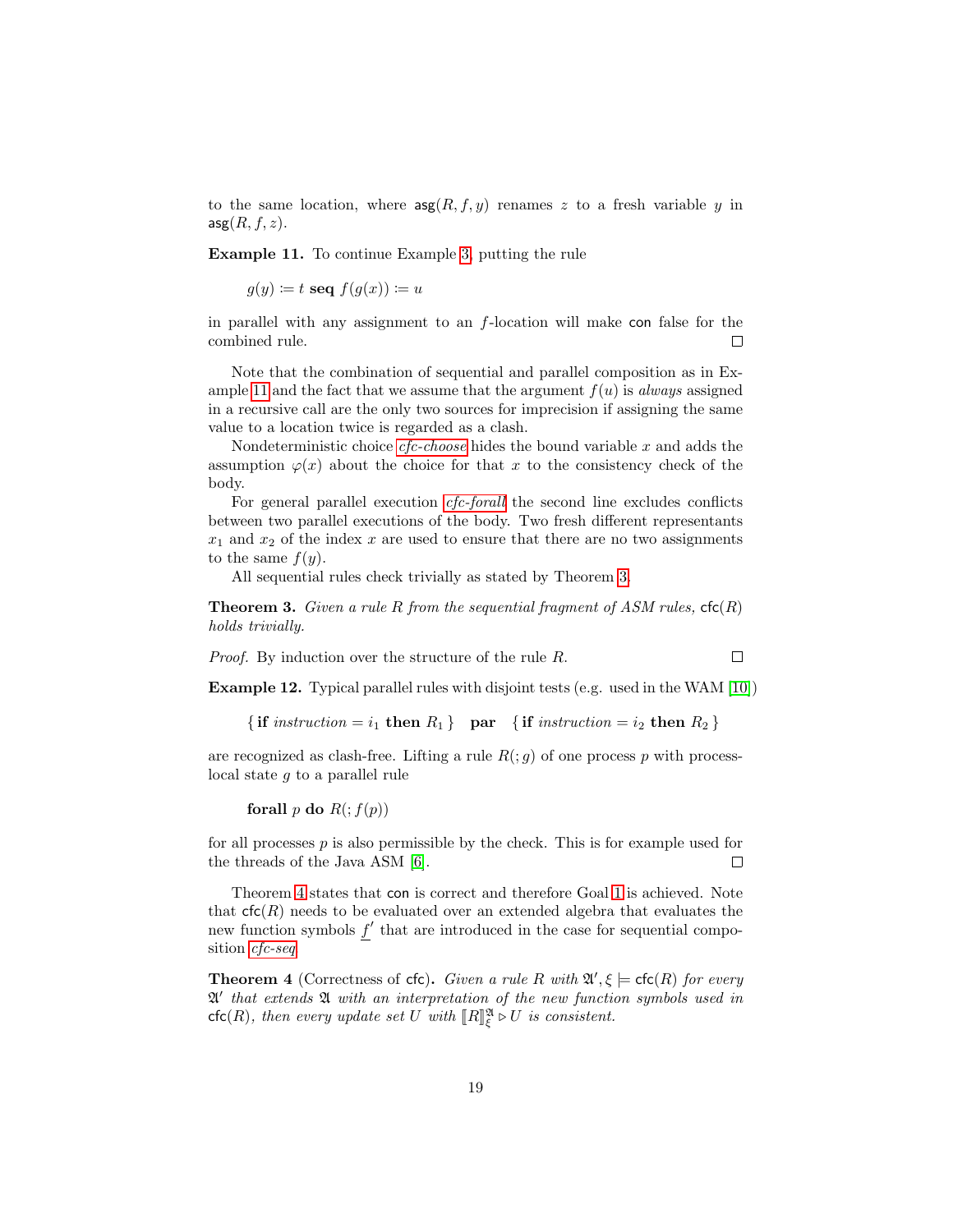Proof. Rule induction is needed here to get an induction hypothesis, which directly closes the case of a call, since we can assume the theorem to hold for the body (with appropriate renaming, as done by the semantic rule).

The case of sequential composition is simple here. Given  $\mathsf{cfc}(R_1)$ , the induction hypothesis implies that  $R_1$  produces a consistent update set  $U_1$ . By Theo-rem [2](#page-14-1) the algebra  $\mathfrak{A} + U_1$  differs from  $\mathfrak{A}$  in at most the locations of  $\mathsf{Agg}(R_1)_{\xi}^{\mathfrak{A}}$ . Choosing  $\mathfrak{A}'$  such that  $f'^{\mathfrak{A}'} = f^{\mathfrak{A}+U_1}$  satisfies the precondition of the second line. This implies  $\mathfrak{A} \cup \mathfrak{A}', \xi \models \mathsf{cfc}(R_2 \frac{f'}{m})$  $\frac{f'}{\text{mod}(R_1)}$ ). Since  $f'^{\mathfrak{A}'} = f^{\mathfrak{A}+U_1}$ , we can rename f' back to f and get  $(\mathfrak{A}+U_1) \cup \mathfrak{A}', \xi \models \mathsf{ctc}(R_2)$ . By induction hypothesis this implies that the update set  $U_2$  of  $R_2$  is consistent too, which is sufficient for consistency of the full update set  $U_1 \oplus U_2$ .

The complex cases in this proof are the parallel rule  $R_1$  par  $R_2$  and the rule for forall  $x$  do  $R$ . Since the parallel rule can be viewed as the special case of a forall with a binary choice, we give the proof for the latter only. The rule R (which may depend on x) computes an update set  $U_a$  as  $[[R]]_{\{x_{\alpha} \to a\}}^{\mathfrak{A}} \triangleright U_a$  for each a. The sets are all consistent themselves by the induction hypothesis. If the union  $\bigcup_a U_a$  were inconsistent, then there would be two elements  $a_1$  and  $a_2$ , such that  $U_{a_1}$  and  $U_{a_2}$  both contain an update for the same location  $(f, b)$ (with different value). By Theorem [2](#page-14-1)  $(f, b)$  would be in  $\text{Ass}(R)_{\xi\{x\mapsto a_1\}}^{\mathfrak{A}}$  and in  $\text{Ag}(R)_{\xi\{x\mapsto a_2\}}^{\mathfrak{A}}$ . This however, implies that the second line of the definition of con is false by choosing the quantified variables  $x_1, x_2$  and y to be  $a_1, a_2$  and b, contradicting the assumption that  $\mathsf{cfc}(\mathsf{for all}\; x\; \mathsf{do}\; R)$  holds. This requires a standard coincidence lemma, which asserts that  $\mathfrak{A}, \xi \models \text{agg}(R, f, x)$  holds iff  $\mathfrak{A}, \xi\{x_1 \mapsto \xi(x)\}\models \textsf{asg}(R_x^{x_1}, f, x_1) \text{ is satisfied.}$  $\Box$ 

#### <span id="page-19-0"></span>6. Relational Encoding

A relational encoding of a clash-free ASM with main rule  $R$  is a formula  $\varphi(f, f')$  that describes a state transition of R from the state f before applying the rule to the state  $f'$  after applying it. The two states (algebras) are expressed here using f and new primed function symbols  $f'$ , where f is the set of dynamic functions of the algebra. The defining property (see Thm. [5\)](#page-23-0) is that  $\varphi(f, f')$ holds if and only if  $R$  can calculate an update set  $U$  such that applying it to  $f$ (as the values of in the initial algebra) yields  $\mathfrak{A} \oplus U$  where the values are f'.

Having an explicit formula in (second-order) predicate logic that expresses the effect of an ASM rule allows the use of predicate logic theorem provers to derive properties of ASMs.<sup>[2](#page-19-1)</sup> As an example a partial correctness assertion with precondition pre and postcondition post then can be verified by proving the

<span id="page-19-1"></span><sup>2</sup>This could involve using a standard transformation of second-order logic to first-order logic first, if the prover can handle first-order logic only. See [\[11\]](#page-32-7) for a specification of dynamic functions that was used when KIV implemented first-order logic only or [\[12\]](#page-32-8).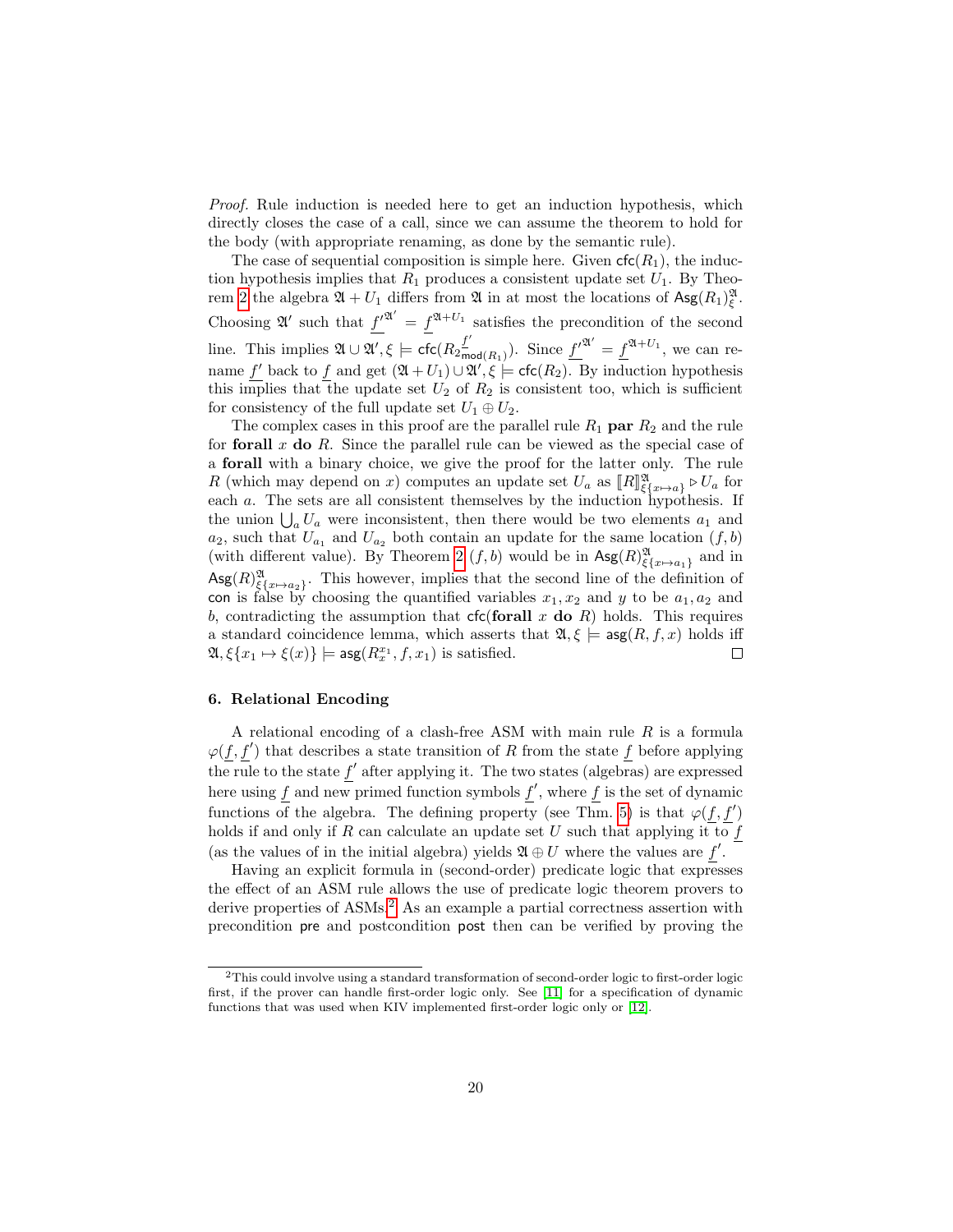predicate logic goal

$$
\text{pre} \wedge \, \varphi(\underline{f},\underline{f}') \to \text{post}^{\underline{f}'}_{\underline{f}}.
$$

If all domains are finite then model checking temporal properties of ASM runs becomes possible, since the relation  $\varphi$  then is the transition relation of the relevant Kripke structure. Finally, the relational encoding can also be used to verify symbolic execution rules for ASMs as given in Sec. [7.](#page-25-0)

We define a relational encoding here by first extending the signature of the ASM with predicates  $rel(R'_j)$  for every subrule  $R'_j$  syntactically contained in one of the rules  $R_j$  of the ASM. Note that formally the rule  $R'_j$  is part of the predicate name, $3$  and that the set rel of predicates is finite.

The arguments of the predicate of  $rel(R'_{j})$  are two sequences of terms, each of which has the function types given by the types of  $\underline{f} = \text{dyn}(R_j)$ , together with parameters of the types of the free variables  $\underline{x} = \overline{f}$ ree $(R'_j)$  of this subrule. A typical application of the predicate will have the form  $rel(R'_{j})(\underline{\hat{f}}, \underline{\hat{f}}', \underline{x})$  with two sequences of *function variables*  $\hat{f}$  and  $\hat{f}'$  that have the same types as the sequence  $\underline{f}$  of used functions. The arguments could be optimized to drop<br>  $\hat{f'}_i$  (but not  $\hat{f}_i)$ when  $R'_j$  just reads, but does not modify  $f_i$  (i.e. when  $f_i \in \mathsf{dyn}(R) \setminus \mathsf{mod}(R)$ ) since then obviously  $\hat{f'}_i = \hat{f}_i$ . We have not done so to simplify the presentation.

Fig. [6](#page-21-0) gives the main axioms of the relational encoding for clash-free rules. Variable y as well as function variables  $\hat{g}, \hat{f}_1, \hat{f}_2$  and F are assumed to be different from the other variables used in the formulas.

Axiom [rel-asg](#page-21-1) updates the modified location  $\hat{g}(t)$  to u and leaves all other functions  $f \neq g$  unchanged. We write  $\hat{g}(t \mapsto u)$  for the updated function.

Axiom [rel-call](#page-21-2) assumes a declaration of  $\rho$  with  $\rho(y; g) \{R\}$ , thus the predicate rel(R) for the body has formal arguments  $\hat{g}, \hat{g'}$  and y. These get instantiated with actual parameters  $\hat{h}(u)$ ,  $\hat{g'}$  and  $\underline{t}$ . The second conjunct ensures that the final values  $\hat{g'}$  are propagated back to the locations  $\hat{h}(u)$ . If some  $u_i = \langle \rangle$ then the equation  $\hat{h'}_i = \hat{h}_i(u_i \mapsto \hat{g'}_i)$  becomes  $\hat{h'}_i = \hat{g'}_i$  and the existentially quantified  $\tilde{g'}_i$  can be optimized away.

Sequential composition [rel-seq](#page-21-3) introduces an intermediate state  $\hat{f}_1$  between execution of  $R_1$  and  $R_2$ . Both [rel-seq](#page-21-3) and [rel-if](#page-21-4) use  $x_1$  = free( $R_1$ ) and  $x_2$  =  $free(R_2)$ , which are both subsets of the free variables  $\overline{x}$  of the whole rule.

Axiom [rel-par](#page-21-5) uses a static, second-order function merge( $\hat{f}_1$ ,  $\hat{f}_2$ ,  $\hat{f}$ ), which merges two computed functions, and is defined as

$$
\hat{f'} = \mathsf{merge}(\hat{f}_1, \hat{f}_2, \hat{f}) \iff \hat{f'}(y) = \begin{cases} \hat{f}_1(y), & \text{if } \hat{f}(y) \neq \hat{f}_1(y) \\ \hat{f}_2(y), & \text{otherwise} \end{cases}
$$

<span id="page-20-0"></span> $3$ For simplicity we assume that two different rules never have the same subrule, otherwise the index j of the rule has to be added to the predicate name, too.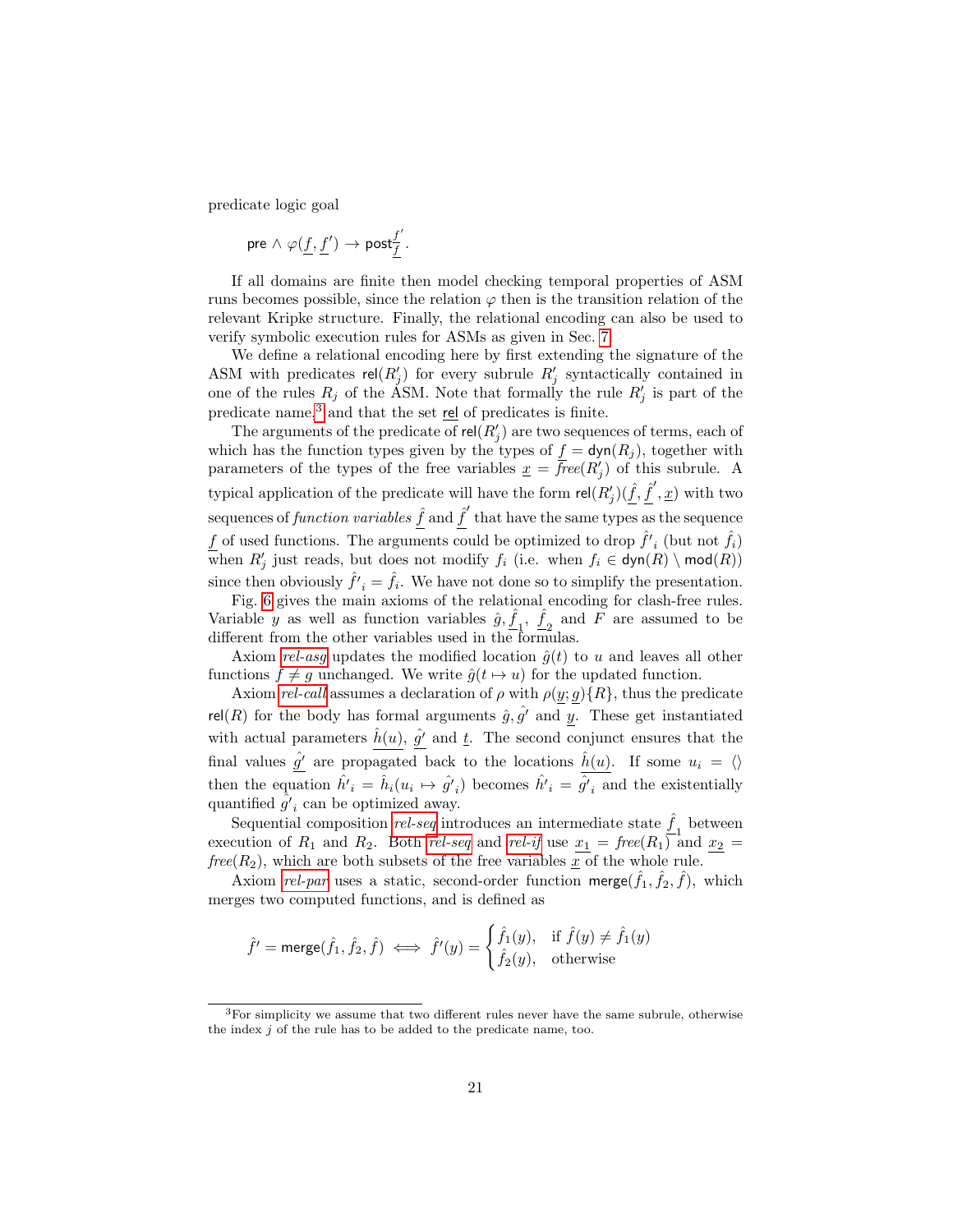$$
\begin{aligned}\n\text{rel}(\textbf{skip})(\hat{\underline{f}}, \hat{\underline{f}}') &\leftrightarrow \hat{\underline{f}}' = \hat{\underline{f}} \\
\text{rel}(g(t) &:= u)(\hat{f}, \hat{f}', \underline{x}) \leftrightarrow \hat{g}' = \hat{g}(t \mapsto u) \land \bigwedge \hat{f}' = \hat{f} \\
\text{(rel-asg)}\n\end{aligned}
$$

<span id="page-21-2"></span><span id="page-21-1"></span>
$$
f \in f, f \neq g
$$
\n
$$
f \in f, f \neq g
$$
\n
$$
f \in f, f \neq g
$$
\n
$$
(2 \times 2 \times 3) \times (2 \times 2 \times 3) \times (2 \times 2 \times 3) \times (2 \times 2 \times 3) \times (2 \times 2 \times 3) \times (2 \times 2 \times 3) \times (2 \times 2 \times 3) \times (2 \times 2 \times 3) \times (2 \times 2 \times 3) \times (2 \times 2 \times 3) \times (2 \times 2 \times 3) \times (2 \times 2 \times 3) \times (2 \times 2 \times 3) \times (2 \times 2 \times 3) \times (2 \times 2 \times 3) \times (2 \times 2 \times 3) \times (2 \times 2 \times 3) \times (2 \times 2 \times 3) \times (2 \times 2 \times 3) \times (2 \times 2 \times 3) \times (2 \times 2 \times 3) \times (2 \times 2 \times 3) \times (2 \times 2 \times 3) \times (2 \times 2 \times 3) \times (2 \times 2 \times 3) \times (2 \times 2 \times 3) \times (2 \times 2 \times 3) \times (2 \times 2 \times 3) \times (2 \times 2 \times 3) \times (2 \times 2 \times 3) \times (2 \times 2 \times 3) \times (2 \times 2 \times 3) \times (2 \times 2 \times 3) \times (2 \times 2 \times 3) \times (2 \times 2 \times 3) \times (2 \times 2 \times 3) \times (2 \times 2 \times 3) \times (2 \times 2 \times 3) \times (2 \times 2 \times 3) \times (2 \times 2 \times 3) \times (2 \times 2 \times 3) \times (2 \times 2 \times 3) \times (2 \times 2 \times 3) \times (2 \times 2 \times 3) \times (2 \times 2 \times 3) \times (2 \times 2 \times 3) \times (2 \times 2 \times 3) \times (2 \times 2 \times 3) \times (2 \times 2 \times 3) \times (2 \times 2 \times 3) \times (2 \times 2 \times 3) \times (2 \times 2 \times 3) \times (2 \times 2 \times 3) \times (2 \times 2 \times 3)
$$

$$
\mathsf{rel}(\rho(\underline{t};\underline{h(u)}))(\underline{\hat{f}},\underline{\hat{f}}',\underline{x}) \leftrightarrow \qquad (\text{rel-call})
$$
\n
$$
\left(\bigwedge_{f \in \hat{f} \setminus \hat{h}} \underline{\hat{f}}' = \hat{f}\right) \land \exists \; \hat{g}' \text{. } \mathsf{rel}(R)(\hat{h}(u),\hat{g}',\underline{t}) \land \underline{\hat{h}'} = \hat{h}(u \mapsto \hat{g}')
$$

<span id="page-21-3"></span>
$$
\left(\bigwedge_{f \in \hat{\underline{f}} \setminus \hat{\underline{h}}} \underline{f} = \underline{f}\right) \land \exists \, \underline{\hat{g}}'. \text{ rel}(R)(\underline{h}(u), \underline{\hat{g}}', \underline{t}) \land \underline{h'} = \underline{h}(u \mapsto \hat{g}')
$$
\n
$$
\text{rel}(R_1 \text{ seq } R_2)(\underline{\hat{f}}, \underline{\hat{f}}', \underline{x}) \leftrightarrow \qquad \qquad \text{(rel-seq)}
$$
\n
$$
\exists \, \underline{\hat{f}}_1. \text{ rel}(R_1)(\underline{\hat{f}}, \underline{\hat{f}}_1, \underline{x}_1) \land \text{ rel}(R_2)(\underline{\hat{f}}_1, \underline{\hat{f}}', \underline{x}_2)
$$
\n
$$
\text{rel}(\text{if } \varphi \text{ then } R_1 \text{ else } R_2)(\underline{\hat{f}}, \underline{\hat{f}}', \underline{x}) \leftrightarrow \qquad \qquad \text{(rel-if)}
$$
\n
$$
\left(\varphi \supset \text{rel}(R_1)(\underline{\hat{f}}, \underline{\hat{f}}', \underline{x}_1); \text{ rel}(R_2)(\underline{\hat{f}}, \underline{\hat{f}}', \underline{x}_2)\right)
$$
\n
$$
\text{rel}(\text{choose } x \text{ with } \varphi(x) \text{ in } R)(\hat{f}, \hat{f}', \underline{x}) \leftrightarrow \qquad \qquad \text{(rel-choose)}
$$

$$
\exists x. \ \varphi(x) \land \text{rel}(R)(\underline{\hat{f}}, \underline{\hat{f}}', \underline{x}, x)
$$
\n
$$
\text{rel}(R_1 \text{ par } R_2)(\underline{\hat{f}}, \underline{\hat{f}}', \underline{x}) \leftrightarrow \text{(rel}(R_2)(\underline{\hat{f}}, \underline{\hat{f}}_2, \underline{x}_2) \land \underline{\hat{f}}' = \text{merge}(\underline{\hat{f}}_1, \underline{\hat{f}}_2, \underline{\hat{f}})
$$
\n
$$
\exists \underline{\hat{f}}_1, \underline{\hat{f}}_2. \text{ rel}(R_1)(\underline{\hat{f}}, \underline{\hat{f}}_1, \underline{x}_1) \land \text{ rel}(R_2)(\underline{\hat{f}}, \underline{\hat{f}}_2, \underline{x}_2) \land \underline{\hat{f}}' = \text{merge}(\underline{\hat{f}}_1, \underline{\hat{f}}_2, \underline{\hat{f}})
$$
\n
$$
\text{rel}(\text{for all } x \text{ do } R)(\underline{\hat{f}}, \underline{\hat{f}}', \underline{x}) \leftrightarrow \text{(rel-Gorall)}
$$
\n
$$
\exists \underline{F}. \ (\forall \ x. \ \text{rel}(R)(\underline{f}, \underline{F}_x, \underline{x}, x)) \land \underline{\hat{f}}' = \text{merge}(\underline{F}, \underline{\hat{f}})
$$

<span id="page-21-6"></span><span id="page-21-5"></span><span id="page-21-4"></span><span id="page-21-0"></span>Figure 6: Relational encoding for clash-free ASM rules

The equation  $\hat{f}' = \text{merge}(\hat{f}_1, \hat{f}_2, \hat{f})$  in the rule has to be read as the conjunction of all individual equations for the elements of the four tuples involved. The definition solves the problem of parallel rules  $R_1$  par  $R_2$  from the introduction by first computing two individual results  $\hat{f}_1$  and  $\hat{f}_2$  for the two rules. Since we know from  $con(R)$  that each location  $(f, y)$  is assigned by at most one of the two rules, we can merge both computations to get the final result  $\hat{f}'$ .

The axiom *[rel-forall](#page-21-6)* generalizes from merging two results  $\hat{f}_1, \hat{f}_2$  to a set  $F_x$  of results, with one result  $F_x$  for every x. Formally, function variable  $F$  is assumed to have two arguments, and we write  $F_x(y)$  instead of  $F(x, y)$ . This allows to view  $F_x$  as a unary (curried) function, that maps every y to  $F_x(y)$ . For different x,  $F_x$  is the result of running rule R with input x. Note that since  $x \in free(R)$ , all functions  $F_x$  may be different. To avoid inconsistency, merging is defined only, when

$$
\forall x_1, x_2, y. \ F_{x_1}(y) \neq \hat{f}(y) \land F_{x_2}(y) \neq \hat{f}(y) \rightarrow x_1 = x_2
$$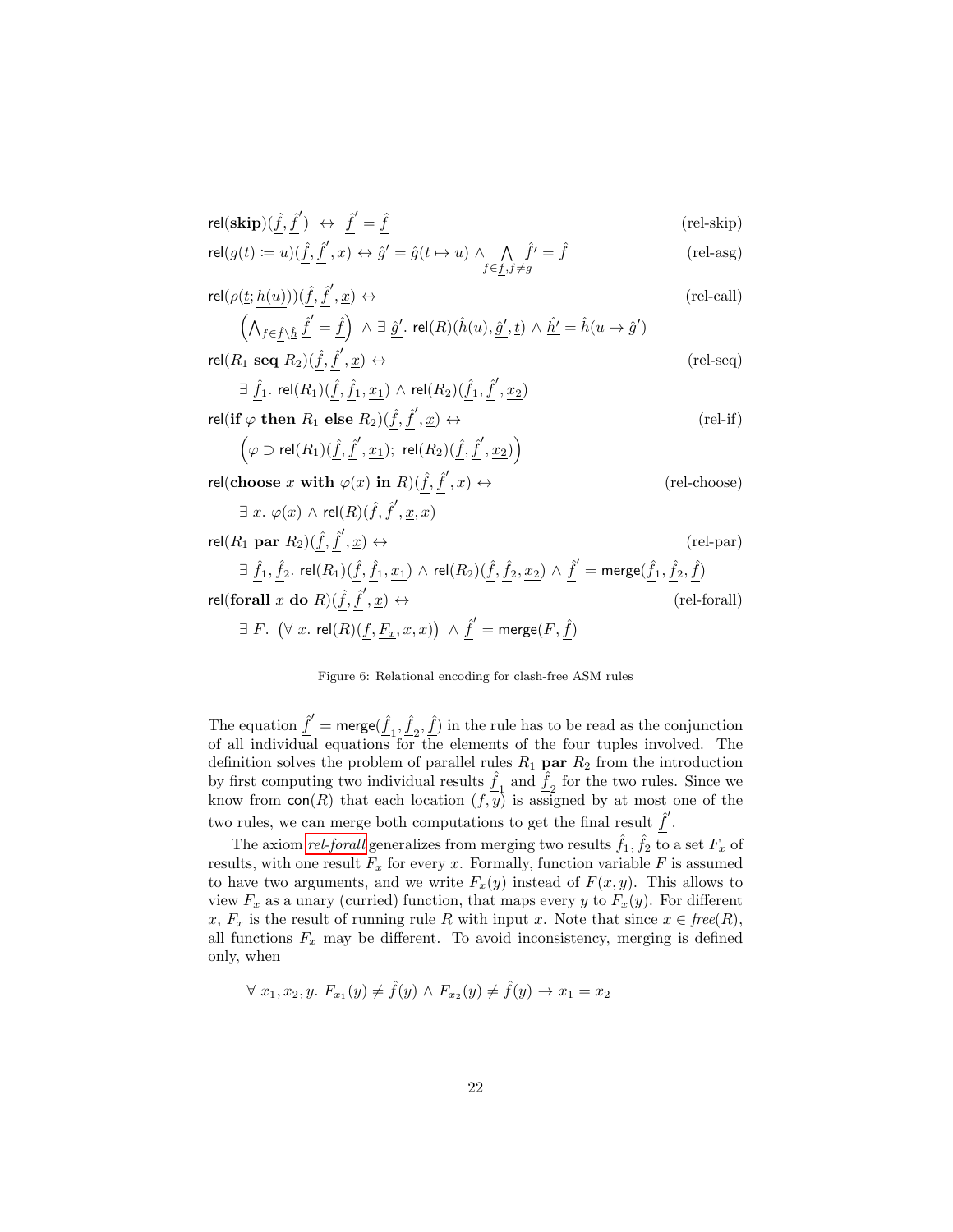holds. Then we have

$$
\hat{f}' = \text{merge}(F, \hat{f}) \iff \hat{f}'(y) = \begin{cases} F_x(y), & \text{if } F_x(y) \neq \hat{f}(y) \text{ for some} \\ & (\text{unique}) \ x \\ \hat{f}(y), & \text{otherwise} \end{cases}
$$

Again,  $\hat{f}' = \text{merge}(\underline{F}, \hat{f})$  has to be read as a conjunction. That the precondition is valid, depends on con(forall x do R) having been proved, e.g. by checking cfc(forall x do R), which ensures that at most one x causes an update of  $f(y)$ .

Finally, the relational encoding  $\varphi(f, f')$  we are looking for is the conjunction of the formula  $rel(R)(f, f')$  for the main rule R, which has no free variables <u>x</u>, with all the axioms. Note that  $rel(R)(f, f')$  uses two sequences of *dynamic* functions as arguments, that describe the state before and after the rule, instead of function variables.

If the ASM is hierarchical, i.e., has no recursive rules, then the axioms of Fig. [6](#page-21-0) are nonrecursive (hierarchical) definitions of all predicates, so they trivially have a unique interpretation. Given any algebra  $\mathfrak A$  for the signature of the ASM, there is always a unique algebra  $\mathfrak{A}^+$  that extends  $\mathfrak A$  with interpretations of the predicates and of the two variants of merge such that the axioms are valid (conservative extension).

If recursive rules are present, then the axioms form a conservative extension, provided an axiom is added that characterizes the predicates to have the unique least fixpoint interpretation according to Knaster-Tarski's fixpoint theorem [\[8\]](#page-32-4). The least fixpoint of recursive definitions defines the extension  $rel(R'_j)^{\mathfrak{A}^+}$  for each predicate  $rel(R'_j)$  as the smallest one possible. In other words, each predicate is true in  $\mathfrak{A}^+$  for those arguments only, where this is implied by the axioms. According to Knaster-Tarski's theorem the least fixpoint can be uniquely characterized by the higher-order axiom

$$
\forall \underline{\textrm{rel}'}.\ Ax_{\underline{\textrm{rel}}}^{\underline{\textrm{rel}}'}\rightarrow\ \bigwedge_{\textrm{rel}_i\in\underline{\textrm{rel}}} \forall\ \underline{\hat{f}}, \underline{\hat{f}}',\underline{x}.\ \textrm{rel}'_i(\underline{\hat{f}},\underline{\hat{f}}',\underline{x})\rightarrow\textrm{rel}_i(\underline{\hat{f}},\underline{\hat{f}}',\underline{x})
$$

that characterizes the intersection of all possible interpretations. Here rel is the sequence of all predicates defined, and  $Ax$ (rel) is the conjunction of the (universally quantified) axioms of Fig. [6.](#page-21-0) New predicate variables rel' are used to quantify over all possible interpretations that satisfy the axioms. This characterization still admits rule induction, i.e., proving a property for rel can be done by proving it for rel on the left hand side of the recursion, assuming it holds for all calls on the right hand side.[4](#page-22-0)

A simpler characterization via Kleene's fixpoint theorem is possible, if the recursion is continuous, which is the case if all **forall**  $x$  constructs used in the ASM iterate over a finite domain. All practically relevant ASMs we know of satisfy this constraint and some papers, e.g. [\[14\]](#page-32-9), explicitly enforce it. The use

<span id="page-22-0"></span><sup>&</sup>lt;sup>4</sup>See e.g. [\[13\]](#page-32-10), chapter 3.5 on the monotone  $\mu$ -calculus, which can be used to formally justify mutual recursive definitions, and to derive the principle of rule induction.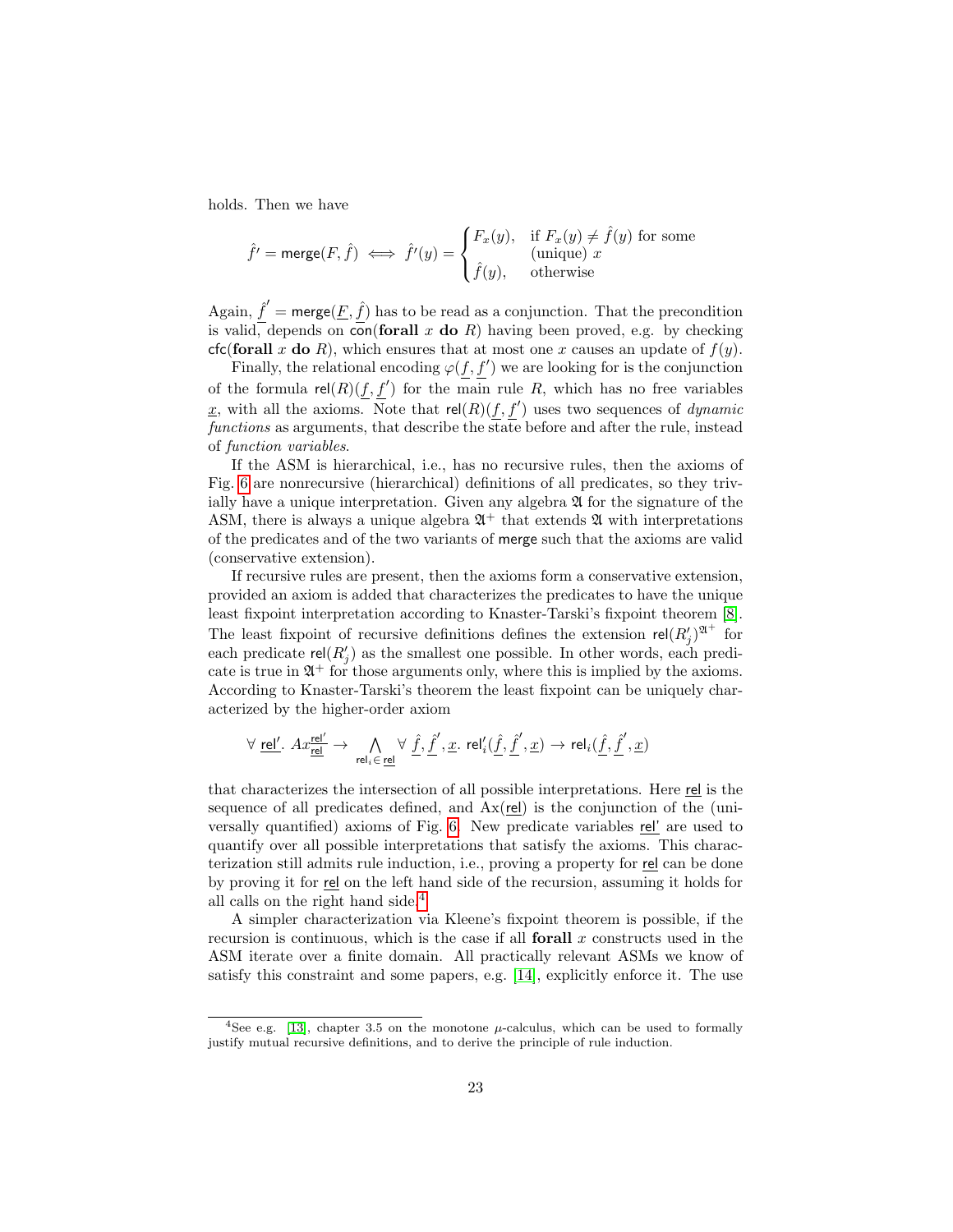of the higher-order axiom above with predicate variables rel' is then replaced with structural induction over recursion depth. Formally, auxiliary predicates relh( $R$ ) with an extra argument n for the recursion depth are needed. The axiom [rel-seq](#page-21-3) of Fig. [6](#page-21-0) is replaced with

 $\mathsf{relh}(R_1 \ \mathsf{seq} \ R_2)(\hat{f}, \hat{f}', \underline{x}, n) \leftrightarrow \exists \ \hat{f}_1. \ \mathsf{rel}(R_1)(\hat{f}, \hat{f}_1, x_1, n) \ \wedge \ \mathsf{rel}(R_2)(\hat{f}_1, \hat{f}', x_2, n)$ 

All other axioms except for *[rel-call](#page-21-2)* are changed similarly. In *rel-call* the recursion depth is decremented and we get no result (nontermination), if it is already zero.

relh(ρ(t; h(u)))( ˆf, ˆf 0 , x, n) ↔ n 6= 0 ∧ V f∈f\h ˆf <sup>0</sup> = ˆf ∧ ∃ gˆ<sup>0</sup> . rel(R)(hˆ(u), gˆ<sup>0</sup> , t, n − 1) ∧ hˆ<sup>0</sup> = hˆ(u 7→ gˆ0)

Finally, for each  $R'_j$  axioms of the form

$$
\mathsf{rel}(R'_j)(\underline{\hat{f}},\underline{\hat{f}}',\underline{x}) \leftrightarrow \exists\ n.\ \mathsf{relh}(R'_j)(\underline{\hat{f}},\underline{\hat{f}}',\underline{x},n)
$$

are needed. Together with standard axioms for natural numbers (including the induction scheme) they express that a rule changes the state from  $\hat{f}$  to  $\hat{f}'$  if it does so with some finite recursion depth. Note that with infinite iteration in forall a characterization with recursion depth is no longer possible as demonstrated by Example [13.](#page-23-1)

<span id="page-23-1"></span>**Example 13.** Consider an ASM with main rule R and auxiliary rule  $R_1$ .

$$
R = for all  $m$  **do**  $R_1(m)$   
 $R_1(m) = if  $m > 0$  **then**  $R_1(m - 1)$  **else skip**$
$$

The rule terminates with an empty update set, so  $rel(R)()$  (which has no arguments) should be equivalent to true. However, since there is no finite recursion depth n such that  $relh(R)(n)$  is valid (each bound will be violated by some call to  $R_1$ ), the incorrect characterization would evaluate rel( $R$ )() as false.  $\Box$ 

To formulate the correctness of rel as a theorem, we need signatures and algebras with renamed function symbols. Let  $\Sigma'$  be the signature that is obtained by replacing all dynamic functions f with primed versions  $f'$ , assuming  $\Sigma$  does not itself have function symbols with primes. Then  $\mathfrak{A}'$  is defined to be the algebra with signature  $\Sigma'$  that defines  $f'^{\mathfrak{A}'}$  to be  $f^{\mathfrak{A}}$ . We write  $\mathfrak{A}^+ \cup \mathfrak{B}'$  for the (disjoint) union of the algebras  $\mathfrak{A}^+$  (that for the given ASM uniquely extends  $\mathfrak A$  with predicate symbols rel) and  $\mathfrak B'$ . The algebra therefore has signature  $\Sigma \cup$  $\Sigma' \cup$  rel. With this notation we have

<span id="page-23-0"></span>**Theorem 5.** Given an ASM with main rule R, such that  $\text{con}(R_i)$  holds for all rule bodies  $R_j$ , and two algebras  $\mathfrak A$  and  $\mathfrak B$  that differ in at most  $\textsf{dyn}(R)$ , then  $\mathfrak{A}^+\cup\mathfrak{B}',\xi\models \mathsf{rel}(R'_j)(\underline{f},\underline{f}')$  if and only if there is some (consistent)  $U$  such that  $\llbracket R'_j \rrbracket$  $\frac{\xi}{\mathfrak{A}} \triangleright U$  and  $\mathfrak{B} = \mathfrak{A} + U$ .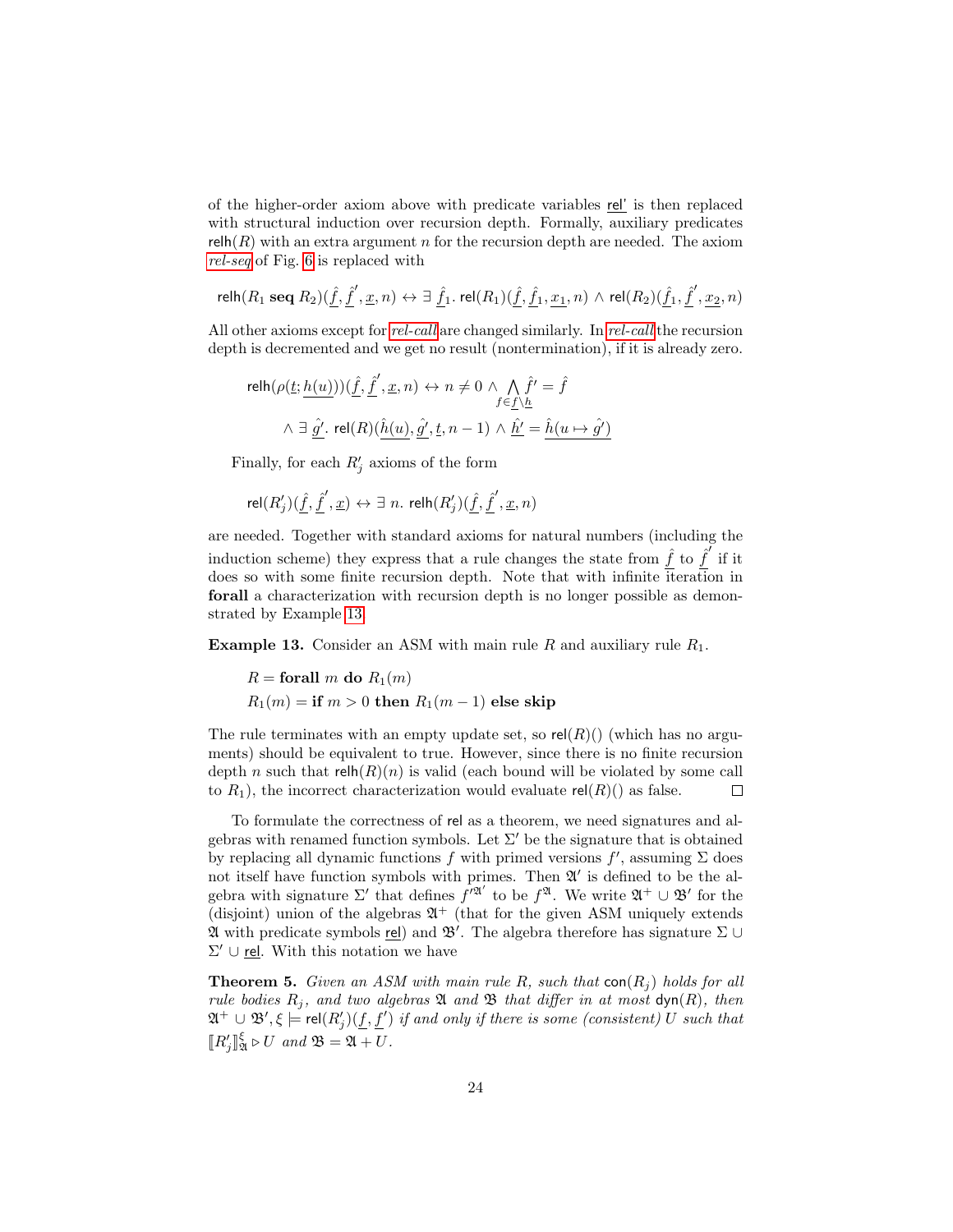Proof. By applying the following inductive Lemma [8](#page-24-0) on the main rule, which has no free variables and  $f = \text{dyn}(R)$  as reference parameters, by instantiating function variables  $\hat{f}, \hat{f}'$  with  $f, f'$ .  $\Box$ 

<span id="page-24-0"></span>**Lemma 8.** Assume a clash-free ASM where  $\text{con}(R_i)$  holds for all rules. Let R be any subrule of rule  $R_j$ ,  $f = \text{dyn}(R_j)$  and  $\underline{x} = \text{free}(R)$ . Let  $\mathfrak A$  be any algebra for the signature of the  $\overline{ASM}$  extended with any interpretation of the formal parameters g of the declaration of  $R_j$ . Let  $\mathfrak{A}^+$  be the unique extension of  $\mathfrak A$  that also interprets rel. Then

- $[R]_\xi^\mathfrak{A} \triangleright U$  implies  $\mathfrak{A}^+, \xi \{\underline{\hat{f}}, \underline{\hat{f}}' \mapsto \underline{f}^\mathfrak{A}, \underline{f}^{\mathfrak{A} \oplus U} \} \models \mathsf{rel}(R)(\underline{\hat{f}}, \underline{\hat{f}}', \underline{x}).$
- Conversely, if  $\xi(\hat{f}) = f^{\mathfrak{A}}$  and  $\mathfrak{A}^+, \xi \models \text{rel}(R)(\hat{f}, \hat{f}')$ , then there is an update set U such that  $\overline{[R]_\xi^{\mathfrak{A}}} \triangleright U$  and  $\underline{f}'^{\mathfrak{A} \oplus U} = \xi(\underline{\hat{f}}').$

Proof. The proof has two parts for the two directions of the lemma. The "if" direction, which assumes  $\llbracket R \rrbracket_{2k}^{\xi} \triangleright U$  is proved by rule induction over the defini-<br>tion of the derivation relation from Fig. 1, while the "only if" direction which tion of the derivation relation from Fig. [1,](#page-3-0) while the "only if" direction, which assumes  $\mathfrak{A}^+ \cup \mathfrak{B}', \xi \models rel(R)(\hat{f}, \hat{f}', \underline{x})$  is by rule induction over rel from Fig. [6.](#page-21-0) Since the structure of the recursion in both definitions is the same, the two proofs are rather similar. The proof for assignment and choose is simple, the proof for calls applies Lemma [2](#page-7-1) from Sec. [2.](#page-2-0)

The "if" proof for sequential composition must prove that the assertion  $\mathfrak{A}^+, \xi \{\hat{f}, \hat{f}' \mapsto f^{\mathfrak{A}}, f^{\mathfrak{A} \oplus U} \} \models \text{rel}(R_1 \text{ seq } R_2) (\hat{f}, \hat{f}', \underline{x})$ , assuming  $\llbracket R_1 \text{ seq } R_2 \rrbracket_{\mathfrak{A}}^{\xi} \triangleright U$ holds. Since all rules are clash-free by assumption, so is set U. Therefore the set can only be the result of applying [sem-seq-cons](#page-3-1) from Fig. [1](#page-3-0) (since [sem](#page-3-2)[seq-incons](#page-3-2) derives an inconsistent set), implying there is a consistent set  $U_1$ and an arbitrary set  $U_2$  with  $[[R_1]]_X^{\xi} \triangleright U_1$  and  $[[R_2]]_{X+U_1}^{\xi} \triangleright U_2$  such that  $U =$ <br> $U_1 \perp U_2$ .  $U_2$  must be consistent too otherwise  $U$  would be inconsistent. The  $U_1 \cup U_2$ .  $U_2$  must be consistent too, otherwise U would be inconsistent. The induction hypothesis for  $R_1$  and  $R_2$  therefore gives  $\mathfrak{A}^+$ ,  $\xi {\hat{f}}, {\hat{f}}' \mapsto f^{\mathfrak{A}}, f^{\mathfrak{A} \oplus U_1}$   $\models$  $\mathsf{rel}(R_1)(\hat{f},\hat{f}') \text{ and } \mathfrak{A}^+, \xi\{\hat{f},\hat{f}' \mapsto f^{\mathfrak{A} \oplus U_1}, f^{\mathfrak{A} \oplus U}\} \models \mathsf{rel}(R_2)(\hat{f},\hat{f}').$  Renaming the intermediate function variables suitably and applying  $axiom$  [rel-seq](#page-21-3) implies the desired result. The reverse direction for the sequential case is similar.

It remains to prove par and forall. Like in the proof for Theorem [4](#page-18-0) the proof for par can be viewed as the special case of forall with binary choice, so we only give the "only if" direction for forall. The "if" direction is again similar.

The proof has to show that when  $\mathfrak{A}^+, \xi \models \text{rel}(\text{for all } x \text{ do } R)(\hat{f}, \hat{f}', \underline{x})$  and  $\xi(\hat{f}) = f^{\mathfrak{A}}$  hold, an update set U can be found with [forall x do  $R$ ]  $\int_{\mathfrak{A}}^{\xi} \triangleright U$  and  $f'^{\overline{\mathfrak{A}}\oplus U} = \xi(\hat{f}')$ . Expanding the assumption using [rel-forall](#page-21-6) and its quantifiers, we get that there are (binary) functions G such that for all  $a \mathfrak{A}^+, \xi \{F, x \mapsto G, a\} \models$  $rel(R)(\hat{f}, \hat{f}', E_x, x, x)$  holds, and also that  $\mathfrak{A}^+, \xi \{E \mapsto G\}$  = merge $(E_x, \hat{f}')$  is true. Applying the induction hypothesis for each a we get that there are update sets  $U_a$  with  $\llbracket R \rrbracket_{\mathfrak{A}}^{\xi\{x \mapsto a\}}$  $\mathcal{L}_{\mathfrak{A}}^{\{\{x\}\rightarrow a\}} \triangleright U_a$  and that function  $\lambda b. G(a, b)$  agrees with  $\underline{f}^{\mathfrak{A}\oplus U_a}$ .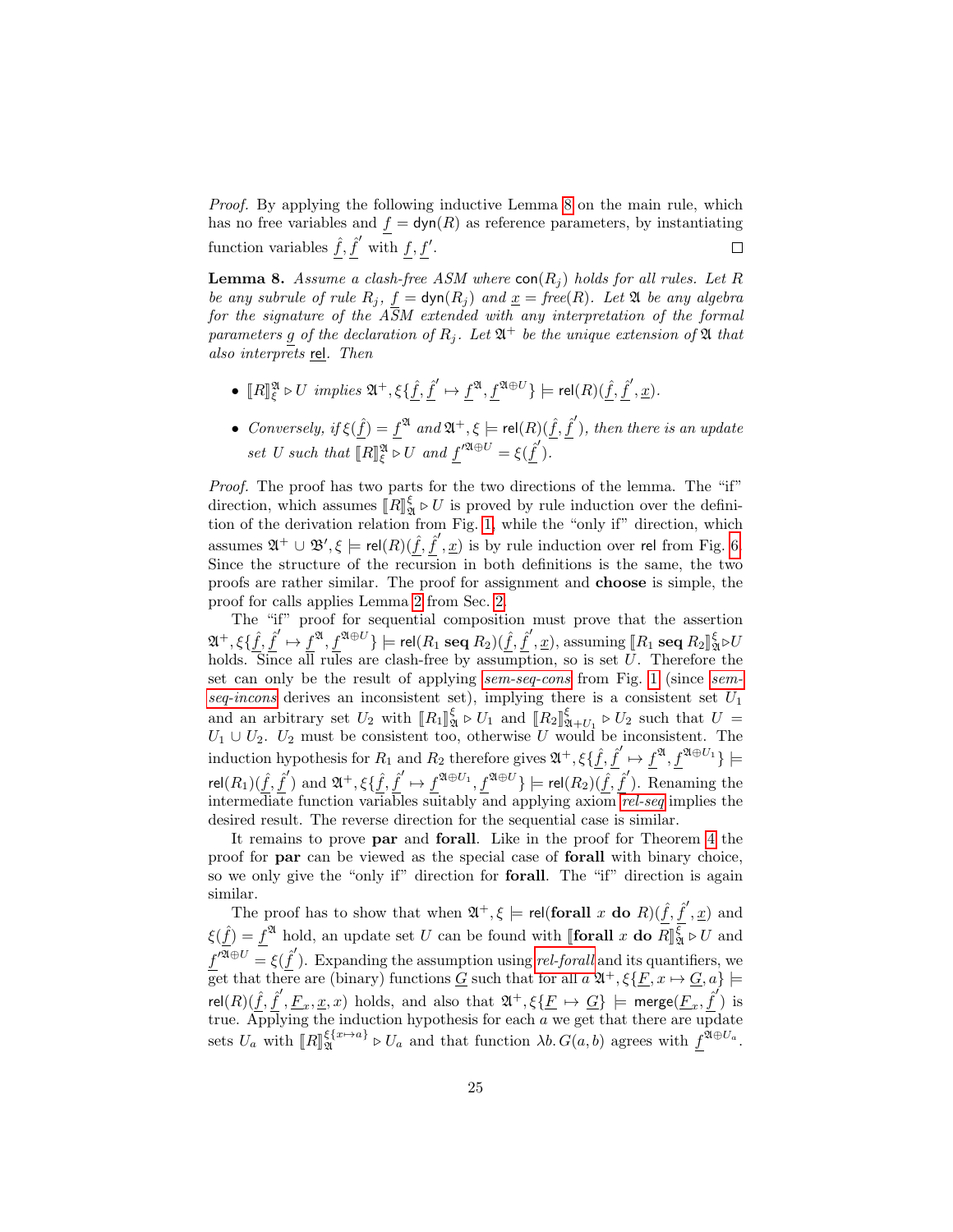Using [sem-forall](#page-3-4) implies  $\llbracket \text{forall } x \text{ do } R \rrbracket_{\mathfrak{A}}^{\xi\{x \mapsto a\}}$  $\mathfrak{A}^{x\mapsto a}$   $\triangleright U$  for the union U of all update sets  $U_a$ . The modification of function variables F to be G can be dropped by coincidence. U (and all  $U_a$ ) are consistent since the rule is assumed to be consistent, so at most one  $U_a$  contains an update for each location  $f_i(b)$ , where  $f_i \in f$ . The result of merge $(F, \hat{f}')$  therefore is defined and we finally have to show that the definition of merge implies  $\xi(\hat{f}') = f^{\mathfrak{A} \oplus U}$ . The consistency of U ensures that for each function  $f_i \in f$  and each argument b there is at most one  $U_a$  with an update of  $(f_i, b, c) \in U_a$ . If the update exists we have  $G_i(a, b) = c$ . Therefore, if  $c \neq f_i^{\mathfrak{A}}(b)$  then a and b will be the values for x and y used in  $F_{ix}(y)$ in the definition of merge and we get that  $\xi(\hat{f}_i)(b) = c = f_i^{\mathfrak{A} \oplus U}(b)$  as desired. If there is no update or if the update does not modify  $f_i$ , the "otherwise" clause of the merge definition applies, which ensures  $\xi(\hat{f}_i)(b) = f_i^{\mathfrak{A}}(b) = f_i^{\mathfrak{A} \oplus U}(b)$  as desired.  $\Box$ 

# <span id="page-25-0"></span>7. Calculus

This section defines a weakest liberal precondition calculus for ASMs based on the relational encoding provided in Sec. [6.](#page-19-0) The calculus is only applicable and sound if all rules are proven to be clash-free, either by the static check given in Sec. [5](#page-16-0) or some other method. The main feature of the calculus is that parallel rules are executed sequentially and results are merged.

We extend the formulas of first-order logic by the modality  $[R] \psi$  (weakest liberal precondition) with the semantics given by Def. [7.](#page-25-1)

<span id="page-25-1"></span>Definition 7 (Weakest Liberal Precondition).

 $\llbracket [R] \psi \rrbracket^{\mathfrak{A}}_{\xi}$ iff for all consistent U with  $[ R ]^{\mathfrak{A}}_{\xi} \triangleright U: \mathfrak{A} + U, \xi \models \psi$ 

Fig. [7](#page-26-0) shows the rules of the calculus, which are similar to dynamic logic [\[15\]](#page-32-11). For simplicity, to avoid conversions between function symbols and function variables as in the relational encoding, we assume the signature to contain a supply of (uninterpreted) fresh function symbols  $f', f_1, f_2, F$  etc. for every dynamic function  $f$  that is used in the ASM. This is sufficient, since in contrast to the relational encoding the symbolic execution calculus does not need to quantify over functions.

The rule *[calc-asg](#page-26-1)* for assignment introduces a fresh updated state  $f'$ . The postcondition  $\psi$  is then expressed over this updated state. Note that for the syntactic renaming of f with  $f'$  in  $\psi$  it is crucial that calls ( $\psi$  may be a boxformula with a call) mention all their parameters. Otherwise, when the call is opened up, the body would still modify the original state instead of the renamed one. A useful calculus for symbolic execution for a logic which is able (in contrast to Hoare's Logic) to have program formulas with several programs, such as  $[R_2] \varphi \to [R_2] \varphi$  to express correctness of program transformations, must be able to execute one box-formula yielding an intermediate state without affecting the state, that another box-formulas starts with. This enforces that the initial state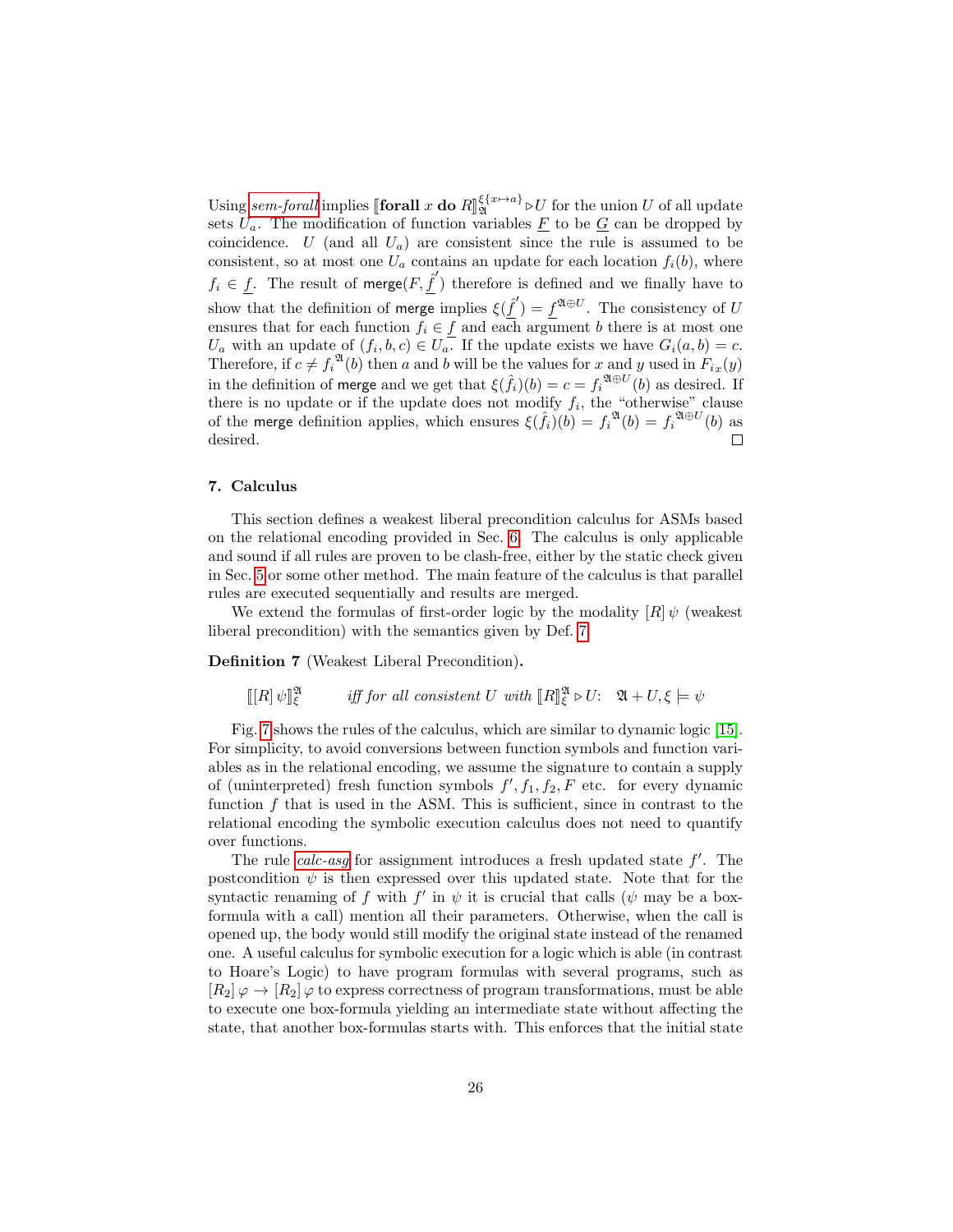$$
\frac{\psi}{\left[\mathbf{skip}\right]\psi} \tag{calc-skip}
$$

<span id="page-26-1"></span>
$$
\frac{f' = f(t \to u) \to \psi_f^{f'}}{[f(t) := u] \psi} f' \text{ fresh}
$$
 (calc-asg)

$$
\frac{[R_{\underline{x}}^{\underline{t}} \frac{h(u)}{\underline{g}}] \psi}{[\rho(\underline{t}; \underline{h(u)})] \psi}
$$
 with declaration  $\rho(\underline{x}; \underline{g}) \cdot R$  (calc-call)

$$
\frac{[R_1][R_2]\psi}{[R_1 \text{ seq } R_2]\psi} \tag{calc-seq}
$$

$$
\frac{\varphi \to [R_1] \psi \qquad \neg \varphi \to [R_2] \psi}{[\text{if } \varphi \text{ then } R_1 \text{ else } R_2] \psi} \tag{calc-if}
$$

$$
\forall x. \varphi(x) \to [R] \psi
$$
  
[choose x with  $\varphi(x)$  in R]  $\psi$   
(calc-choose)

$$
\frac{f_1 = f \wedge f_2 = f \rightarrow [R_1 \frac{f_1}{f}] [R_2 \frac{f_2}{f}] \left( \underline{f}' = \text{merge}(\underline{f}_1, \underline{f}_2, \underline{f}) \rightarrow \psi \frac{f'}{\underline{f}} \right)}{[R_1 \text{ par } R_2] \psi}
$$
 (calc-par)

$$
\begin{array}{ll}\n[R] \chi(x) & \left( \forall \; x. \; \chi(x) \frac{F_x}{\underline{f}} \right) \; \wedge \; \underline{f}' = \mathsf{merge}(\underline{F}, \underline{f}) \to \psi \frac{f'}{\underline{f}} \\
\hline\n\text{[for all } x \text{ do } R] \, \psi & \text{(calc-forall)}\n\end{array}
$$

#### <span id="page-26-3"></span><span id="page-26-2"></span><span id="page-26-0"></span>Figure 7: Rules of the Calculus

of all functions that are modified in the body of a call must be syntactically represented as arguments of the call.

For clash-free parallel rules we use merge similar to the relational encoding. Note that it is sufficient that  $\underline{f}$  ranges over all modified functions  $\underline{f} = \text{mod}(R) =$  $mod(R_1) \cup mod(R_2).$ 

For **par** ([calc-par](#page-26-2)) two fresh states  $\underline{f}_1$  and  $\underline{f}_2$  with an initial value of  $\underline{f}$ are introduced for  $R_1$  resp.  $R_2$ .  $R_1$  then updates  $\underline{f}_1$  and  $R_2$  updates  $\underline{f}_2$ . Afterwards these two are merged into the fresh variable  $f'$ . The postcondition is then expressed over the merged state  $f'$ .

The rule *[calc-forall](#page-26-3)* abstracts each of the parallel computations to a formula  $\chi$ that characterizes each individual execution of  $R$  in isolation (first premise). The second premise can intuitively be understood as proving the postcondition  $\psi$ from the results  $\chi(x)$  for all indices x. However,  $\chi(x)$  for a particular x must be weakened by potential interference of other parallel executions of R.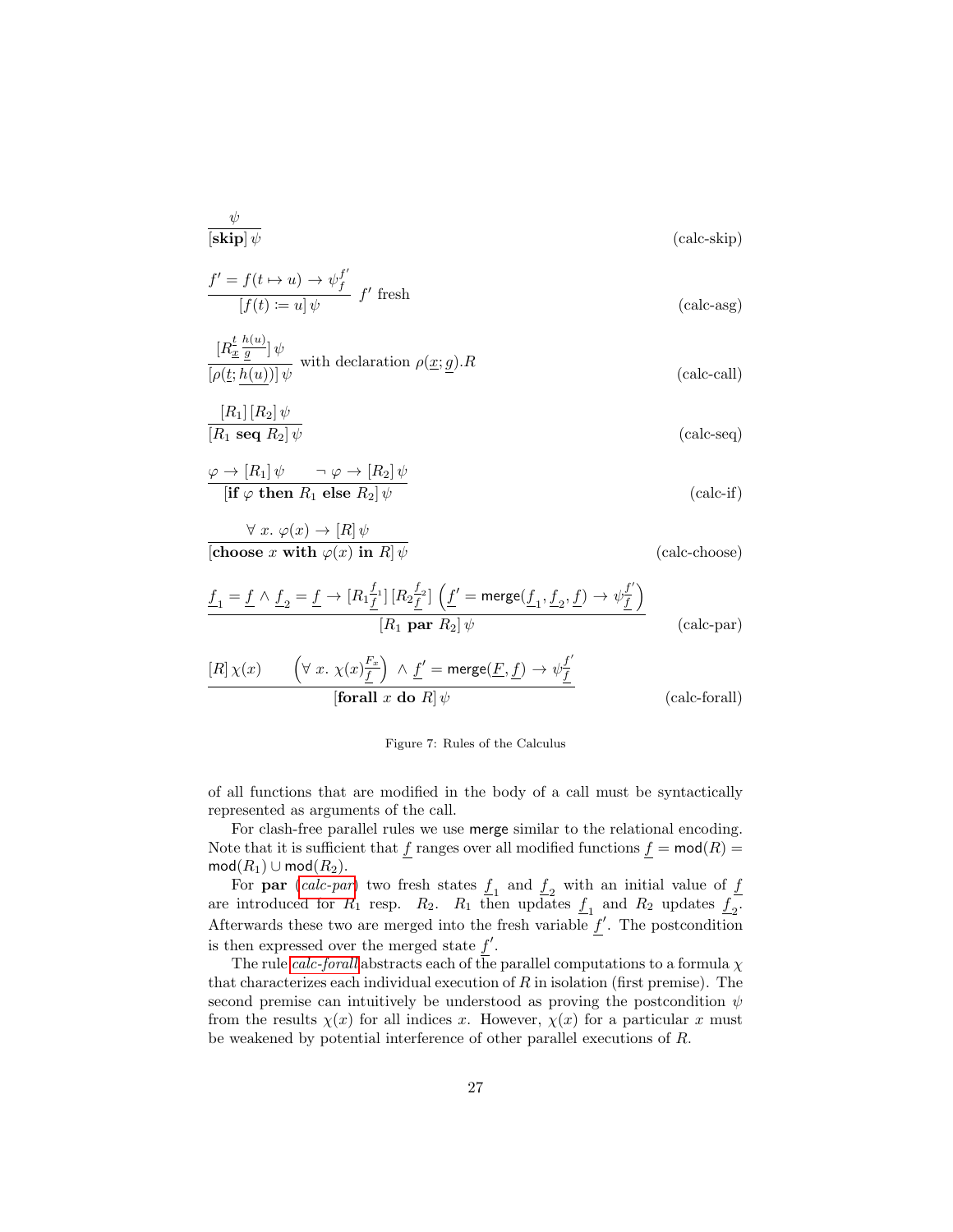Note that both rules execute the computations in the initial state, i.e., its reads yield values from the initial state, unless that value was overwritten in the computation that does the reading. The rule [calc-par](#page-26-2) could be organized like [calc-forall](#page-26-3). However, it seems more convenient to execute the branches sequentially. This avoids the need to define postconditions  $\chi(1)$  and  $\chi(2)$  in advance.

Example 14. A simple example is the formula

[forall x do  $f(x) := x \forall x . f(x) = x$ 

Application of the calculus rule *[calc-forall](#page-26-3)* with  $\chi(x) \equiv f(x) = x$  yields the two premises

(1.) 
$$
[f(x) := x] f(x) = x
$$

$$
(2.) \qquad (\forall x. F_x(x) = x) \land f' = \text{merge}(F, f) \to \forall x. f'(x) = x
$$

The first premise is trivially true. In the second premise the two conjuncts imply  $f'(x) = F_x(x) = x$  for every x, which yields the post condition.  $\Box$ 

The choice of the formula  $\chi(x)$  requires some insight into the algorithm and a creative step, similar to the invariant rule for while programs in dynamic logic or Hoare logic. Viewing **forall** as a for-loop that iterates over all  $x$  can give an idea, though the effects of "earlier" iterations are invisible in "later" ones.

**Example 15.** If we have proven the property  $[p(\underline{t};g)] \psi(g)$  for a procedure p, we can use it trivially for rules of the form

forall x do  $p(\underline{t}; f(x))$ 

by using  $\chi(x) \equiv \psi(f(x))$  for [calc-forall](#page-26-3).

The soundness of the calculus is proven based on the relational encoding.

 $\Box$ 

**Theorem 6** (Soundness of the Calculus). If the rule R is clash-free and  $[R] \varphi$  is derivable with the calculus rules shown in Fig. [7](#page-26-0) in the algebra  $\mathfrak A$  with valuation  $\xi$ , then  $\mathfrak{A} + U, \xi \models \psi$  holds for all U with  $\llbracket R \rrbracket_{\xi}^{\mathfrak{A}} \triangleright U$ .

*Proof.* By Thm. [5](#page-23-0) it only needs to be shown that if  $[R] \varphi$  holds then for all  $\mathfrak{B}'$ with  $\mathfrak{A}^+ \cup \mathfrak{B}', \xi \models \text{rel}(R'_j)(\underline{f}, \underline{f}', \underline{x})$  implies  $\mathfrak{B}', \xi \models \varphi$ , where  $\mathfrak{B}$  may only differ with  $\mathfrak A$  on  $mod(R)$ . The proof uses structural induction over the derivation tree and just unfolds the definition of rel.  $\Box$ 

# <span id="page-27-0"></span>8. Related Work

#### 8.1. Clash-Freedom Check

The approach most closely related to ours is the logic for ASMs defined by Stärk and Nanchen  $[4]$  (also given in  $[5]$ ). We use the same syntax and semantics of ASMs with two exceptions. We only allow static by-name parameters, which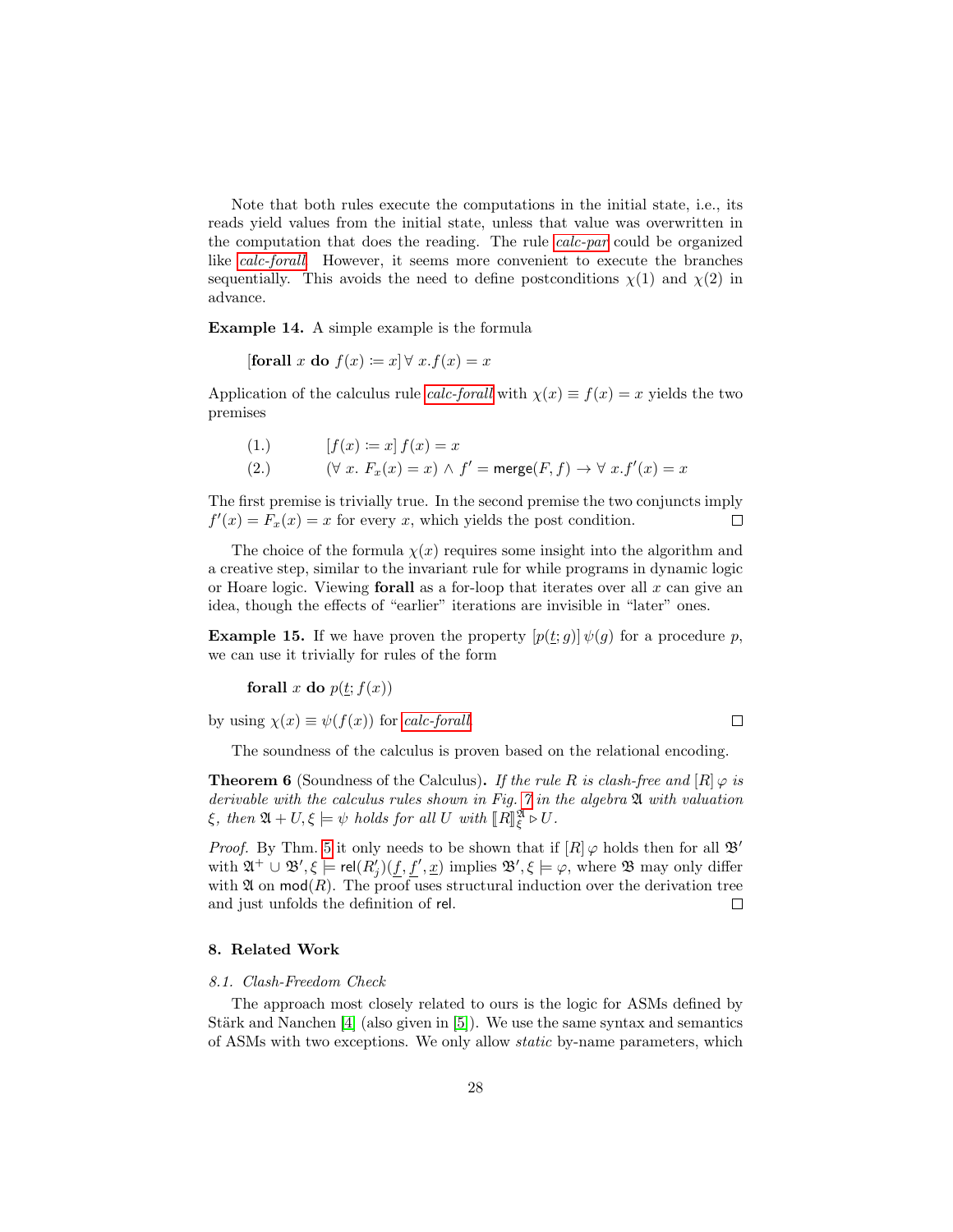then coincide with value parameters, to facilitate modular reasoning for calls (cf. Lemma [2\)](#page-7-1). Furthermore, we added explicit reference parameters, which are useful to make the static check for clash-freedom more precise.

The predicate  $con(R)$  we define is similar to the predicate  $con(R)$  defined in [\[4\]](#page-32-0) but our con(R) does not imply that executing R terminates (via  $\det(R)$ ) termination must be shown using well-founded orders otherwise. We support nondeterministic choice, replaced by choice functions in [\[4\]](#page-32-0), which makes rules and verification conditions at least harder to read.

For hierarchical ASMs without nondeterminism,  $\text{con}(R)$  can be expanded by unfolding all calls, so this gives a precise check for clash-freedom. For ASMs with recursive rules just expanding the definitions in [\[4\]](#page-32-0) would lead to an infinite computation. Note that the completeness theorem of the paper that permits to eliminate modal constructs is for hierarchical ASMs only, where recursion is forbidden.

The approach in [\[14\]](#page-32-9) extends [\[4\]](#page-32-0) to nondeterminism, and formalizes clashfreedom as a formula scon (strong consistency). The paper does not consider calls, although it should be possible to add them. Unfolding the definition scon gives a precise clash-freedom check for hierarchical nondeterministic ASMs, though the resulting formula is now in a specialized logic with operators  $\in^1$  and  $\in^2$  and second-order variables X that encode update sets syntactically. It seems to be possible to translate the result into second-order logic by using separate predicates  $\in_f^1$  for every dynamic function f.

One motivation when we defined our clash-freedom check was that expanding definitions as necessary in [\[4\]](#page-32-0) and [\[14\]](#page-32-9) will yield a very large formula even for medium sized ASMs. When a proof for the formula fails it will be hard to pinpoint the subrule responsible. Their clash-freedom check is also purely firstorder, which is implied by the results in [\[16\]](#page-32-12).

In contrast the clash-freedom check  $\mathsf{cfc}(R)$  we define does not use modal constructs ( $[R] \varphi$ ) and statically computes a formula for each (sub-)rule separately, even for recursive rules, since the computation stops at calls. Of course for a hierarchical ASM opening up all definitions is still possible and will make the check more precise, though the check will still be stronger than  $con(R)$ .

The price we pay for having a computable  $\mathsf{cfc}(R)$  for all rules is that our predicate only approximates clash-freedom. There are clash-free rules which our check rejects. The scheme is however strong enough to trivially return true for all rules of the sequential fragment, as well as for some typical parallel rules. In general a theorem prover or a decision procedure, when the data structures used by the rule are decidable, is needed to prove the computed  $\mathsf{cfc}(R)$ . An SMT solver should suffice for many practical cases to establish clash-freedom.

#### 8.2. Strong vs. Weak Consistency

[\[4\]](#page-32-0) also discusses weak consistency  $wcon(R)$  as an alternative to clash-freedom for nondeterministic rules. Weak consistency holds iff for every  $\mathfrak A$  and  $\xi$  there is at least some consistent update sets U with  $\llbracket R \rrbracket_{\xi}^{\mathfrak{A}} \triangleright U$ . The calculus in [\[14\]](#page-32-9) gives a formal definition.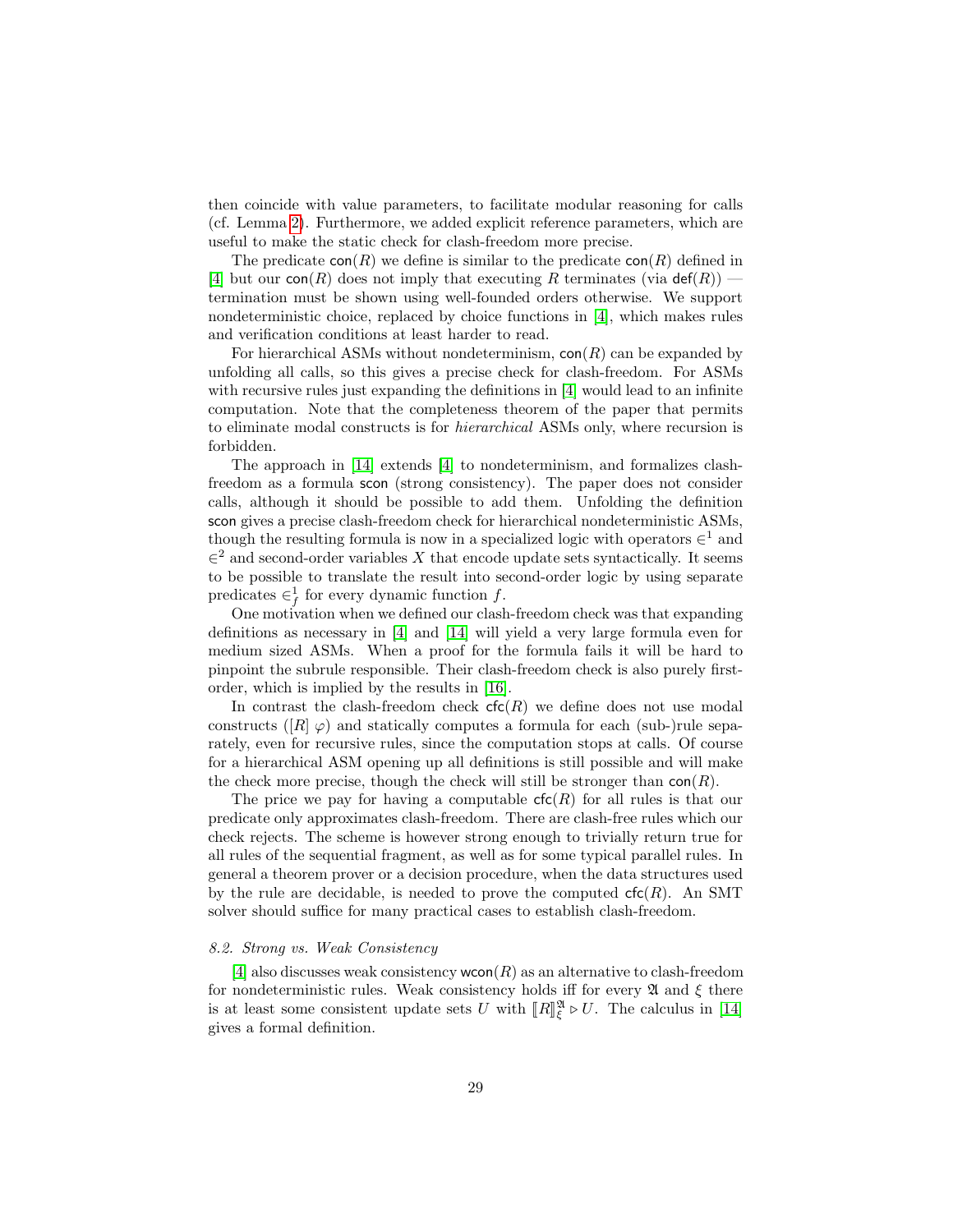Checking weak consistency instead of clash-freedom is harder, in particular our approach based on the set of potentially assigned locations is useless.

We object to the use of weakly consistent rules (except maybe when hidden behind aggregation operators [\[17\]](#page-32-13)) for several reasons. First, in analogy to "a potentially diverging program is as bad as an always diverging one" as used in standard definitions of total correctness we believe that specifying an ASM that randomly crashes when simulating runs is a bad idea.

Second, weakly consistent rules are not compatible with standard refinement based approaches, e.g. ASM refinement [\[5\]](#page-32-1) formalized in [\[18\]](#page-32-14) as well as most other refinement definitions, that allow to reduce nondeterminism. Implementing a weakly consistent rule that nondeterministically computes either consistent  $U_1$  or inconsistent  $U_2$  with one that always computes the inconsistent update set  $U_2$  is clearly not a desirable refinement. At least special proof obligations would be required to rule out this case.

Third, wcon(R) does not imply  $con(R)$  in the presence of recursive rules, as it implies the existence of a terminating run. A deterministic rule, that does not terminate is clash-free, but not weakly consistent. An axiomatization of weak consistency for recursive rules therefore also has to consider termination.

Fourth, ASM rules that are close to an implementation often still have nondeterminism, that is resolved when translating the rules to code in a programming language. Examples are calling a scheduler (e.g. the one of the JVM) or calling malloc in C to implement the (nondeterministic) choice of a new memory location. Having random clashes that lead to exceptional behavior of the generated code is clearly undesirable too.

#### 8.3. Other Semantics for ASMs

We have not considered alternative semantics for ASMs that compute multisets instead of sets U. Such a semantics is used in work on parallel ASMs [\[19,](#page-33-0) [20,](#page-33-1) [21\]](#page-33-2), in the concurrent ASM thesis [\[22\]](#page-33-3), or when aggregating update multisets into single updates. See e.g. the let rule in [\[17\]](#page-32-13), which is used to model access to databases. The paper [\[23\]](#page-33-4) defines an extension of the logic in [\[14\]](#page-32-9) that can handle multi-sets using specialized operators and second-order variables.

#### 8.4. Relational Encoding and Calculus

In parallel to our work, a relational encoding of ASMs to Event-B was developed in [\[24\]](#page-33-5). In contrast to ours, the clash-freedom check there is exact and tolerates rules, which compute the same update several times in parallel. The approach avoids the use of higher-order functions using set theory instead. On the other hand the approach is limited to ASM rules without nondeterminism, recursion and sequential composition, so it is not sufficient to support the rules used in KIV. An interesting idea used in the approach is that the union  $U_1 \cup U_2$ of two consistent sets  $U_1$  and  $U_2$  is consistent iff  $U_1 \oplus U_2$  and  $U_2 \oplus U_1$  are the same set. For deterministic rules, checking whether  $R_1$  par  $R_2$  produces a clash on top-level therefore can be done, by running  $(R_1 \text{ seq } R_2) \frac{f_1}{f_1}$  $\frac{f_1}{f}$  and  $(R_2 \text{ seq } R_1) \frac{f_2}{f}$ f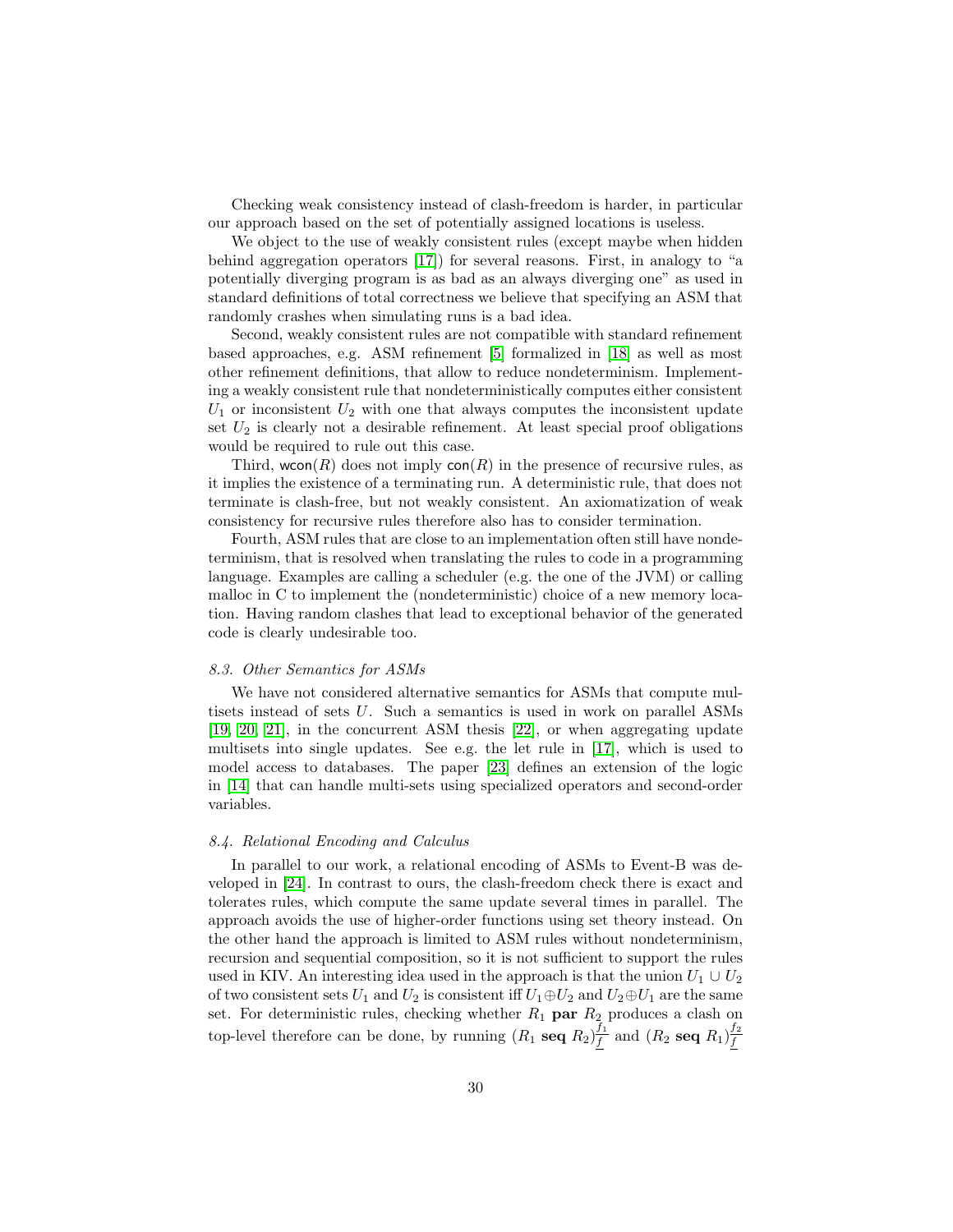on two copies  $f_1$  and  $f_2$  (that are initialized with f), and by finally checking for  $f_1 = f_2$  at the end. Since Event-B lacks a sequential composition operator, the approach in [\[24\]](#page-33-5) realizes this idea by sequentially composing update operators.

Note that our calculus needs to run each sub-rule once, not twice as in the approach above. However, running merge $(f_1, f_2, f)$  after  $R_1 \frac{f_1}{f_1}$  $\frac{f_1}{f}$  seq  $R_2 \frac{f_2}{f}$  $\frac{f^2}{f}$  cannot detect the difference between the inconsistent rule  $f(x) := f(x)$  par  $f(x) :=$  $f(x)+1$  and the clash-free rule **skip par**  $f(x) := f(x)+1$ , while the commutation check can. Therefore we must assume that clash-freedom has been proved in advance to ensure our approach is valid. Of course our check for clash-freedom trivially fails for the first, but succeeds for the second rule.

Our relational encoding rel for clash-free rules shows some similarities to [\[14\]](#page-32-9), in particular higher-order functions are used in both. For a clash-free rule R our definition of  $[R] \varphi$  has the same semantics.

A main difference is that we separate the clash-freedom check from the definition of the effect of a rule, which makes the relational encoding simpler than the logic in [\[14\]](#page-32-9) that mimics the semantic of ASMs in the logic (by having syntactic variables X that describe update sets  $U$ ), which must be checked to be consistent (a predicate  $conUSet(X)$  is axiomatized for this purpose) when proving  $[R] \varphi$ . Instead we only need new functions for the semantics of dynamic functions in state  $\mathfrak{A} \oplus U$ , since consistency of U has been checked in advance.

We are not aware of related work that defines a symbolic execution calculus for ASMs, while symbolic execution for sequential programs is of course wellknown [\[25\]](#page-33-6).

#### <span id="page-30-0"></span>9. Conclusion & Outlook

In this paper we have defined a static clash-freedom check for ASM rules, a relational encoding and a calculus for clash-free ASM rules. Since usually ASM rules are required to be clash-free, the three results contribute to separating proofs of clash-freedom, from proving properties of clash-free ASM rule applications (or of whole ASM runs) using either a direct relational encoding (typically for automatic proofs) or a more intuitive calculus of symbolic execution (for interactive proofs).

The static check we have defined might lead to false positives, i.e., the check is sound, but not complete. If a false positive occurs a stronger method for establishing clash-freedom might be employed. For hierarchical ASM the axioms given in [\[14\]](#page-32-9) could probably be used in this case (by eliminating all special operators). When restricting calls as we have done in Sec. [2,](#page-2-0) then for ASMs with recursion it might still be possible to extend this axiomatization using least fixpoints, since still a finite number of predicates is involved. Otherwise finding a relational encoding (with finitely many axioms) is still an open question.

The main feature of our calculus for symbolic execution is that parallel execution (par) reduces to sequential execution and merging the results. Furthermore, the forall construct allows for a rule that is similar to the invariant rule of dynamic or Hoare logic.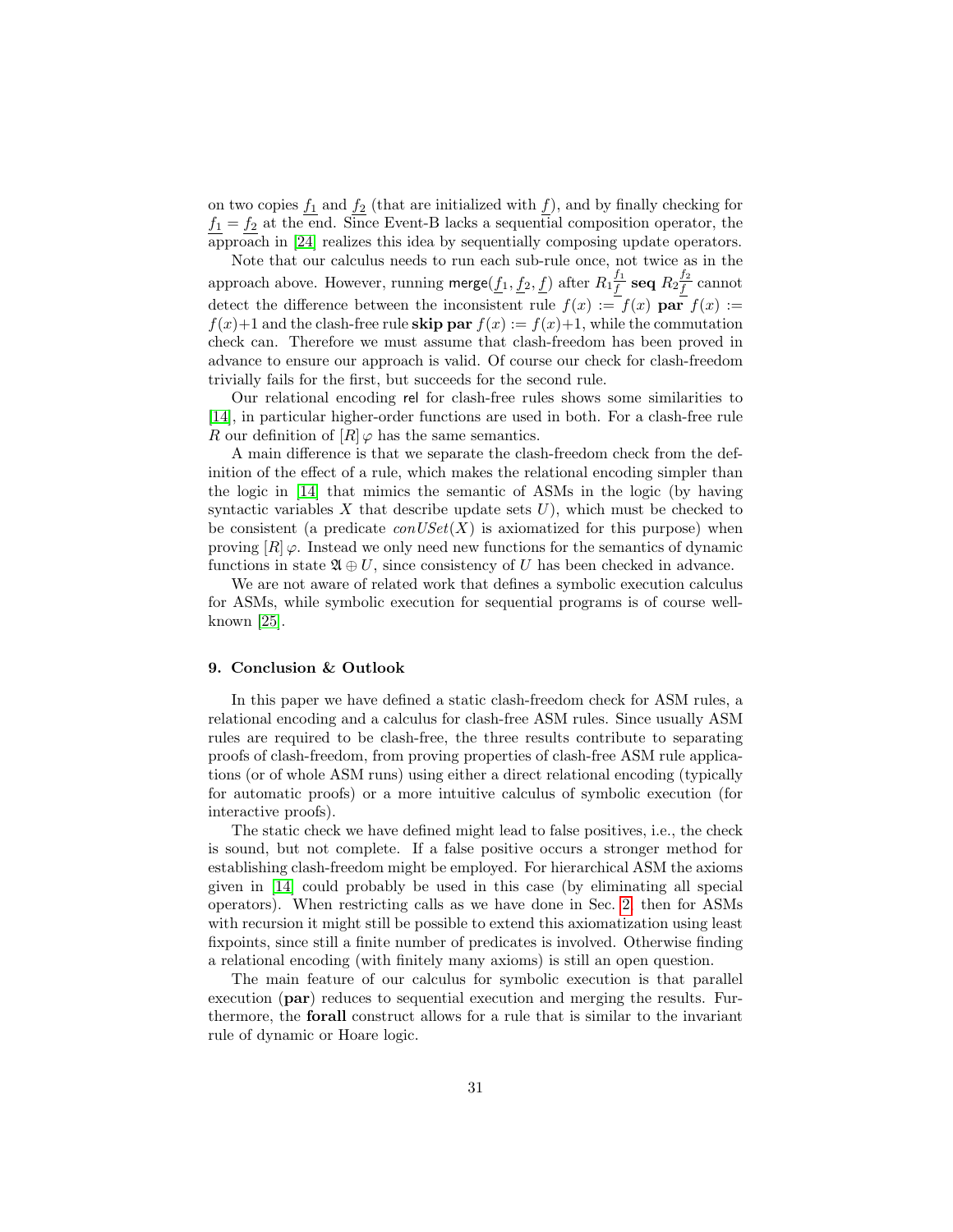We have verified some of the results of this paper in KIV by a predicate logic embedding of ASM rules and their semantics (see the URL [\[26\]](#page-33-7)). The embedding is somewhat similar to what we have done for the temporal logic RGITL [\[27\]](#page-33-8). In contrast to the latter, the embedding given is a semantic one (shallow embedding), that defines a semantic predicate  $rel(R)(\mathfrak{A}, \xi, \mathfrak{A}')$  only. Such an embedding skips the formalization of substitution and therefore does not allow to formalize Lemma [2.](#page-7-1) Adding a syntactic embedding (deep embedding) remains future work. The proofs have nevertheless been augmented compared to the ones that were done for [\[3\]](#page-31-2) to include the least fixpoint theory needed for calls, the new dependency tracking and several other small improvements. The relational encoding has now been shown to be sound for all clash-free rules, not just for those that satisfy  $\mathsf{cfc}(R)$ . Again formally checking the theorems uncovered several mistakes in initial versions of the definitions. In particular the problem of Example [6](#page-12-0) was found by careful analysis of failed proof attempts.

We also implemented a prototypical check in Scala, the programming language of KIV, that checks  $\mathsf{cfc}(R)$  for the rules natively implemented in KIV. This is slightly simpler to implement than the check given here, since ASM rules in KIV's higher-order setting update function variables instead of dynamic functions. Therefore all updates in KIV modify the valuation  $\xi$ , and new function symbols are available without extending the signature. Extending the sequent calculus used in KIV with rules for par and forall similar to the ones given here so that KIV would support arbitrary parallel ASM rules and collecting experience with the proposed rules is future work though.

The check presented in this paper could be improved in practice by using invariants of the ASM or preconditions of recursive rules as assumptions. The rule  $f(x) := 1$  par  $f(y) := 2$  for example is clash-free when the invariants imply  $x \neq y$ .

Acknowledgement We would like to thank the anonymous reviewers for their thorough analysis of the paper and valuable feedback. In particular, the questions they raised on the relational encoding have lead to a complete revision of Sec. [6.](#page-19-0)

#### References

- <span id="page-31-0"></span>[1] G. Schellhorn, G. Ernst, J. Pfähler, D. Haneberg, W. Reif, Development of a verified flash file system, in: Proc. of Alloy, ASM, B, TLA, VDM, and Z (ABZ), Vol. 8477 of LNCS, Springer, 2014, pp. 9–24, invited Paper.
- <span id="page-31-1"></span>[2] G. Ernst, J. Pfähler, G. Schellhorn, D. Haneberg, W. Reif, KIV - Overview and VerifyThis Competition, Software Tools for Techn. Transfer 17 (6) (2015) 677–694.
- <span id="page-31-2"></span>[3] G. Schellhorn, G. Ernst, J. Pfähler, W. Reif, A Relational Encoding for a Clash-Free Subset of ASMs, in: Proceedings of ABZ 2016, Vol. 9675 of LNCS, Springer, 2016, pp. 237–243.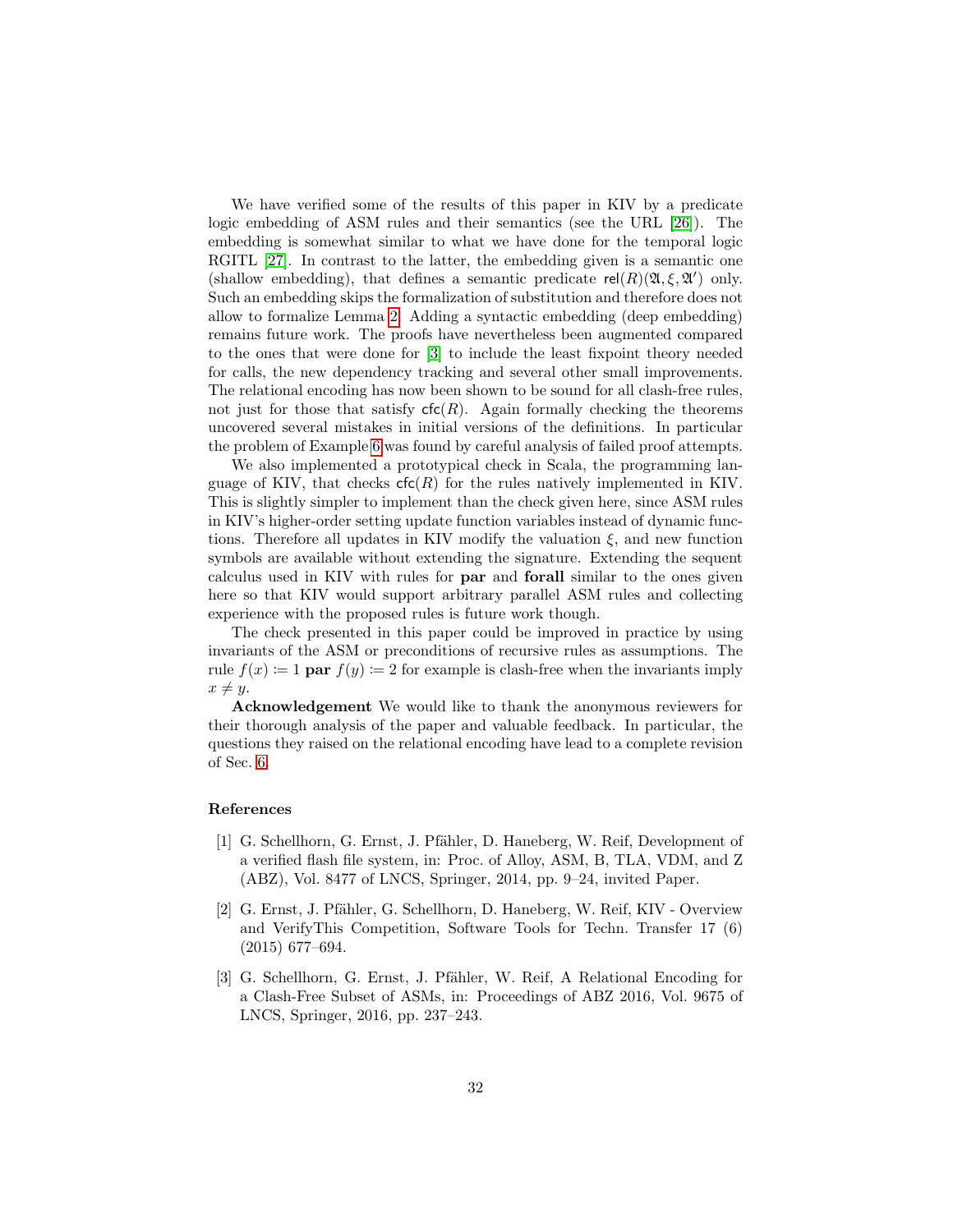- <span id="page-32-0"></span>[4] R. F. Stärk, S. Nanchen, A complete logic for Abstract State Machines, Journal of Universal Computer Science (J.UCS) 7 (11) (2001) 981–1006.
- <span id="page-32-1"></span>[5] E. Börger, R. F. Stärk, Abstract State Machines—A Method for High-Level System Design and Analysis, Springer, 2003.
- <span id="page-32-2"></span>[6] R. F. Stärk, J. Schmid, E. Börger, Java and the Java Virtual Machine: Definition, Verification, Validation, Springer, 2001.
- <span id="page-32-3"></span>[7] E. Börger, A. Cisternino, V. Gervasi, Ambient Abstract State Machines with Applications, J. Comput. Syst. Sci. 78 (3).
- <span id="page-32-4"></span>[8] A. Tarski, A lattice-theoretical fixpoint theorem and its applications, Pacific journal of mathematics 5 (1955) 285–309.
- <span id="page-32-5"></span>[9] T. Nipkow, Hoare Logics in Isabelle/HOL, Springer Netherlands, 2002, pp. 341–367.
- <span id="page-32-6"></span>[10] E. Börger, D. Rosenzweig, The WAM—definition and compiler correctness, in: Logic Programming: Formal Methods and Practical Applications, Studies in Computer Science and Artificial Intelligence 11, Elsevier, 1995, pp. 20–90.
- <span id="page-32-7"></span>[11] G. Schellhorn, W. Ahrendt, The WAM Case Study: Verifying Compiler Correctness for Prolog with KIV, in: W. Bibel, P. Schmitt (Eds.), Automated Deduction — A Basis for Applications, Vol. III: Applications, Kluwer Academic Publishers, 1998, Ch. 3: Automated Theorem Proving in Software Engineering, pp. 165 – 194.
- <span id="page-32-8"></span>[12] J. Meng, L. C. Paulson, Translating higher-order clauses to first-order clauses, Journal of Automated Reasoning 40 (1) (2008) 35–60.
- <span id="page-32-10"></span>[13] W. de Roever, K. Engelhardt, Data Refinement: Model-Oriented Proof Methods and their Comparison, Vol. 47 of Cambridge Tracts in Theoretical Computer Science, Cambridge University Press, 1998.
- <span id="page-32-9"></span>[14] F. Ferrarotti, K.-D. Schewe, L. Tec, Q. Wang, A logic for non-deterministic parallel Abstract State Machines, in: Proc. of FoIKS, Springer LNCS 9616, 2016, pp. 334–354.
- <span id="page-32-11"></span>[15] D. Harel, D. Kozen, J. Tiuryn, Dynamic Logic, MIT Press, 2000.
- <span id="page-32-12"></span>[16] F. Ferrarotti, K.-D. Schewe, L. Tec, Q. Wang, A complete logic for Database Abstract State Machines, Logic Journal of the IGPL.
- <span id="page-32-13"></span>[17] K.-D. Schewe, Q. Wang, A Customised ASM Thesis for Database Transformations, Acta Cybern. 19 (4) (2010) 765–805.
- <span id="page-32-14"></span>[18] G. Schellhorn, Verification of ASM Refinements Using Generalized Forward Simulation, Journal of Universal Computer Science (J.UCS) 7 (11) (2001) 952–979, URL: <http://www.jucs.org>.